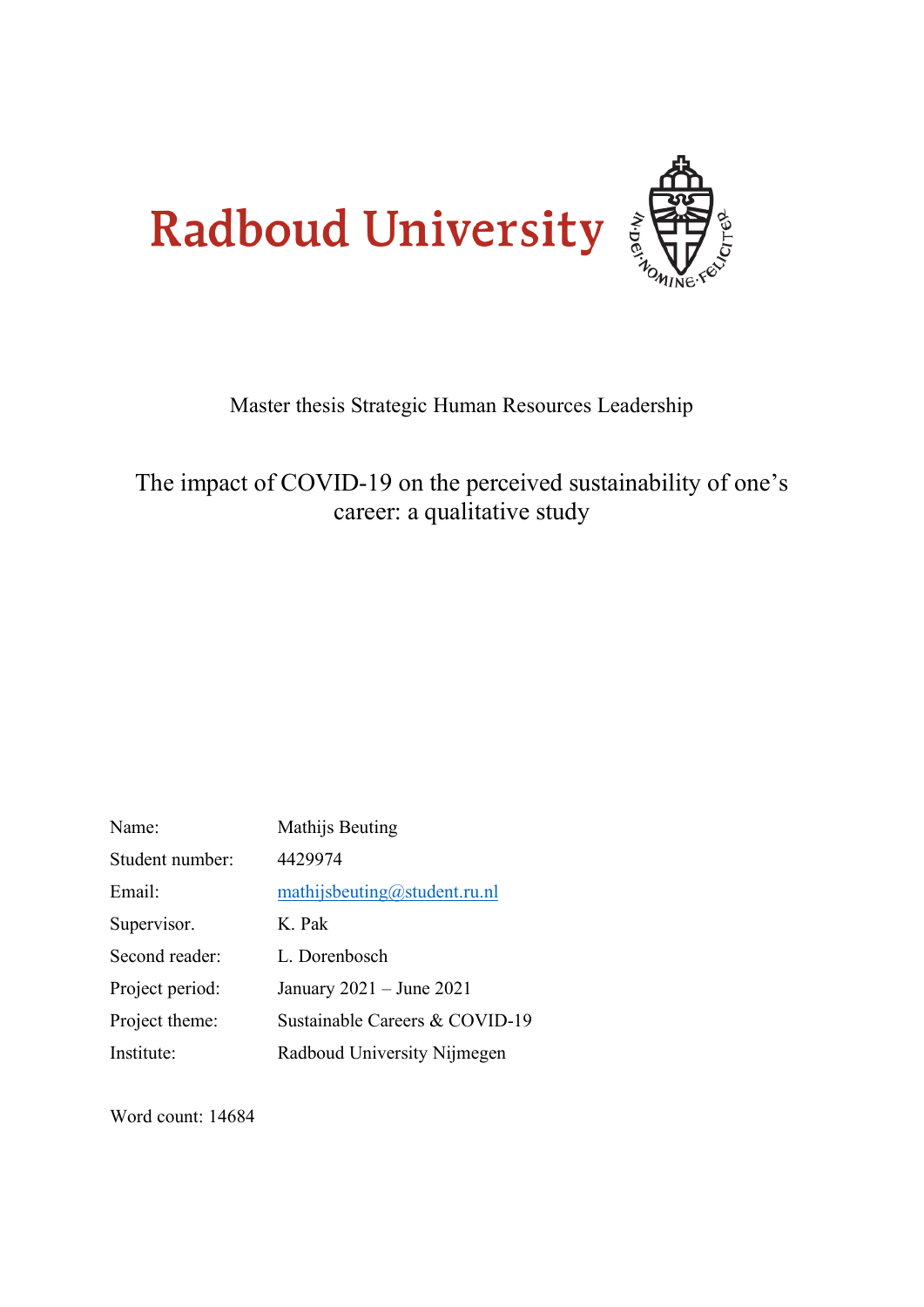Mathijs Beuting, Masterstudent Strategic Human Resources Leadership Radboud University, Nijmegen

#### **Abstract**

**Purpose** – COVID-19 has big implications on the lives and careers of people. It targets the health, happiness, and productivity that people perceive inside their careers. These indicators characterize a sustainable career, which might result in individuals taken career actions taken to safeguard these characteristics. This study contributes to the relatively new research field by examining the impact of COVID-19 on the characteristics of a sustainable careers and specific the taken career decisions regarding these changes.

**Design/methodology/approach –** Twelve semi-structured interviews were held with employees in heavily impacted industries by COVID-19 and analyzed using a template analysis.

**Findings –** The results showed that COVID-19 is primarily regarded as a temporary and uncontrollable career shock, with mainly an uncertain character. All characteristics of a sustainable career were negatively targeted when respondents were confronted with COVID-19. Some respondents took career-altering decisions, by changing careers, but most respondents adhered to their current career by adapting to their new working situation or by seeking temporary employment. The financial situation of respondents also played an important role in this decisionmaking.

**Research limitations/implications –** A limitation of this research is that COVID-19 was an ongoing crisis when the interviews were conducted, which means that not the entire crisis and its long-term career decisions could be taken into consideration. Also, because of the small research sample, the results cannot be generalized.

**Practical implications -** This study provides HR professionals with enablers to counteract the consequences of confrontation with a career shock, such as social support and transparent communication.

**Key words** COVID-19, Career Shocks, Sustainable careers & Career decision making

**Paper Type** Master Thesis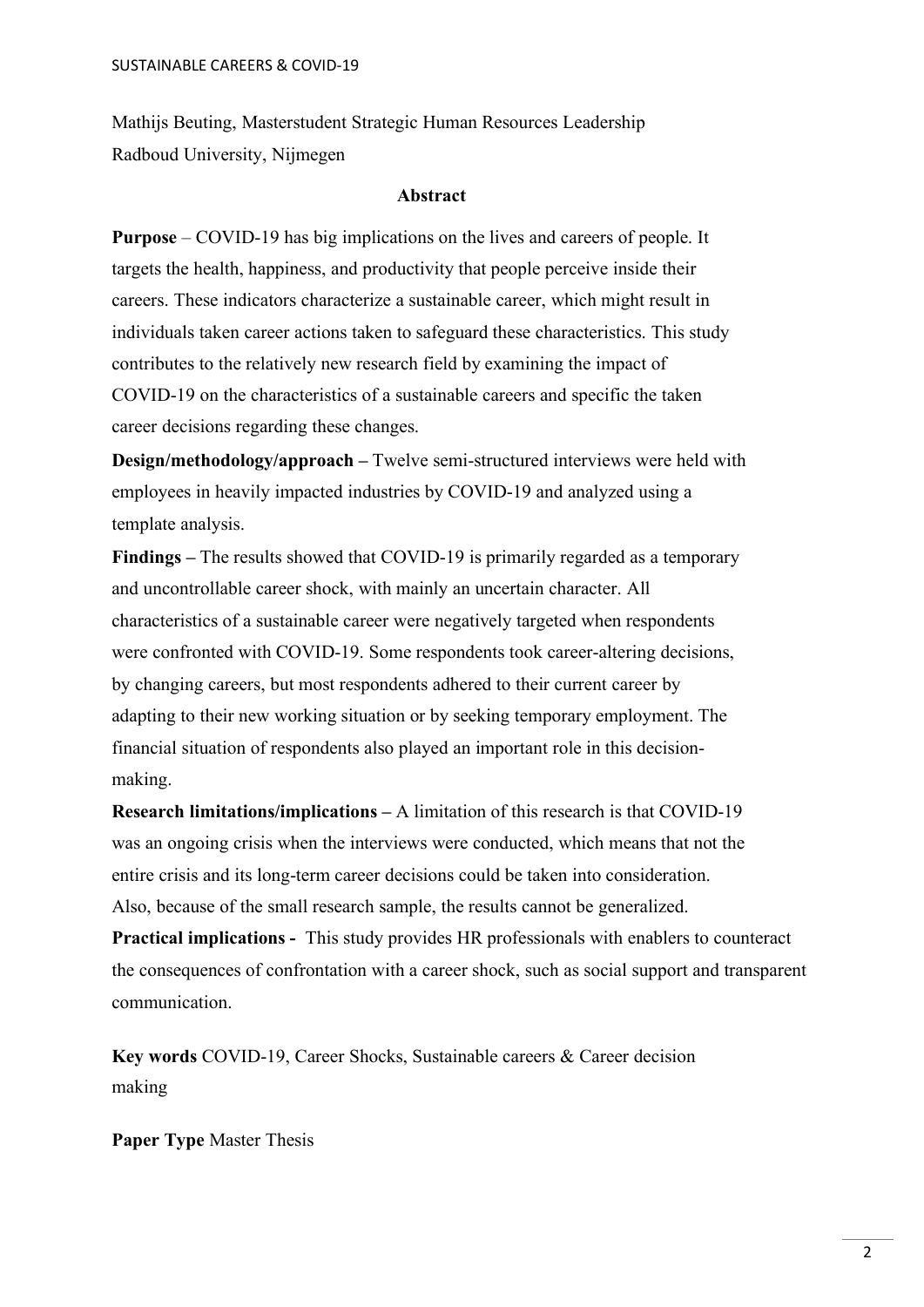## **Table of contents**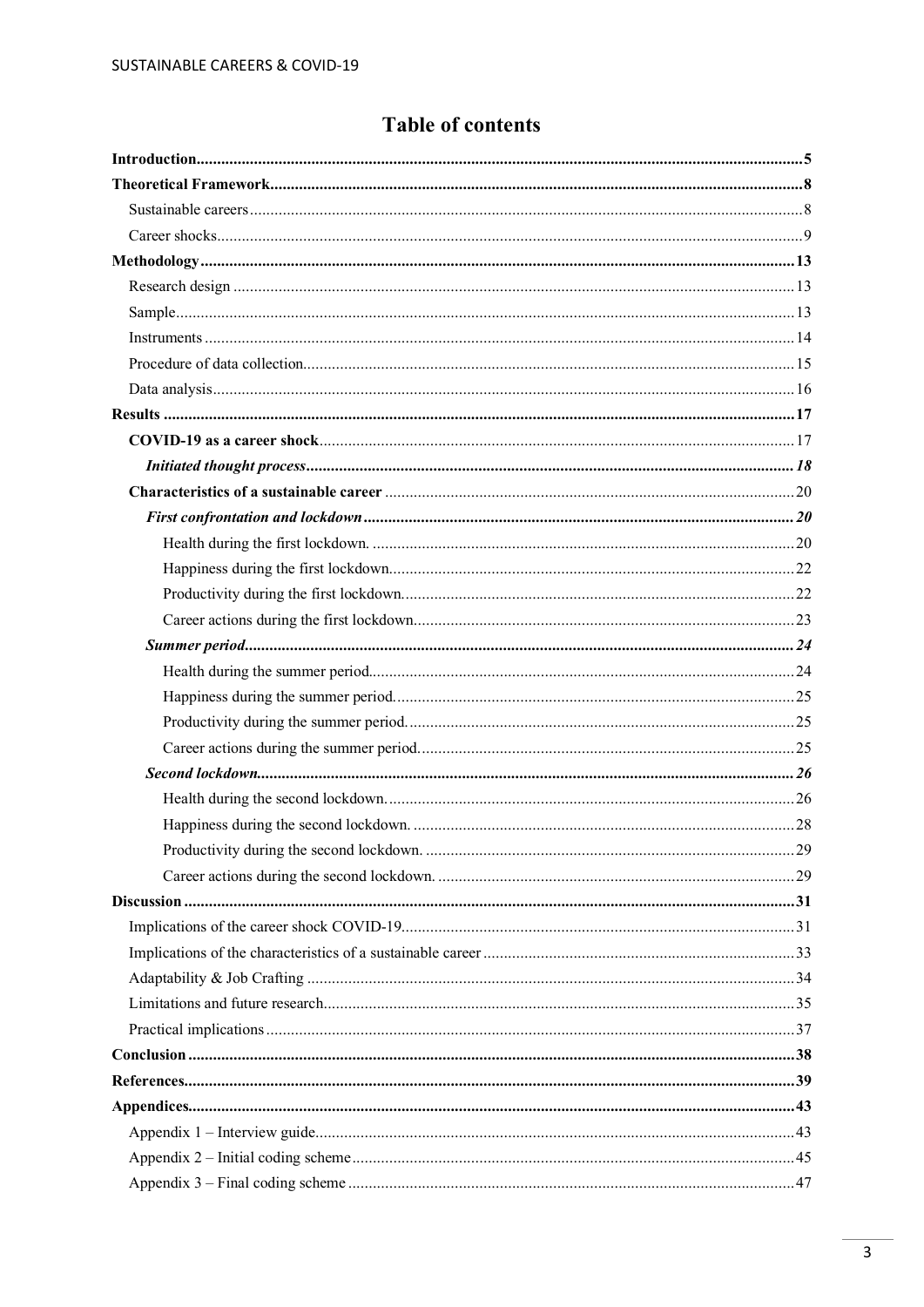### *Eve (31): Flight Attendant*

*Eve has been working as a flight attendant at an airline working since the start of her career. She always dreamt of travelling, experiencing new cultures, and meeting new people. This job was made for her, she felt really happy and was highly productive. But then COVID-19 hit and the airline she had worked for her whole life could not fly anymore. The board decided that they had to restructure their organisation to survive due to revenue losses. Almost all flight attendants were fired and Eve was unemployed for the first time in her life. What was she going to do, how could she earn a living? These questions kept her up at night and gave her a lot of stress. She decided that something had to change. She started thinking about her job as a flight attendant and if she even wanted to continue working in this career. Her engagement towards her job was already starting to decrease, due to the fact that she was away a lot and had to leave her husband and two kids almost every week for several days. With her productivity also now at an all-time low because of her unemployment, she began thinking of exploring new career opportunities. She began searching for a new start and discovered a vacancy at a nearby hospital asking for caterers. She liked serving people and helping them, just as she did in her previous job. She applied and got invited to a job interview. The interview went perfectly and the hospital assured her that she could work for them. When leaving the job interview she felt relieved. A new door had opened, a new time has come!*

#### *Tim (43): Restaurant owner*

*Tim, a restaurant owner, has been self-employed for over ten years now. He first worked at an office, but really missed the interaction with people and the freedom of being selfemployed. He started a restaurant in the city centre of his city and it took off. He could hire some young employees to help him out and the revenue was rising every year. He was very busy, but happy at the same time and felt that he had made it. But then COVID hit and the government prohibited him from opening his restaurant. At first, Tim thought this was over soon, but it turned out differently. When days became weeks and weeks became months other bar and restaurant owners in his neighbourhood began to evaluate if they could survive, but Tim didn't. To stay mentally sane and productive he started to redecorate the interior of his restaurant and paint the outside. He did not make any money, but he saved money for urgencies like this and with the help of government funding he easily got by. He made the best of the situation and knew that he was still very committed to staying self-employed and didn't want to go back to working in the office. He loved his job and COVID-19 just reassured that for him!*

4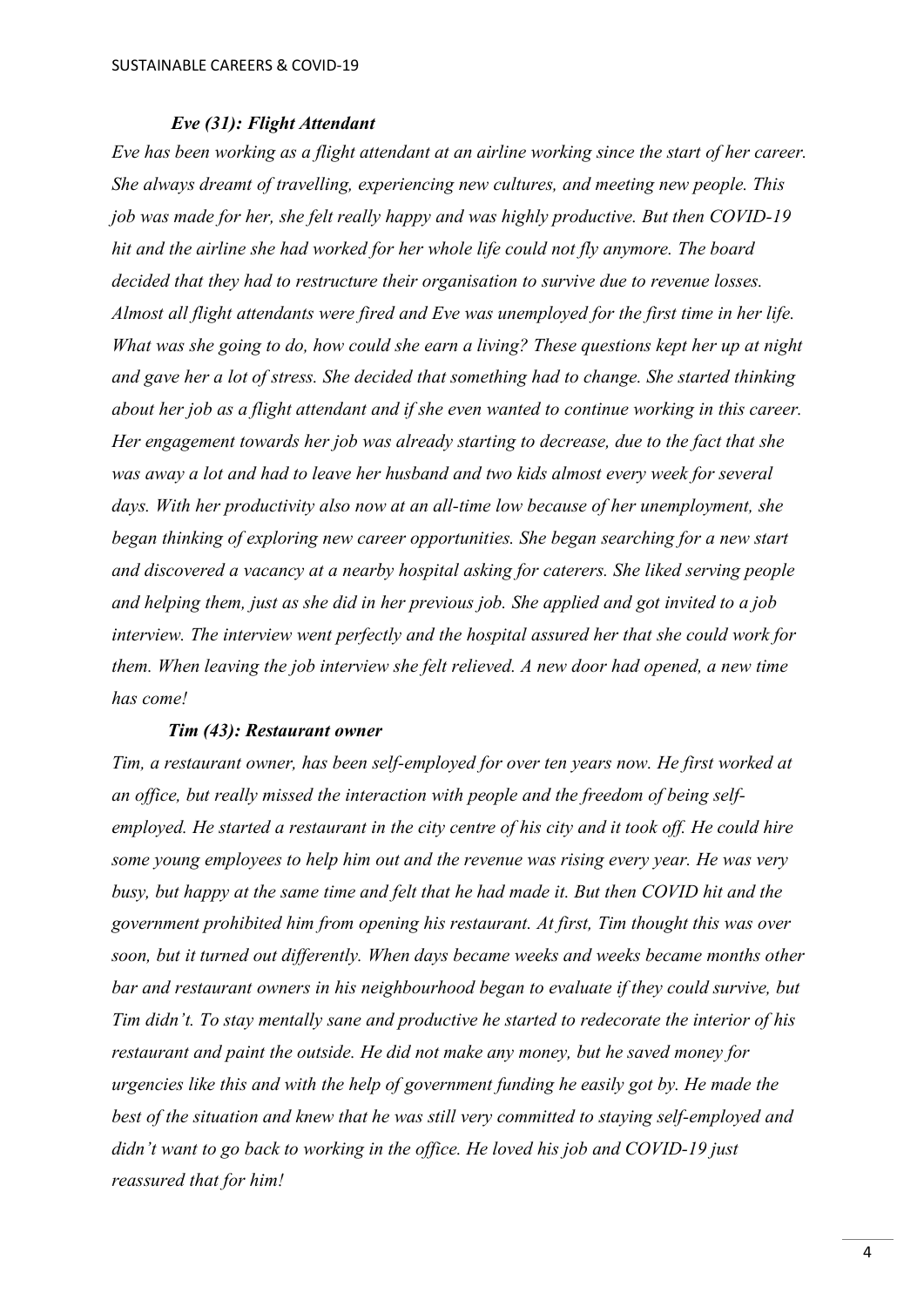## **Introduction**

<span id="page-4-0"></span>COVID-19 has a big impact on the lives and careers of many people as illustrated by the cases of Eve and Tim above. People are experiencing a loss of income, job security, productivity, and increased emotional impact and general anxiety (Akkermans, Richardson, & Kraimer, 2020). These huge, unplanned events, like COVID-19, that have a big impact on the lives and careers of people are called career shocks (Akkermans, Seibert, & Mol, 2018). A career shock is a disruptive and extraordinary event caused by external factors outside someone's locus of control. When confronted with these shocks a thought process concerning one's career can be triggered (de Vos, van der Heijden, & Akkermans, 2020). Another representation of a big universal career shock has been seen in the economic crisis of 2012, which also was a career shock that significantly impacted many people's lives and eventually led to some people actively changing their career (Akkermans, Seibert, & Mol, 2018). These changes in the careers of employees do not necessarily lead to negative outcomes (e.g. becoming unemployed) but can also, over a longer period of time, result in positively perceived career experiences, outcomes, and opportunities (Seibert, Kraimer, Holtom & Pierotti, 2013). All in all, this suggests that the career shock COVID-19 can force people to evaluate the sustainability of their career and which could possibly lead to the experience of negative and/or positive consequences.

The sustainability of a career is characterized by health, happiness, and productivity at work (de Vos, van der Heijden, & Akkermans, 2020). COVID-19 targets these three indicators directly or by its implications on society. The *health* of employees is physically targeted by the virus (Guan et al., 2020) even after recovery (Carfi, Bernabei & Landi, 2020), but it is also targeted mentally because social life is restricted and uncertainty prevails (Banerjee, 2020; Brooks et al., 2020). Next to this, people also experience a loss of purpose, a distorted work-life balance, and greater loneliness which negatively affect the *happiness* of employees (Carnevale & Hatak, 2020). Lastly, reports show that some employees also experience lowered *productivity* (Bouwens, Zoomer, Hooftman, & Hengel, 2020). With COVID-19 targeting all or some indicators of someone's sustainable career a thought process regarding the sustainability of one's career during these times might be initiated (de Vos, van der Heijden & Akkermans, 2020). To get a better grip on how this works in practice we can look at the cases of Eve and Tim, who are both experiencing COVID-19 first hand. We see that Eve is confronted with lowered happiness and productivity inside her job and therefore starts looking for a new career that is more sustainable. On the other hand, Tim does not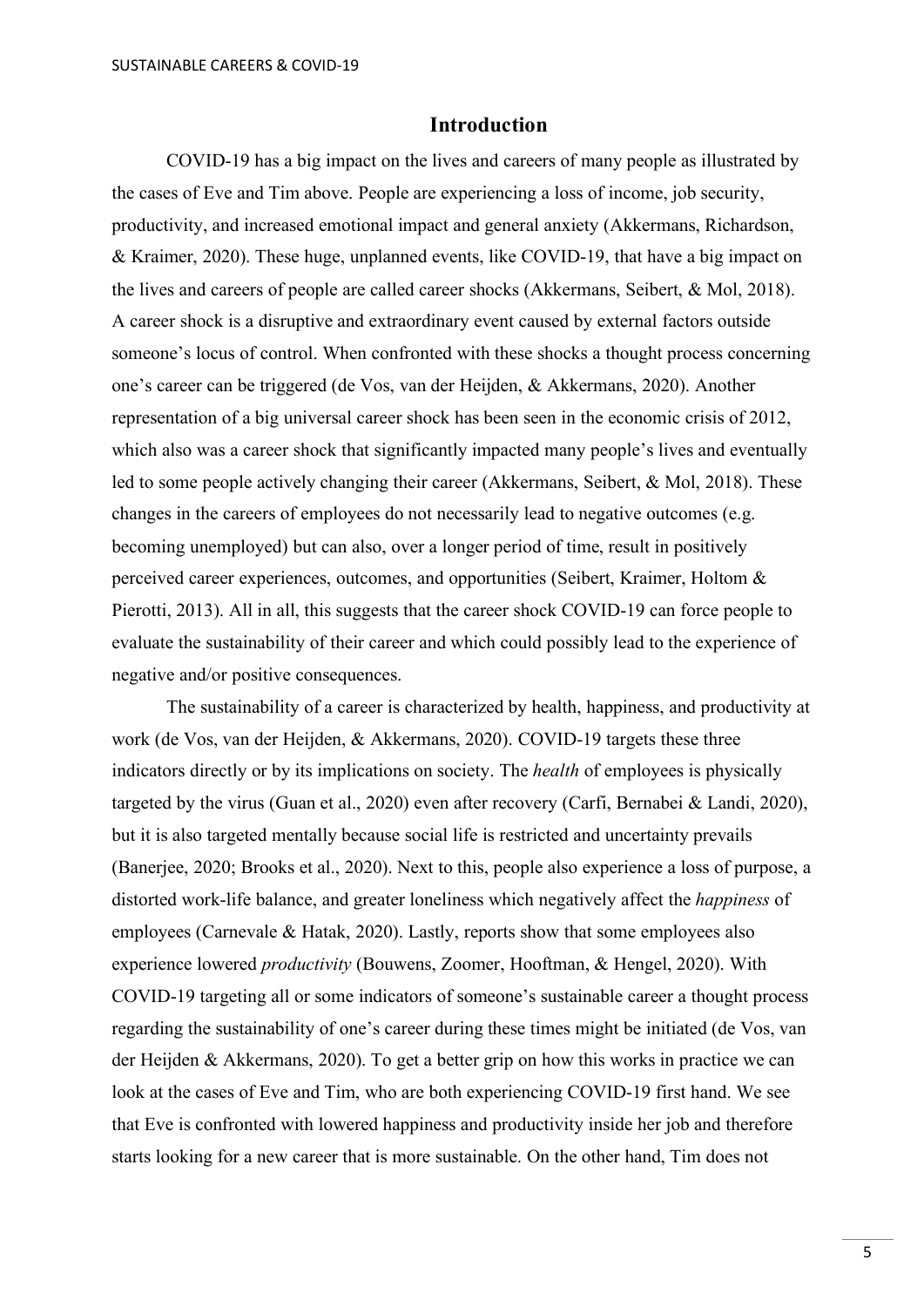SUSTAINABLE CAREERS & COVID-19

perceive any loss of productivity or happiness, which did not lead to him taking any career decisions. It even reassured him that this is what he loves to do. These examples show that the same career shock can lead to different perceptions of changes in the characteristics of a sustainable career. In this thought process regarding their career, people might be reassured that their career fits them, but others might start to reassess their career if it still fits them as a person. Having such a strong person-career fit is an important precedent of perceiving their career as a sustainable one (de Vos, van der Heijden, & Akkermans, 2020).

COVID-19 is a new career shock that influenced a lot of careers simultaneously and is still impacting careers to date. Hite and Mcdonald (2020) therefore state that a lot is unsure about how careers and industries will be affected after COVID-19. To date, the concept of career shocks is relatively new and therefore knowledge on this topic is limited (Akkermans & Kubasch, 2017). Akkermans, Richardson, and Kraimer (2020) state that the career shock experienced by COVID-19 can for some lead to new opportunities for changing work arrangements, career development, and skill upgrades, but that this differentiates from person to person. We know that career shocks have a significant impact on the careers of people, but do not know whether or not COVID-19 is experienced as a career shock in regard to the sustainability of their career (de Vos et al., 2020). Just as the concept of career shock, the newness also applies to the concept of sustainable careers. We do know that a thought process could be initiated by career shocks (de Vos et al., 2020), such as COVID-19, but little is known about what specific decisions people take regarding their careers when confronted with this kind of shock. This thesis tries to generate more knowledge on these concepts and career decisions and therefore fill the gap that exists around sustainable careers and career shocks. COVID-19 brings the ideal situation in which participants can be interviewed close after the occurrence which reduces the recollection bias (Pak, Kooij, De Lange, Meyers, & van Veldhoven, 2020). In summary, the knowledge about the concept of career shocks and its impact on the sustainability of one's career is still limited. Therefore, interviews need to be conducted with people experiencing the career shock COVID-19 in their work environment due to the impact it has on their industry. The industries that are heavily impacted by COVID-19 are restaurants, hotels, retail stores, airlines, and amusement/recreation industries (Berube & Bateman, 2020). To fill the gap and examine the perceptions and actions taken regarding the sustainability of their careers when confronted with a career shock interviews with these employees are conducted.

Therefore, the aim of this thesis is to examine the possible change in the perception of the characteristics of having a (sustainable) career and it being subject to the career shock

6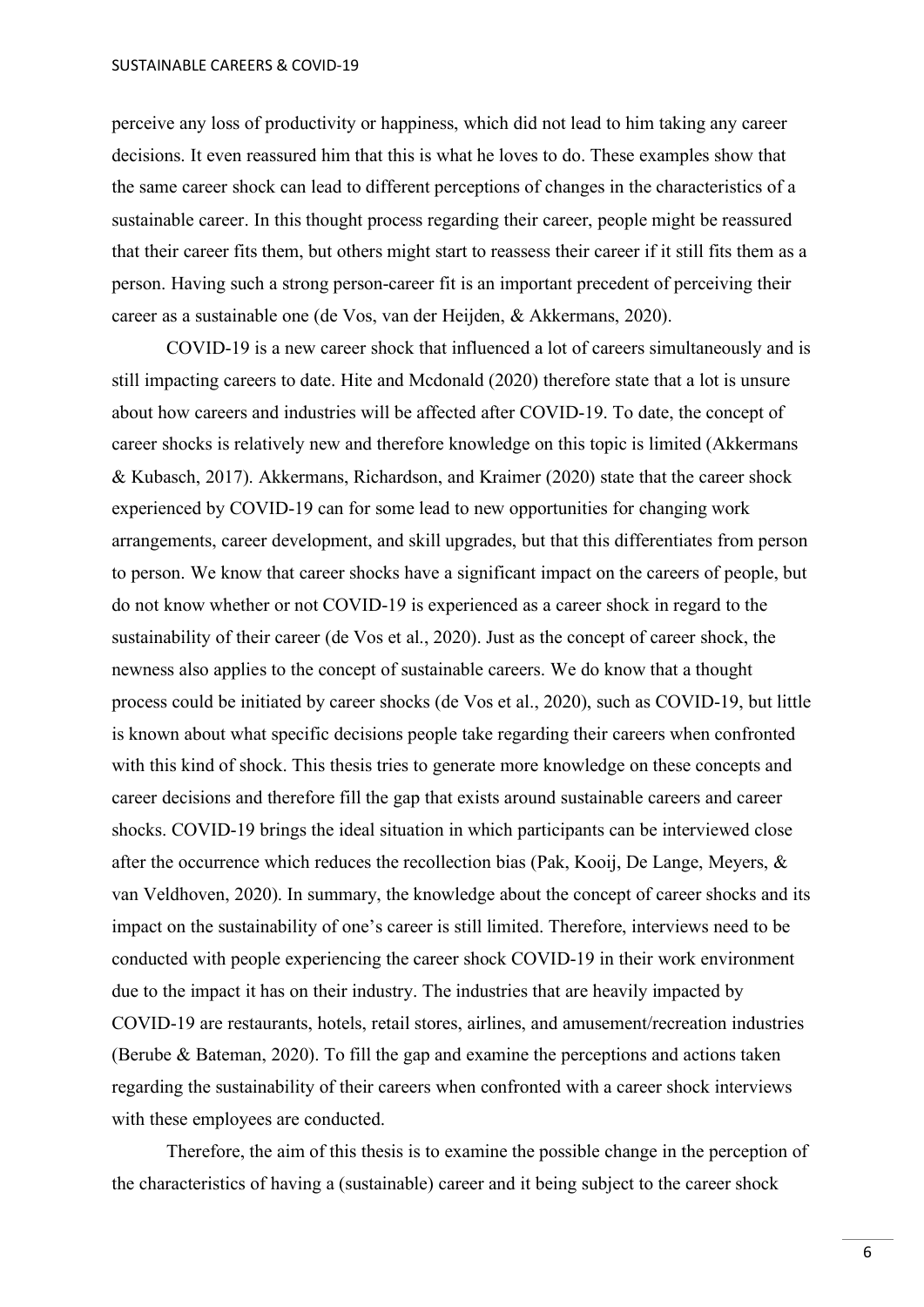COVID-19. This will be done by answering the following research question: *What career decisions do (heavily) impacted employees take to safeguard the health, happiness, and productivity of their career during the COVID-19 crisis?* 

Qualitative research will be conducted to answer the research question. By answering this question this thesis tries to contribute to science by examining the effects of a specific career shock on the perception of a sustainable career characterized by health, happiness, and productivity. This research area is relatively new and therefore knowledge around this topic is limited (Akkermans & Kubasch, 2017). This thesis tries to fill this gap within the existing literature by examining the impact of a specific career shock on the sustainability of one's career and what decisions people make regarding their career. To achieve this interviews will be held with people that work in heavily impacted industries by the COVID-19 crisis such as restaurants, hotels, airlines and, amusement/entertainment industries (Berube & Bateman, 2020). COVID-19 can be perceived as unexpected and uncontrollable by many employees from different industries, but especially for these groups of workers it possibly was a more disruptive and extraordinary event inside their work environment. This specifically characterises COVID-19 as a career shock for this group of workers more so than other groups (Akkermans, Seibert, & Mol, 2018).

This research contributes to practice in several ways. At first, it gives HR professionals insight into the decision-making processes of employees regarding their careers when their being confronted with a career shock. It shows how different employees deal with a career shock and what actions they take regarding the sustainability of their careers. HR professionals inside organisations can then develop practices that can help employees manage the shock and set guidelines to build more sustainable career cultures (Akermans & Kubasch, 2017; Hite & McDonald, 2020). Secondly, it shows how people deal with the confrontation of a career shock and whether or not this leads to them taking career decisions, which can help other people being confronted with career shocks to take certain actions or not.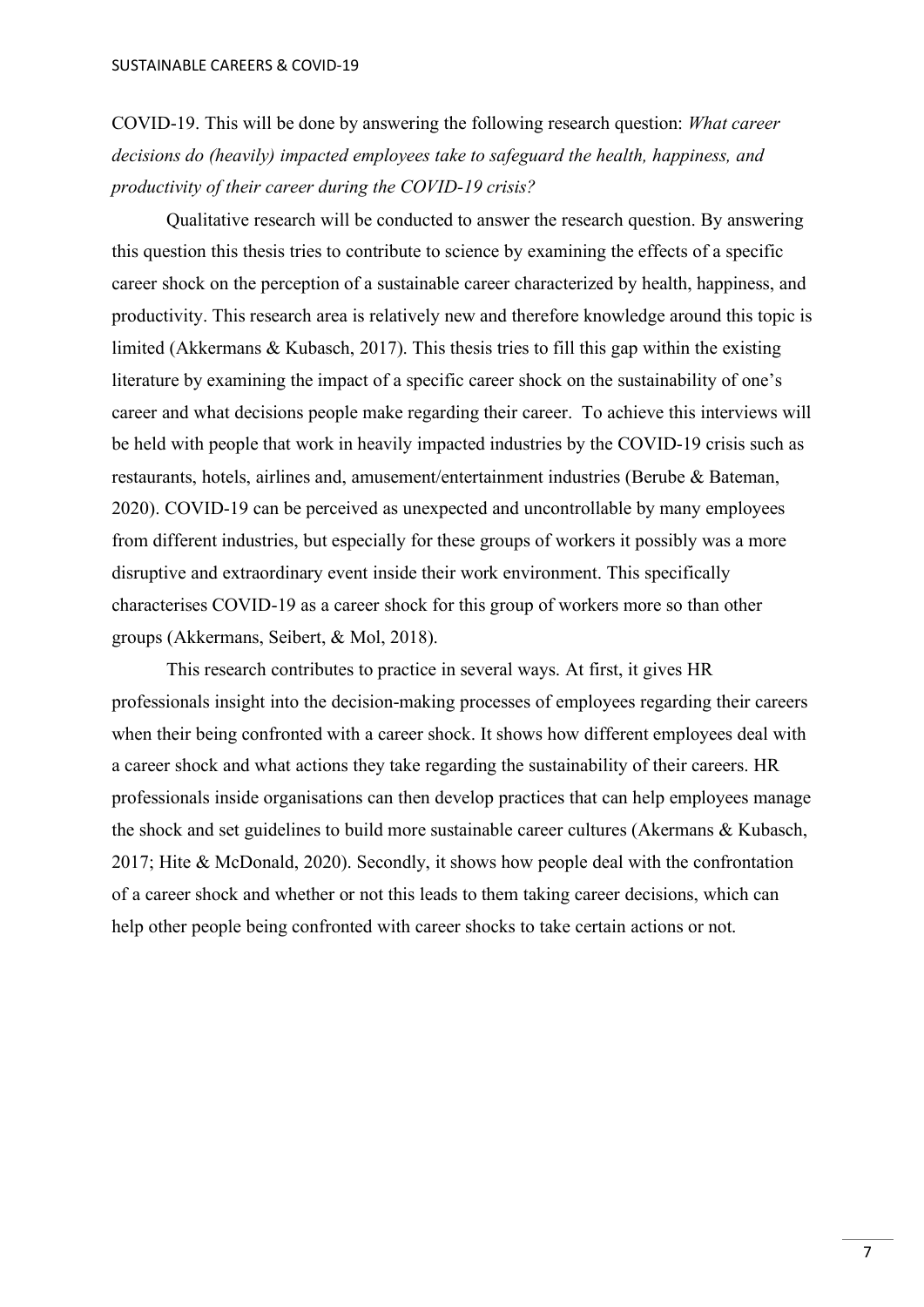## **Theoretical Framework**

#### <span id="page-7-1"></span><span id="page-7-0"></span>**Sustainable careers**

In this study, the central concept is the sustainability of one's career. Van der Heijden and de Vos (2015) first conceptualized the concept of sustainable careers as: *"sequences of career experiences reflected through a variety of patterns of continuity over time, thereby crossing several social spaces, characterized by individual agency, herewith providing meaning to the individual"* (p.7). Later, de Vos, van der Heijden, and Akkermans (2020) further characterized the sustainability of an individual's career by three indicators: health, happiness, and productivity. The *health* characteristic, entailing both the physical- and mental health of an individual, directly refers to a dynamic fit between the mental- and physical capabilities of an individual and the career. In this research, *health* is conceptualized as wellbeing, which represents someone's general health but also their mental, psychological and emotional aspects. People's well-being is affected by their work setting, but also by their personality traits (De Simone, 2014). The second characteristic, *happiness,* refers to the subjective elements of feeling successful or satisfied with your career (de Vos et al., 2020). According to Fisher (2010), *happiness* at work can be defined as work engagement. Engaged employees experience high energy levels and are enthusiastic about their job (Bakker & Demerouti, 2008). The last characteristic, *productivity,* is described as the strong performance in someone's current profession as well as high employability or career potential*.* In this study, productivity is therefore expressed by the performance of an individual. Job performance is the expected value to an organization of what someone does for and can bring to an organization over time (Motowidlo & Kell, 2012). When the performance of someone is not at the level that they or the organization expects from them, both could perceive this as not being productive. The three characteristics are equally important and when violated interfere with the sustainability of one's career (de Vos et al., 2020).

If we relate the above to Eve and Tim we can see that in the case of Eve it is clear she experienced a loss of productivity and possibly also happiness due to the fact she could not work anymore. These changes in her career could possibly lead to her perceiving her career as unsustainable (de Vos et al., 2020). She wants to perceive her career as sustainable, but this is not the case because of a lack of productivity and happiness. She tries to achieve this by searching for a new job.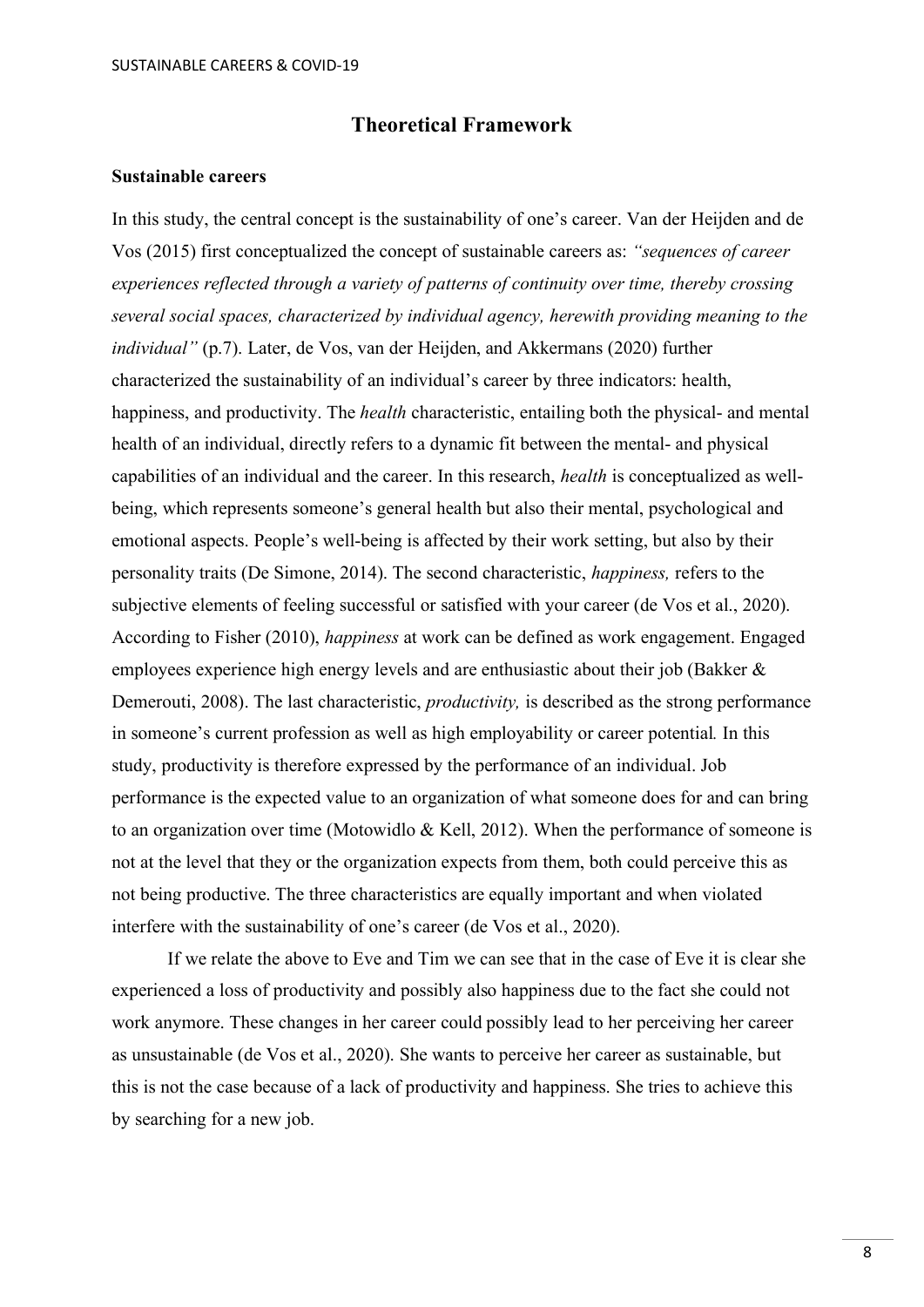An important theory that needs to be taken into consideration when assessing the three characteristics of sustainable careers is the person-career fit theory. The person-career fit theory is the origin and cornerstone of many career-decision theories (Parasuraman, Greenhaus, & Linnehan, 2000). The person-career fit is defined as the extent to which an individual's career experiences are compatible with his or her needs, values, interests, and talents (Parasuraman, Greenhaus, & Linnehan, 2000, p.11). A stronger perception of a person-career fit leads to an individual assessing their career as more sustainable (Cha, Kim, & Kim, 2009). This is because they experience higher satisfaction towards their job and higher commitment to their organisations (Cha, Kim, & Kim, 2009). Thus, the person-career fit is an important indicator for whether or not someone perceives their career as sustainable. When the person-career fit is strong the health, happiness, and productivity inside a career might be perceived as indicating a sustainable career. On the contrary, when you do not feel your career fitting this might negatively impact the health, happiness, and productivity of someone leading to career decisions being made.

Relating this, for example, to the case of Tim we can see that he experiences a high level of fit towards his career explained by his dedication to his restaurant. He still feels that this is what he wants to do and that he does not want to go back to work inside an office. The commitment to make his restaurant a success and the satisfaction he gets from doing what he loves to do might be explained by the person-career fit he still perceives.

#### <span id="page-8-0"></span>**Career shocks**

The sustainability of one's career can be impacted by a career shock. A career shock was first mentioned by Seibert, Kraimar, Holtom, and Pierotti (2013). In their study, they defined a career shock as 'any event triggering deliberation involving the prospect of a change' (p. 172). A few years later Akkermans, Seibert and, Mol (2018) further defined a career shock as follow:

*… a disruptive and extraordinary event that is, at least to some degree, caused by factors outside the focal individual's control and that triggers a deliberate thought process concerning one's career. The occurrence of a career shock can vary in terms of predictability and can be either positively or negatively valenced.* (p.4)

This definition elaborates further on the definition by Seibert et al. (2013), but includes some crucial elements. The key elements of what defines a career shock are further clarified by linking it to COVID-19. The first characteristic is that a career shock is a disruptive and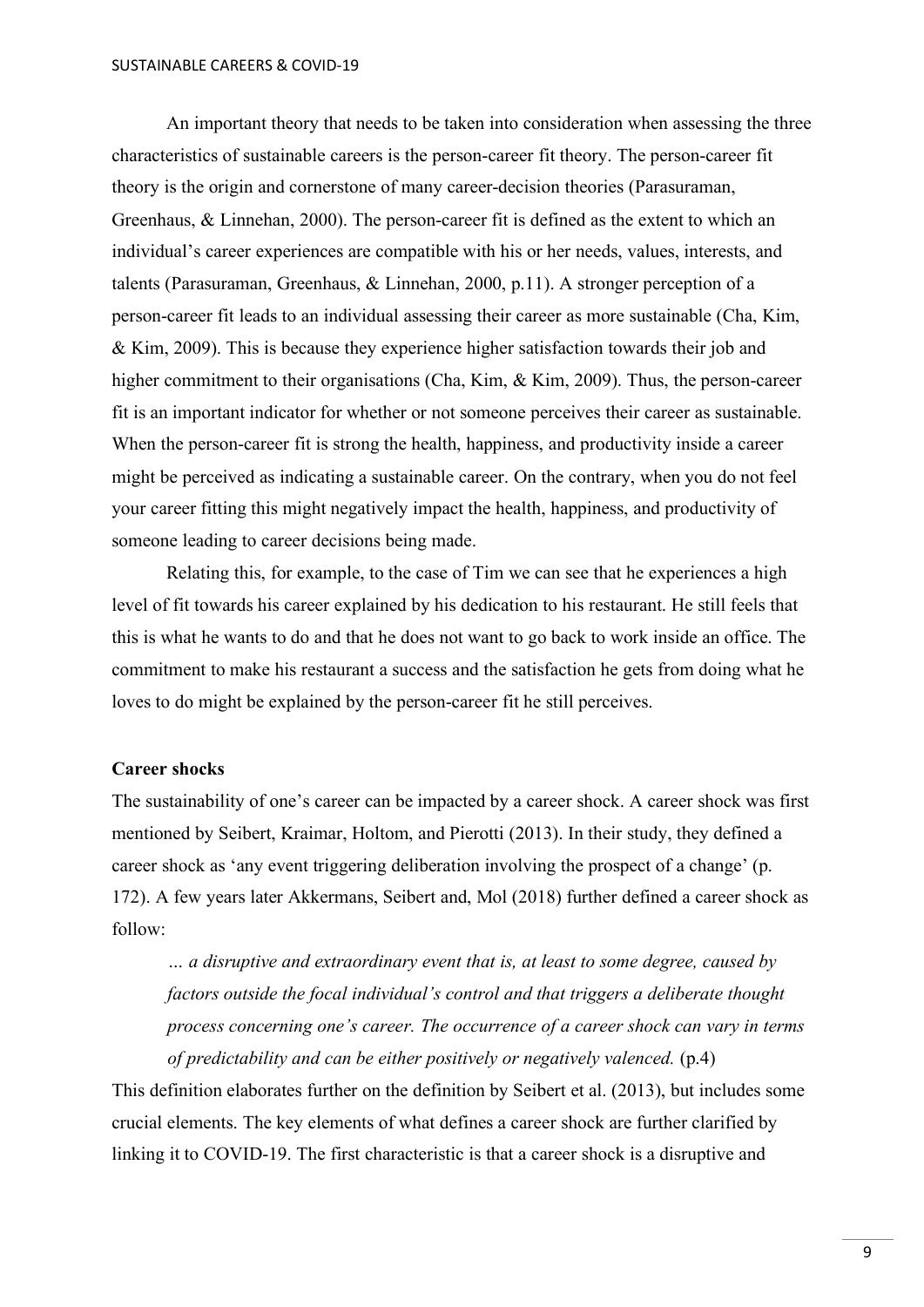extraordinary event. COVID-19 at the beginning of 2020 changed a lot of lives and had disruptive and extraordinary implications on our lives that no one ever experienced before, such as lockdowns and social distancing (Zhang, Jiang, Yuan & Tao, 2020). Secondly, the implications that COVID-19 brings originate outside of everyone's control. The consequences of the spread of the virus were unpredicted and led to people and organisations taking decisions they normally would not need to take. For example, restructuring and firing employees, like Eve, can be experienced as a career shock by the employee because it is out of their locus of control. On the other hand, willingly resigning from a job would not be perceived as a shock due to the predictability unless it has unexpected consequences, such as not being able to find a new job as fast as expected. Career shocks can, based on their valence, be divided into a group of positive- and negative shocks. A positive shock is for example a promotion or receiving an award and an example of a negative shock is a sudden injury or layoff (Akkermans, Seibert, & Mol, 2018). COVID-19 could for one be perceived as a negative career shock, but for others as a positive one. For some, it might lead to them being forced out of their job because of financial setbacks resulting in negative consequences for their personal- and working lives, whereas for others it might lead to discovering new career opportunities, like becoming self-employed, now they are forced to be at home longer and sometimes have more free time on their hands.

Career shocks play a big role in the career decision-making of people. They can trigger a deliberate thought process concerning one's career (Akkermans, Seibert, & Mol, 2018) and also can lead to epiphanies causing people to re-evaluate their career trajectories or broader life aspirations (Akkermans, Richardson, & Kramer, 2020). Studies by Vough, Bataille, Noh, and Lee (2015) and Richardson and McKenna (2020) support this standpoint. They both showed that negative life events (e.g. family loss, unemployment) can stimulate a re-evaluation of career aspirations. Research looking at positive career shocks, such as an unexpected raise or promotion, found that these events strengthen employability (Blokker, Akkermans, Tims, Jansen, & Khapova, 2019) build employee's confidence, and makes them pursue challenging career opportunities (Seibert, Kraimar, Holtom, and Pierotti, 2013). Thus, the experience of a career shock, both negative or positive, could possibly lead to new insights or opportunities regarding the sustainability of one's career.

It is possible that this thought process considering the sustainability or unsustainability of their careers can lead to them taking career decisions. This can be due to the fact that they perceive, changes in their indicators of a sustainable career, a loss of resources in their current profession, or a weakened person-career fit. It is discovered that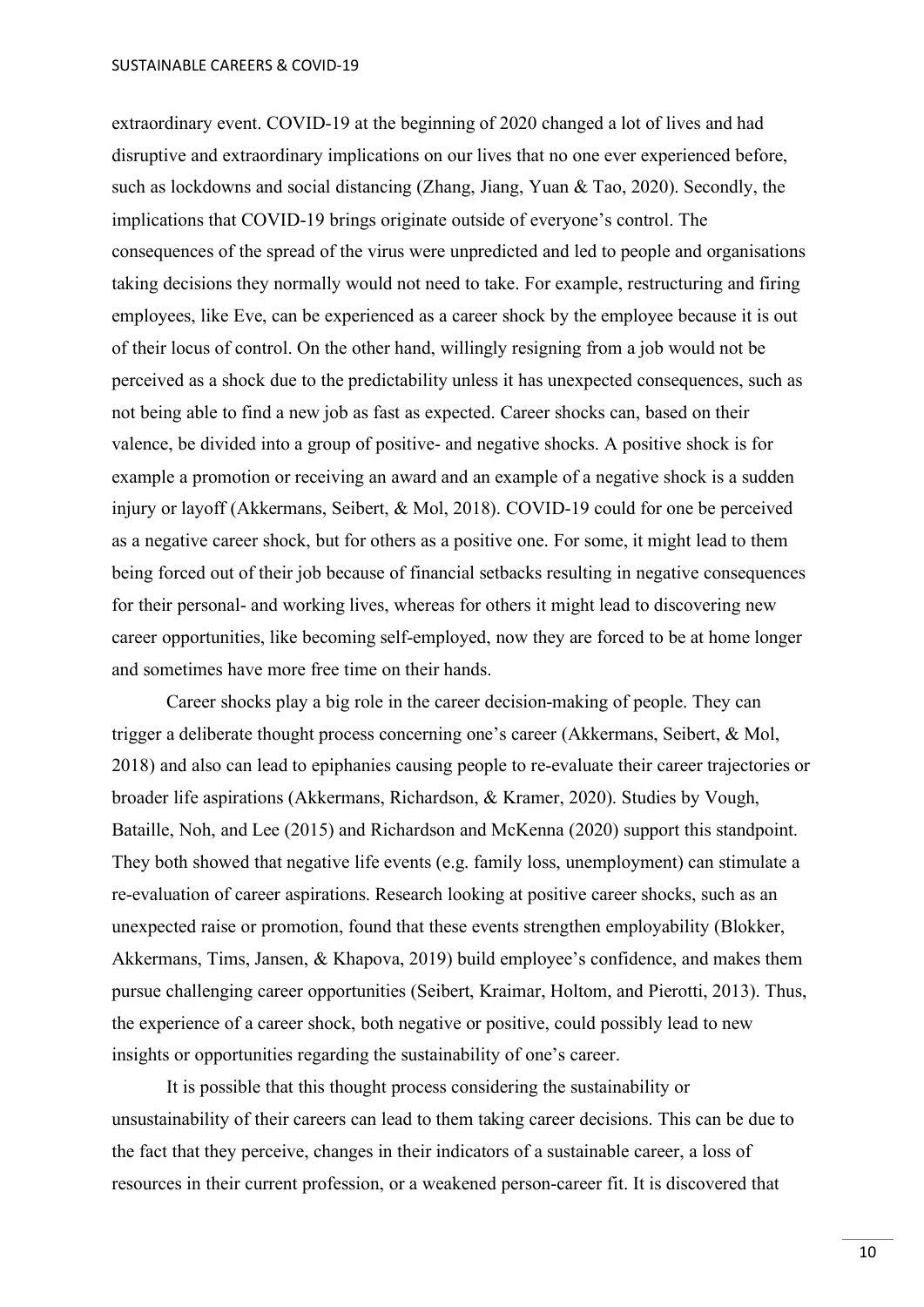changes in the employee's work environment and/or personal lives, possibly related to their health, happiness or productivity, leads to them making career decisions (Bright, Pryor & Harpham, 2005; Amundson, Borgen, Iaquinta, Butterfield & Koert, 2010). They found that examples of the career decisions are relocating to seek employment, leaving employment after a demotion or job dissatisfaction, pursuing post-secondary studies to retrain for new employment, working day jobs to support their life, and continuing to work as a temporary employee when full-time positions are eliminated (Amundson, Borgen, Iaquinta, Butterfield & Koert, 2010).

These career decisions can be an outcome of the thought process triggered by a career shock. How this decision-making is triggered can be explained by the Conservation of Resources (COR) theory (Hobföll, 1989). In his theory he states that people are motivated to protect their current resources and want to acquire new resources (Hobföll, 1989; Hobföll, 2001). A career shock, like COVID-19, could target these resources and motivate people to protect their current or acquire new resources. This could not only lead to a resource loss, but also result in resource gain (Akkermans et al., 2018). These resources play an important role when it comes to defining the sustainability of one's career (De Lange, Kooij, and Van der Heijden, 2015). De Vos et al. (2020) argue that careers wherein individuals perceive higher levels of resources are regarded as more sustainable, because the health, happiness, and productivity is then safeguarded. When internal- and external forces target these resources individuals proactively react to prevent resource loss or start to acquire new resources, due to the fact that they want to pursue careers that entail higher levels of health, happiness, and productivity resources. A profession wherein they cannot safeguard this and wherein they only perceive resource losses is likely to be perceived as unsustainable and vice versa (De Vos et al., 2020). The cases of Eve and Tim also explain this further. Eve perceives a loss of the resource job security, because she is fired, and she is motivated to protect these resources by searching for a new employment as a caterer inside a hospital. The loss of resources has led to her taking career decisions to protect these resources.

These decisions that people like Eve and Tim do or do not make could be related to either the COR-theory (Hobföll, 1989; Hobföll, 2001) and/or the person-career fit theory (Parasuraman, Greenhaus & Linnehan, 2000). First, people could be motivated to protect the resources that they possibly lost, which could lead to them making career decisions. Examples of career decisions are retraining for new employment, going from full-time to part-time employment, or even completely changing their profession (Amundson, Borgen, Iaquinta, Butterfield & Koert, 2010). These decisions are all based on the motivation to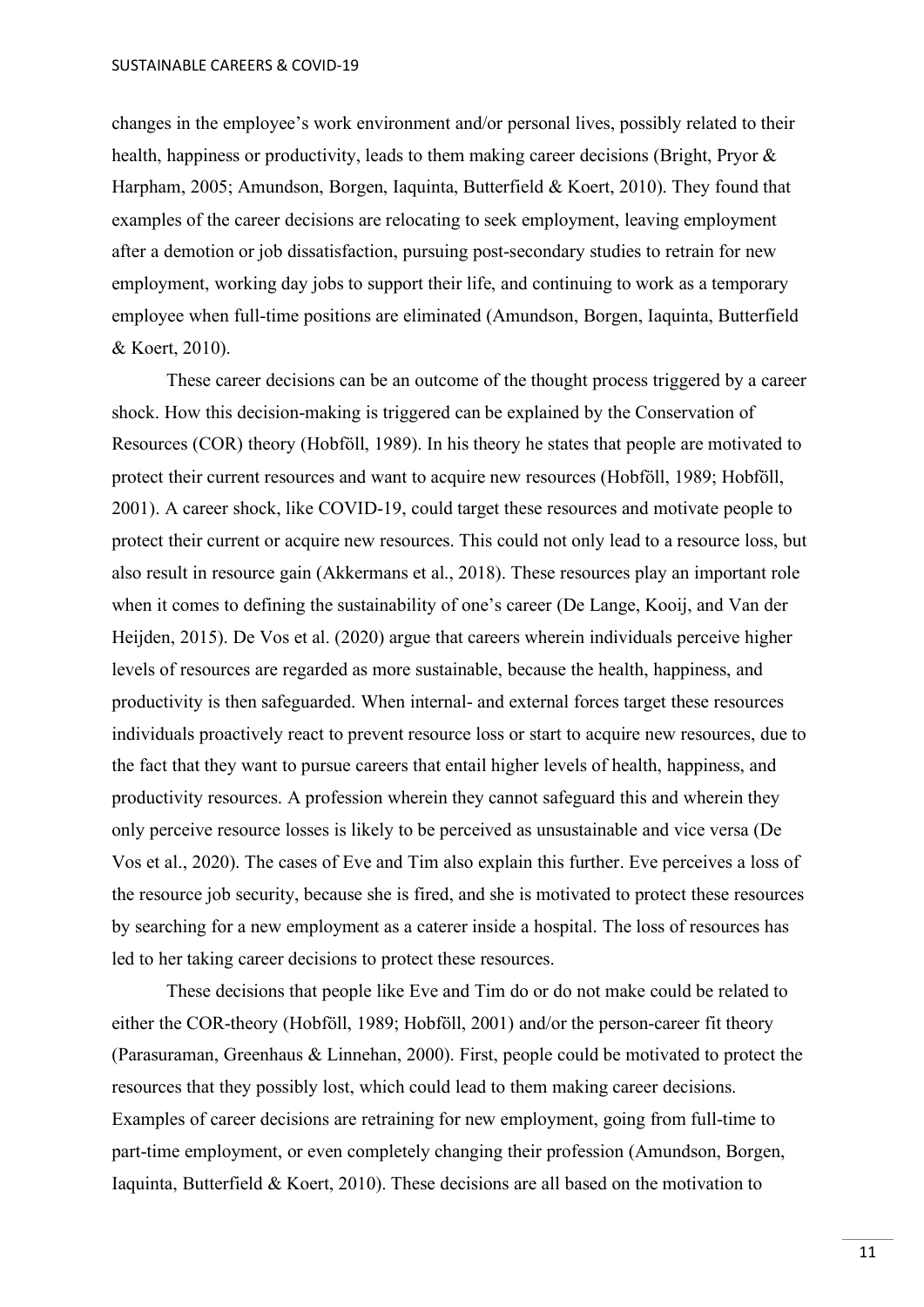protect their current resources or to acquire new resources. On the other hand, they could also perceive a career as not fitting them as a person anymore and they can participate in a postsecondary study to retrain for a profession and career that they feel a strong fit towards. All in all, it is possible that the career shock COVID-19 can impact the characteristics of a sustainable career which leads to people evaluating their career resources and career fit and thus making career decisions such as the examples set above.

#### **Conclusion**

Concluding the theoretical framework, three indicators that characterize a sustainable career were discovered and characteristics of COVID-19 as a career shock were defined. Assumed is that the gain or loss of resources due to the COVID-19 crisis initiates a thought process inside employees affected by it, which leads to them taking decisions regarding their career. The change in the indicators that characterize the perception of a sustainability of one's career might also lead to career decisions that safeguard these indicators. However, the studies described above are almost all theoretical based and do not elaborate on the specific process people go through and how this leads to particular career decisions. This study tries to dive deeper into this process and examine the perception of the sustainability of one's career when confronted with a career shock. Leading from this, this qualitative thesis aims to answer the following sub-questions:

How is COVID-19 experienced as a career shock?

How do people perceive their health, happiness, and productivity at work when confronted with COVID-19?

What decisions did they make to safeguard the sustainability of their careers?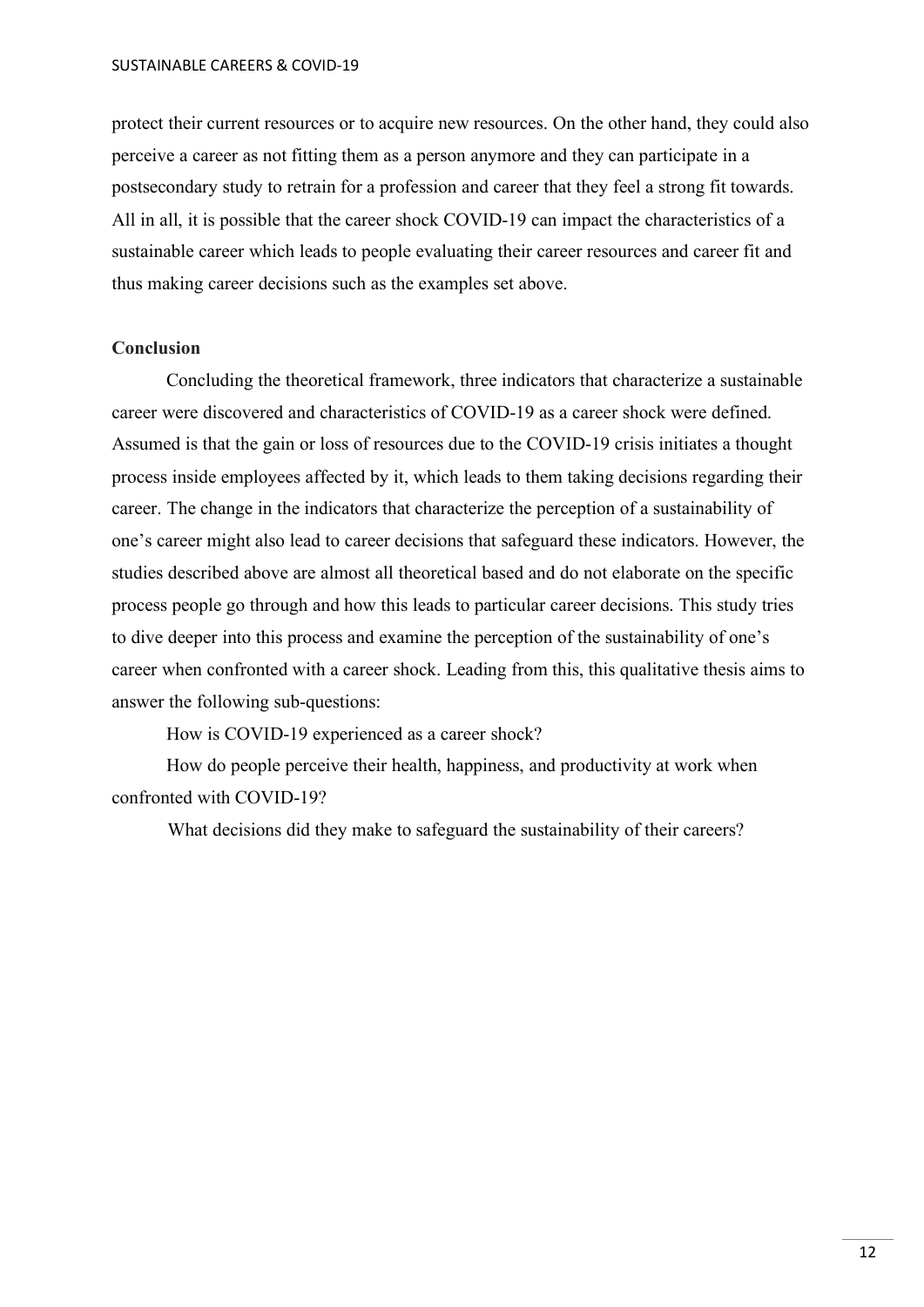#### **Methodology**

#### <span id="page-12-1"></span><span id="page-12-0"></span>**Research design**

This research has a qualitative design to provide an in-depth understanding of the impact of COVID-19 as a career shock on the perception of sustainability of one's career based on the characteristics of health, happiness and, productivity and the decisions people take regarding their (sustainable) careers. The choice for a qualitative approach in the form of interviews over a quantitative approach was based upon the reason that these are more suitable to unravel people's underlying experiences, emotions, and believes (Ritchie, Lewis, Nicholls & Ormston, 2013). Furthermore, a more in-depth understanding can help HR professionals inside organisations to gain insights into how people cope with career shocks. Because of the relatively new concept and therefore limited knowledge surrounding the topic of career shocks and the recent theory about sustainable careers, this study has an exploratory nature (Ritchie, Lewis, Nicholls & Ormston, 2013). An exploratory nature better helps fill the existing knowledge gap surrounding the relatively new concepts of sustainable careers and career shocks. Data collection has been done by conducting 12 interviews with people that work in industries (heavily) impacted by the crisis (e.g. entertainment or airline industry). This, in combination with a thick description of the interviewees, will increase the transferability (Symon & Cassell, 2012). These interviews were held from the start of March 2021 till March 2021.

#### <span id="page-12-2"></span>**Sample**

For this research twelve participants were interviewed. Participants were selected based on the impact that the COVID-19 crisis had on their industry to increase the odds that a thought process was initiated that could be examined. The used industries are the hotel, restaurant, entertainment, airline, and travel industry. The interview questions were specifically focused on the COVID-19 crisis and how it changed the health, happiness and, productivity at work of people. The sampling technique that was used to collect the participants in this study is purposive sampling, because the representativeness of the respondents was defined before interviewing (Symon & Cassel, 2012). By using purposive sampling a sub-group could be created from which suitable participants from the researcher's network were asked if they would like to participate. Next to this, respondents were found online by making use of LinkedIn. Purposive sampling was chosen, because this allows the researcher to judge upon the usefulness of the participant, and therefore the participant that adds the most value can be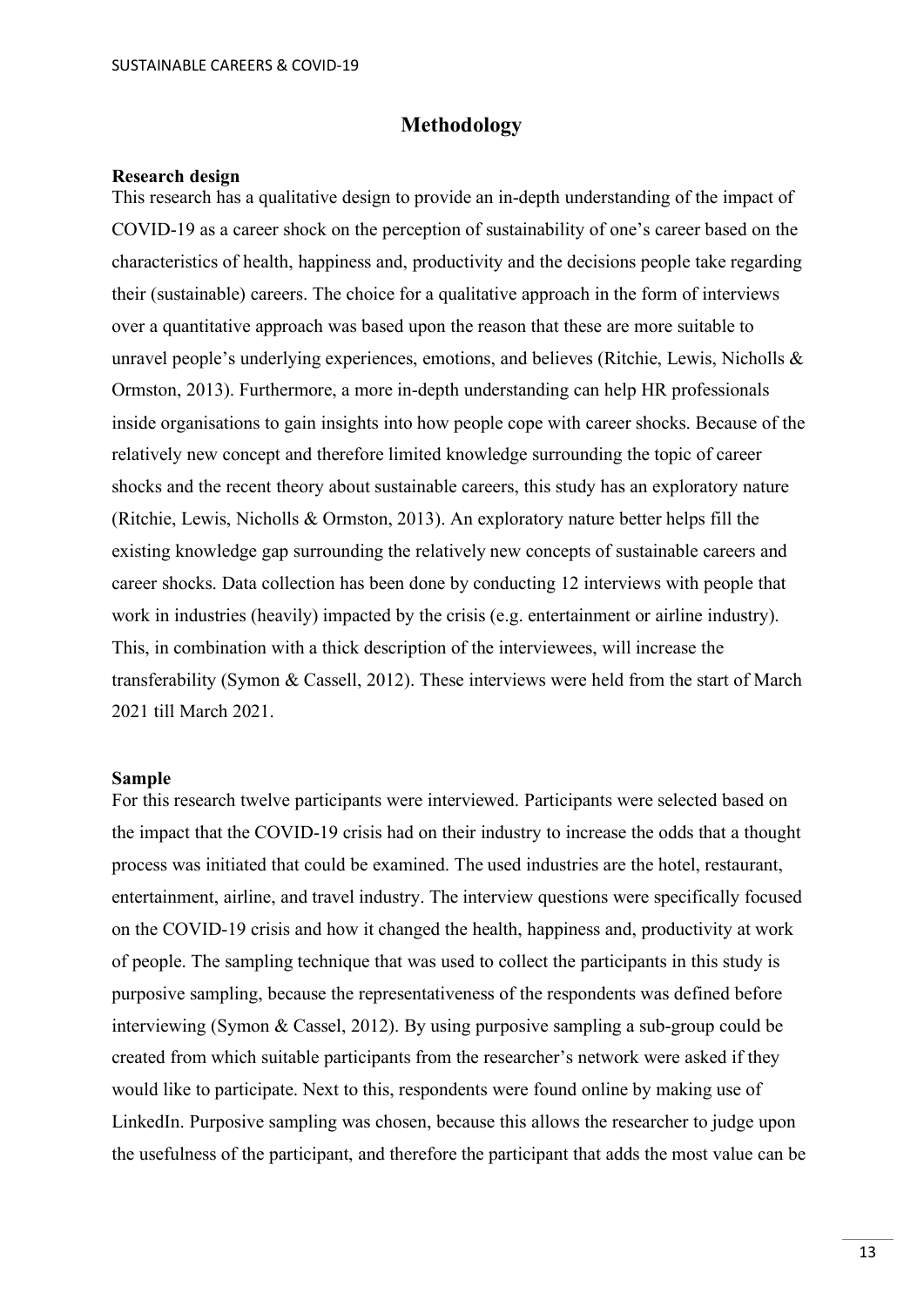chosen. Table 1 will give a brief description per participant, which also increases confirmability (Symon & Cassel, 2012). In total 6 males and 6 females were interviewed, ranging from an age of 22 to 55 and a tenure from 1 to 30 years. The level of education varied between vocational and higher education, with more respondents having a higher education.

| Participant    | Gender Age |    | Industry             | <b>Function title</b> | <b>Tenure</b>  | <b>Education</b> |
|----------------|------------|----|----------------------|-----------------------|----------------|------------------|
| number         |            |    |                      |                       |                | level            |
| $\mathbf{1}$   | Male       | 46 | Leisure              | Hotel manager         | 28             | <b>WO</b>        |
| $\overline{2}$ | Male       | 41 | Entertainment        | DJ/Event organiser    | 20             | <b>HBO</b>       |
| 3              | Female     | 43 | Leisure              | Hotel manager         | 21             | <b>HBO</b>       |
| 4              | Female     | 25 | Food & Drinks        | Waitress              | 10             | <b>HBO</b>       |
| 5              | Male       | 40 | Airline              | Pilot                 | 9              | <b>HBO</b>       |
| 6              | Female     | 55 | Travel               | Travel organiser      | 30             | <b>MBO</b>       |
| 7              | Male       | 29 | Airline              | Steward               | 8              | <b>HBO</b>       |
| 8              | Female     | 24 | Entertainment        | Dancer/Actress        | $\overline{4}$ | <b>MBO</b>       |
| 9              | Male       | 26 | Food & Drinks        | Account manager       | $\overline{2}$ | <b>WO</b>        |
|                |            |    |                      | Brewery               |                |                  |
| 10             | Female     | 22 | Former Food & Drinks | Legal worker          | 1              | <b>WO</b>        |
| 11             | Female     | 51 | Food & Drinks        | Restaurant owner      | 20             | <b>MBO</b>       |
| 12             | Male       | 32 | Entertainment        | Event organiser       | 8              | <b>WO</b>        |

*Table 1*. Overview of participants

In the end it was tried to equally divide the interviewees based on gender, age, industry or job to achieve a representative sample.

## <span id="page-13-0"></span>**Instruments**

The instruments used in this research are drawings supported by semi-structured interviews. First, participants were asked some general questions about their selves and their careers. Secondly, retrospective drawings were used to derive the impact of the shock on people's lives and characteristics (Adriansen, 2012). These drawings show how the characteristics have changed throughout COVID-19. The participants were asked to draw a line from the beginning of 2020 until the date of the interview, because this takes them through the period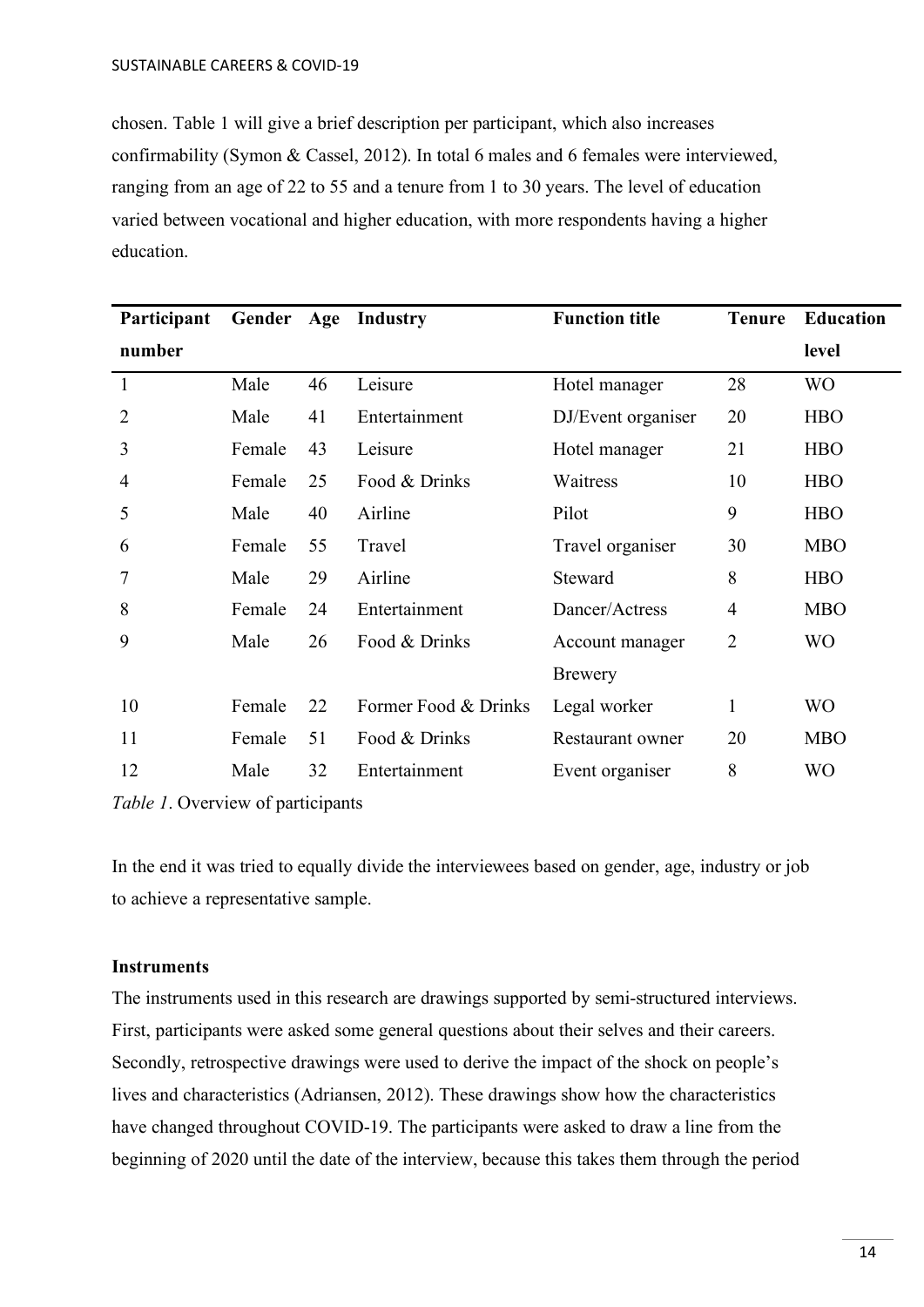before COVID-19 and with COVID-19 in which they can express the most impactful situations. The lines were drawn based upon health, conceptualized by well-being, happiness, conceptualized by work engagement, and lastly productivity which was conceptualized by performance. The participants were given some time to draw the line. Next, semi-structured interviews were used to dive deeper into the specific lines that were drawn. Semi-structured interviews are interviews that are to some extent free to vary and are likely to change substantially between participants, because it is based upon a topic list (Fylan, 2005). A topic list gives the researcher and interviewee a general idea of what topics need to be covered, but also gives them freedom to stray away (Fylan, 2005). The topic list is built upon what has been found in the literature review, which is the theory of sustainable careers and career shocks. In this research semi-structured interviews work best, because the line that is drawn differs per participant, because everyone experiences COVID-19 differently, and questions need to be adjusted according to this. Therefore, participants were all asked to define changes in their characteristics and whether or not they took (career) decisions regarding these changes. They were asked how they kept their careers sustainable and what career-altering or adhering decisions they might have made. The overall interview guide is added in Appendix 1.

After the interview, the respondents were asked if they would want a summary of the most important findings to be sent to them for approval to increase credibility (Symon & Cassel, 2012). No significant changes were made upon these checks.

#### <span id="page-14-0"></span>**Procedure of data collection**

The procedure of data collection consisted of several steps. At first, a topic guide was built based upon the theoretical framework. Secondly, the participants were searched for online (via LinkedIn or Facebook) or taken from my own network. When someone was willing to participate they were invited to an interview by email. This interview was preferably physical, but sometimes also digital due to the COVID-19 regulations. Next, semi-structured interviews with the participants were conducted. The duration of the interviews differed between 41 and 66 minutes. At the start of the interview, the researcher introduced the concepts of the research, assured anonymity to increase credibility, and decrease socially desired answers from the participants (Symon & Cassel, 2012). Next, each participant was asked if the interview could be recorded. At the end of the interview, the participant was asked if he or she would want to receive the final master thesis and were thanked for their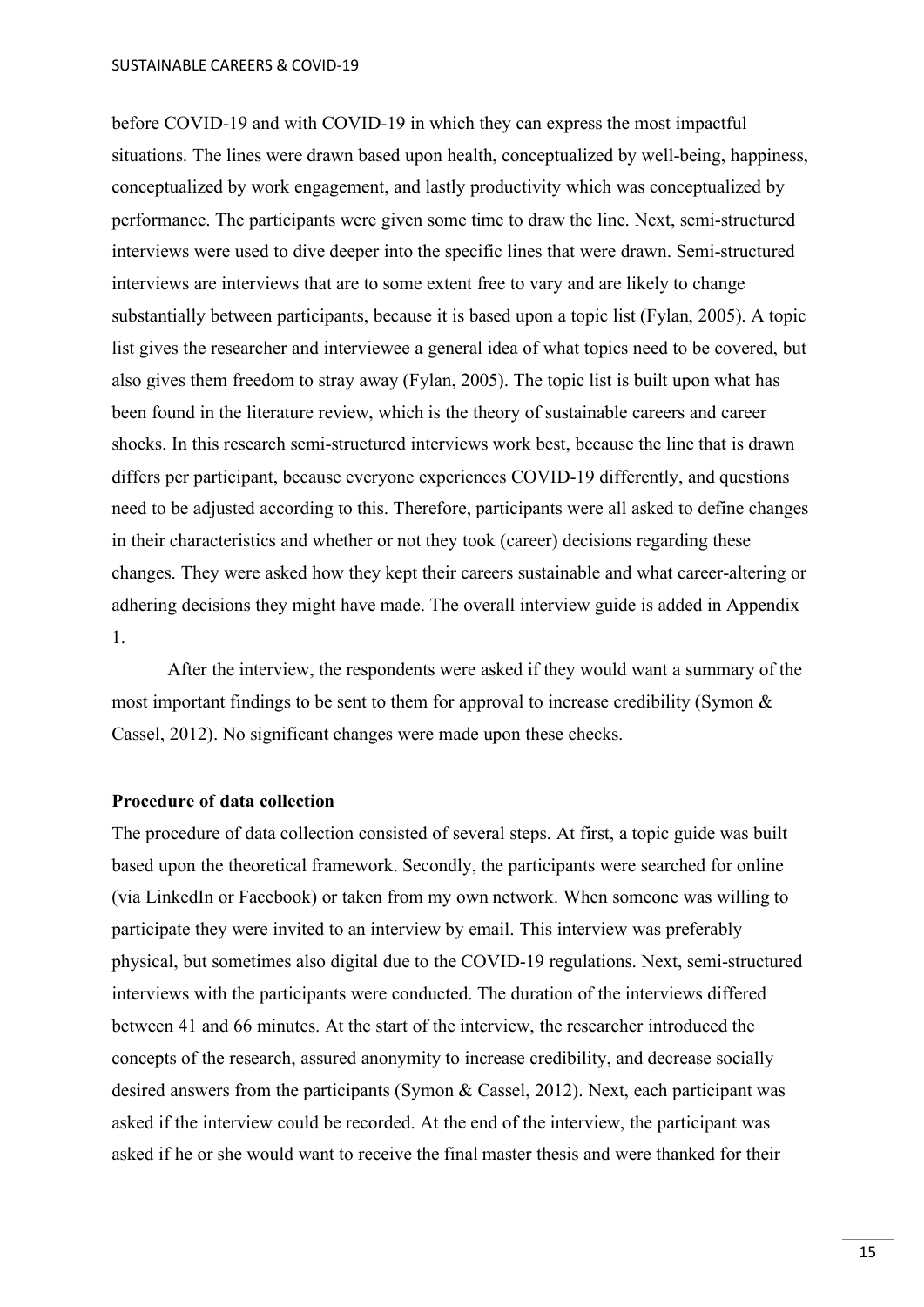participation. The interviews were then transcribed and analysed using the ATLAS.Ti program.

#### <span id="page-15-0"></span>**Data analysis**

All conducted interviews were verbatim transcribed and analysed according to a template analysis. The template analysis starts with an initial coding scheme based on the theoretical framework in which new codes are added based on the findings (King, 2012). An advantage of using a template is that codes do not have a strict hierarchy and the researcher can add codes during the analysis and create more extensive themes (King, 2012). First, an initial coding scheme is built upon the literature review. If during the coding of the transcripts some important quotes could not be linked to the initial coding, the new codes are added in the process.

The analysis of the data consisted of several steps. First, the interviews were coded based on the initial coding scheme. This scheme is added in Appendix 2. Next, possible additional codes were added when quotes did not apply to the initial coding. These were combined within the initial coding scheme, resulting in the final coding scheme, added in Appendix 3. The initial coding scheme consisted of codes for the different characteristics of sustainable careers health (work-ability), happiness (work-engagement) and productivity (performance), the person-career fit, the experienced impact of COVID-19 as a career shock, and the career decisions people made. The newly added codes were related to the financial situation of people, the adaptability to the new and uncertain situation, and the intertwining of characteristics. The quotes from the interviews were linked to a certain code group. These quotes come from the semi-structured interviews that were conducted as a response to the drawings. Lastly, the differences and similarities in the characteristics and the career decisions people made were compared and summarized. These will be elaborated on in the next chapter.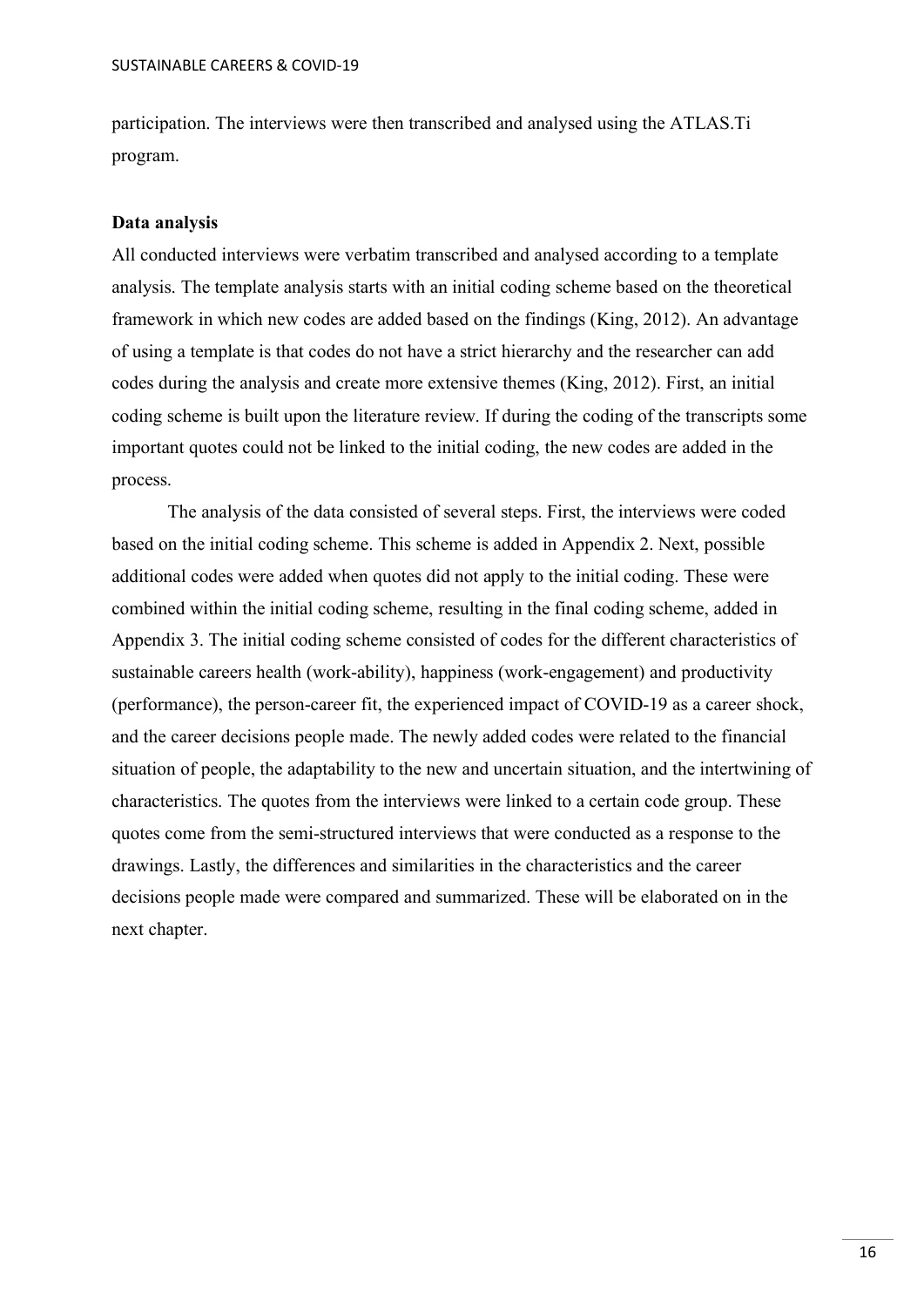## **Results**

#### <span id="page-16-1"></span><span id="page-16-0"></span>**COVID-19 as a career shock**

First, the characteristics of the career shock COVID-19 were examined. The characteristics of a career shock are that it is (1) a disruptive and extraordinary event, (2) which originates outside someone's locus of control, and (3) initiates a deliberate thought process (Akkermans et al., 2018). When the stories of the respondents entailed all three of these characteristics, COVID-19 was regarded as a career shock.

In the interviews, almost all participants perceived COVID-19 as a disruptive and extraordinary shock to their career and their industry. When asked to rate the impact of COVID-19 on their working(lives) participants rated it from a 6 to 10, with 10 participants giving it a 9 or 10. This shows that they experienced COVID-19 as a big shock. When asked to rate the impact a respondent mentioned: '*A 10! It turned it completely upside down. The route I took l last year would have been completely different if COVID-19 was not there' (Event organiser, male, 32 years*). The COVID-19 crisis was moreover mentioned as a negative shock than as a positive shock, because it had multiple negative consequences to the respondent's lives and careers. The negative consequences that were primarily mentioned were the inability to do their normal job and the increased feeling of uncertainty, also because of the lack of perspective given by the government.

Following this, most respondents also described it as a situation that was totally out of their control. This was because they were dependent on the restrictions and actions that were taken by the government. A hotel manager experienced this as follows: *'In the beginning it was really unreal. The city centre of Amsterdam was just dead and dead silent. One week after the first press conference we had to close down 3 or 4 floors. Then you are just walking through an empty and quiet hotel, where normally you have an occupancy of 98%. [..] Then it just stops, [silence], that does something with you emotionally' (Hotel manager, male, 46 years).*

Adding to this, it was remarkable that almost all interviewees multiple times mentioned that they perceived COVID-19 as a shock that had a temporary character. In comparison to being fired, which is a quick but sudden shock, the COVID-19 crisis is by almost everyone seen as a shock that is long but temporary. This is also supported by one respondent when asked about how he experienced COVID-19: *We [as an industry] constantly have that dot on the horizon that it is going to be over soon. We know that when this is over it could, and possibly will, get rapidly all be back to normal (Pilot, male, 40*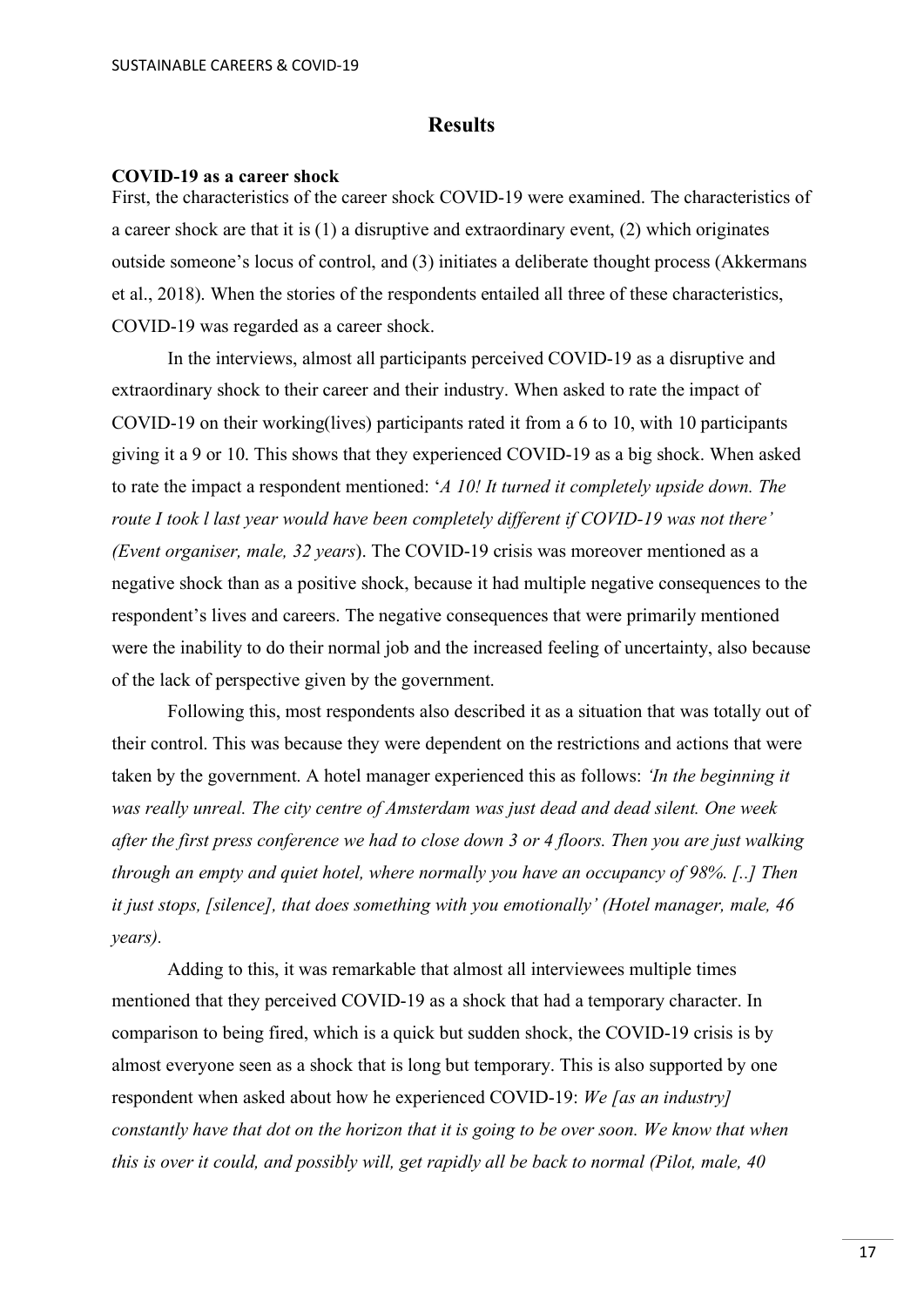*years).* This respondent also made the comparison of the COVID-19 crisis with the financial crisis of 2008 and concluded that in that crisis he saw industries completely changing their way of working and that this was not happening in this crisis, because of its temporary character.

Next to COVID-19 being seen as a temporary crisis, respondents also moreover mentioned the lack of perspective as an important characteristic of the COVID-19 crisis. The uncertainty of this crisis, which they never experienced before, was something that struck them. A respondent stated: '*That uncertainty, that was what really struck me and got me frustrated. That we really did not know how long this was going to take, what the impact will be, if there would come subsidies and what we would have to do with the personnel' (Restaurant owner, female, 51 years).* All in all, uncontrollability, temporariness, and uncertainty are the most important characteristics of COVID-19 being perceived as a career shock.

#### <span id="page-17-0"></span>*Initiated thought process*

From the theoretical framework it became clear that a career shock can initiate a thought process regarding one's career (de Vos et al., 2020). This was also the case for every respondent in this research. All respondents mentioned in some form that COVID-19 initiated such a process inside them. However, the thought process changed during the first lockdown, the summer period, and the second lockdown.

During the first lockdown almost every respondent specifically mentioned a thought process being initiated concerning their career. A respondent described this process as: '*You begin to think what if this does not go well for me and the organisation, what then? What am I going to do then? How do you feel then? Yes, that are difficult issues, so to speak.' (Travel organiser, female, 55 years).* Another respondent mentioned something similar: *Of course, it is not a hobby that we are doing. It's just a business, so it has to make money. And then you start thinking, what if it does stop, what then? I don't know what I would do next. But I did think about that during that period (Hotel manager, male, 46 years).* This initiated thought process mainly came from an increased uncertainty of the consequences of the lockdown, therefore also leading to greater job insecurity for many respondents as shown in the quotes above.

During the summer period this thought process faded away, because respondents could return to their normal way of working. One participant explained it as: '*Then in the*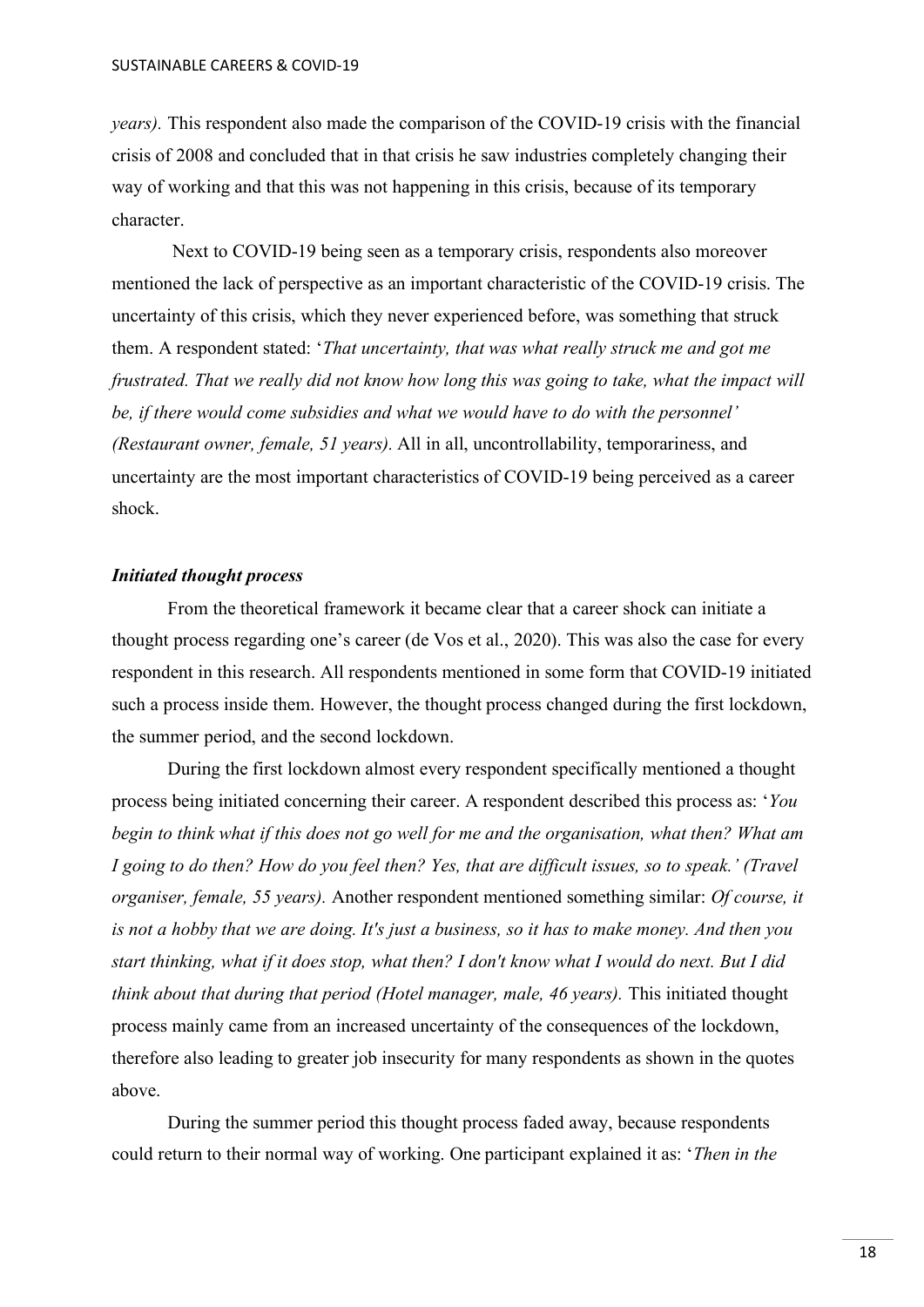*summer we opened again and I was actually very happy. I really liked it a lot. After a month, I even changed jobs within the restaurant and that was really fun to' (Waitress, female, 25 years).* More respondents mentioned that the lifting of the restrictions made them feel much better and also sometimes made them believe they had survived the crisis. This indicates that the thought process might be less necessary to be initiated.

This changed when the restrictions and measures taken by the government slowly started to return in the period after the summer. Some respondents again mentioned that the thought process returned*.* The same waitress that was happy to return to work during the summer period now mentioned: *At one point [during the second lockdown], I also thought of making a career switch. I started thinking about starting a new study in February, because it could take a few more years before we would really get rid of it (Waitress, female, 25 years).*  This quote is in line with other respondents who mention that the reintroduced restrictions really made their work less fun to do or even impossible.

Respondents did not only mention that the thought process led to them evaluating their careers, but also that the perception of the vulnerability of their industry, and with that their own vulnerability, was taken into consideration in this process. A respondent described this as: *I think that the vulnerability of our industry now really comes to light during these times. It always has been vulnerable, but the only thing that changed is the pandemic. [..] And with the industries vulnerability also your personal vulnerability comes more to light (Event organiser, male, 32 years)*. Participants mentioned that they regarded their industry as more vulnerable than they had ever experienced before. Another respondent mentioned: '*We always took for granted that people would come to dinner and that just changed suddenly. You just don't expect that. We always believed people would come and suddenly it is no longer allowed (Waitress, female, 25 years).* Whereas things were taken for granted before COVID-19, like guests being able to come to dinner or going to a festival or on vacation, this completely turned around after the first and second confrontation with the restrictions. Most respondents mentioned that they believe the restrictions will go away eventually, but the newly experienced vulnerability will stay for a while and possibly influencing their career decisions on a long-term basis.

All in all, the COVID-19 crisis can be seen as a career shock. It is experienced as an extraordinary and disruptive event, uncontrollable for the respondents, and also triggers a deliberate thought process regarding one's career. This thought process also led to some respondents taken career actions, because of a perceived vulnerability in their careers. The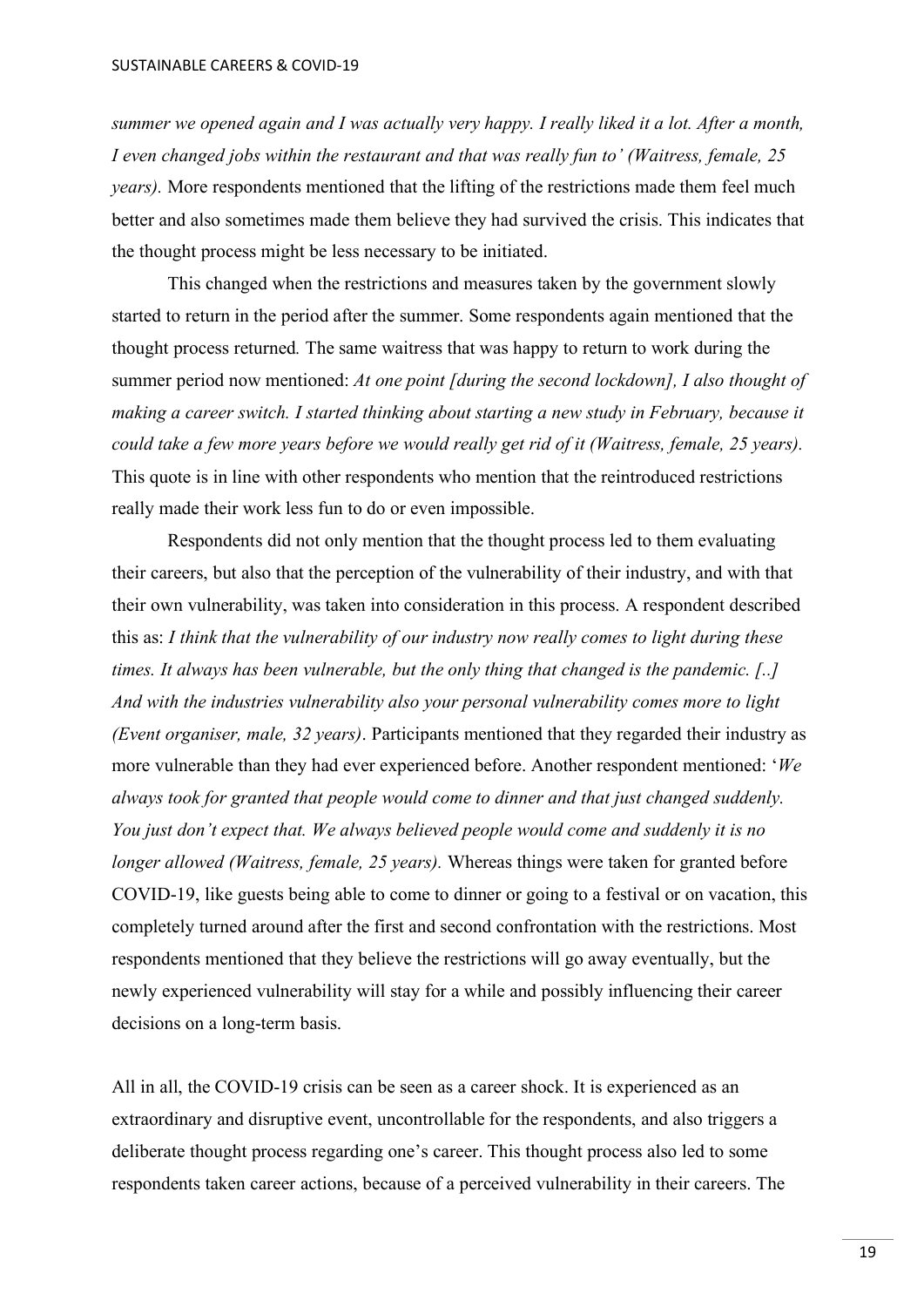specific career actions in regard to the perceived changes in their health, happiness, and productivity is further elaborated on in the next paragraph.

### <span id="page-19-0"></span>**Characteristics of a sustainable career**

Next, the perceived changes in the characteristics of a sustainable career were examined. The perceived fluctuations in the health, happiness, and productivity of respondents are caused by enablers and constraints in their environment. Enablers are actions or situations wherein the characteristic is changing positively and constraints are actions or situations wherein the respondent experiences a negative change. The changes in the characteristics will be discussed by examining the most important periods such as the first lockdown, the summer, and the second lockdown until now. After examining the changes in their health, happiness and productivity the taken, or not taken, career actions during that period will be discussed.

Starting at the beginning of 2020, prior to any confrontation with COVID-19, almost every respondent perceived their careers as healthy, happy, and productive. This indicates that they all perceived their career then as sustainable and something they saw themselves working in for a long period. Only two respondents mentioned that they already felt a decrease in their happiness and motivation to work, which might indicate a perception of unsustainability beforehand.

#### <span id="page-19-2"></span><span id="page-19-1"></span>*First confrontation and lockdown*

#### **Health during the first lockdown.**

When first being confronted with COVID-19 almost every respondent showed a decline in their health. When looking at these perceived changes in their health, it could be divided between their physical- and mental health. No respondent perceived a severe change in their physical health. A mentioned enabler that helped some respondents sustain their physical health was exercising more. One respondent also related this exercising to their mental health: '*When the first lockdown started I tried to exercise more. This also helped to clear my head' (Travel organiser, female, 55 years).* Whereas the participants did not perceive many changes in their physical health, the mental health of respondents was severely targeted. This led to them showing a bigger drop in their health characteristic. All participants showed some form of a decline in mental health when first being confronted COVID-19 in the Netherlands. A respondent vividly explained her mental feelings when confronted with the first lockdown as following: '*It turned me inside out. Really inside out. I felt like I was put in a washing machine, washed on 90 degrees and then put in the dryer. I have not been sick,*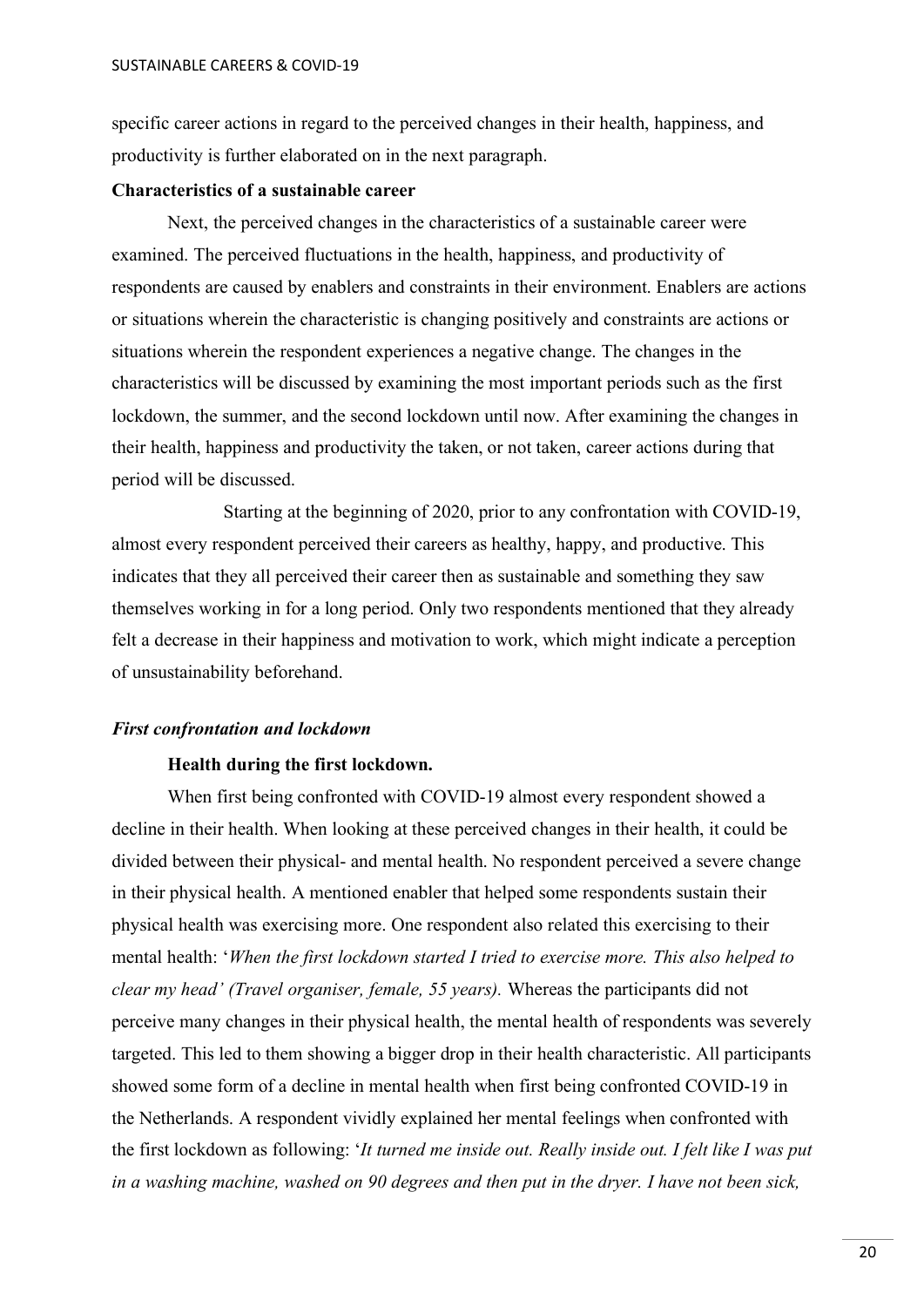*luckily, but mentally it turned me inside out' (Hotel manager, male, 46 years)*. What primarily caused the mental strain for this respondents was that she began doubting her initial career choice and an increased experience of uncertainty whether or not she could keep their job**.** These concerns are in line with the initiated thought process triggered by COVID-19 and show how uncertainty can have an impact on someone's mental health.

Next to the increased job insecurity also the increased financial concern was a constraint to their mental health. With COVID-19 taking a lot of their core business away, also their revenues and incomes started to drop. This turned somewhat around when the government started investing money in these heavily impacted industries. For most respondents this led to them getting paid during this crisis, which took some concern away. A participant mentioned: *'Every month I still get my salary. It is not that they say you didn't work so you won't get paid, luckily for me. This provided me with a stable situation (Steward, male, 29 years)*. This governmental subsidy was sometimes not enough to fully cover the expenses of respondents and therefore also led to some respondents dipping into their savings. They mentioned that this was an easy decision, because they regarded the crisis as temporary and therefore their losses would be restricted. Whereas most respondents got paid during the first lockdown, one self-employed respondent did not. This led to an unsure situation and her eventually deciding to take a temporary job to secure her income. This shows that whenever someone is confronted with a more negative financial situation this might lead to more direct career actions being taken.

All in all, most respondents related their lowered mental health to two constraints, which were the uncertainty of the situation and the feeling of being restricted to execute their normal working activities. However, it was also remarkable that the respondents that had a management responsibility also mentioned that their mental health was targeted, because they worried about how they would retain every employee or even thought of firing employees. A hotel manager that was responsible for the personal management inside the hotel mentioned that this gave her a lot of stress, but a restaurant owner also mentioned that she worried about the uncertainty whether or not she could retain her staff. These specific mental health constraints were not mentioned by respondents being in paid employment. This might indicate that there is a difference between being an entrepreneur or manager in comparison with being in paid employment.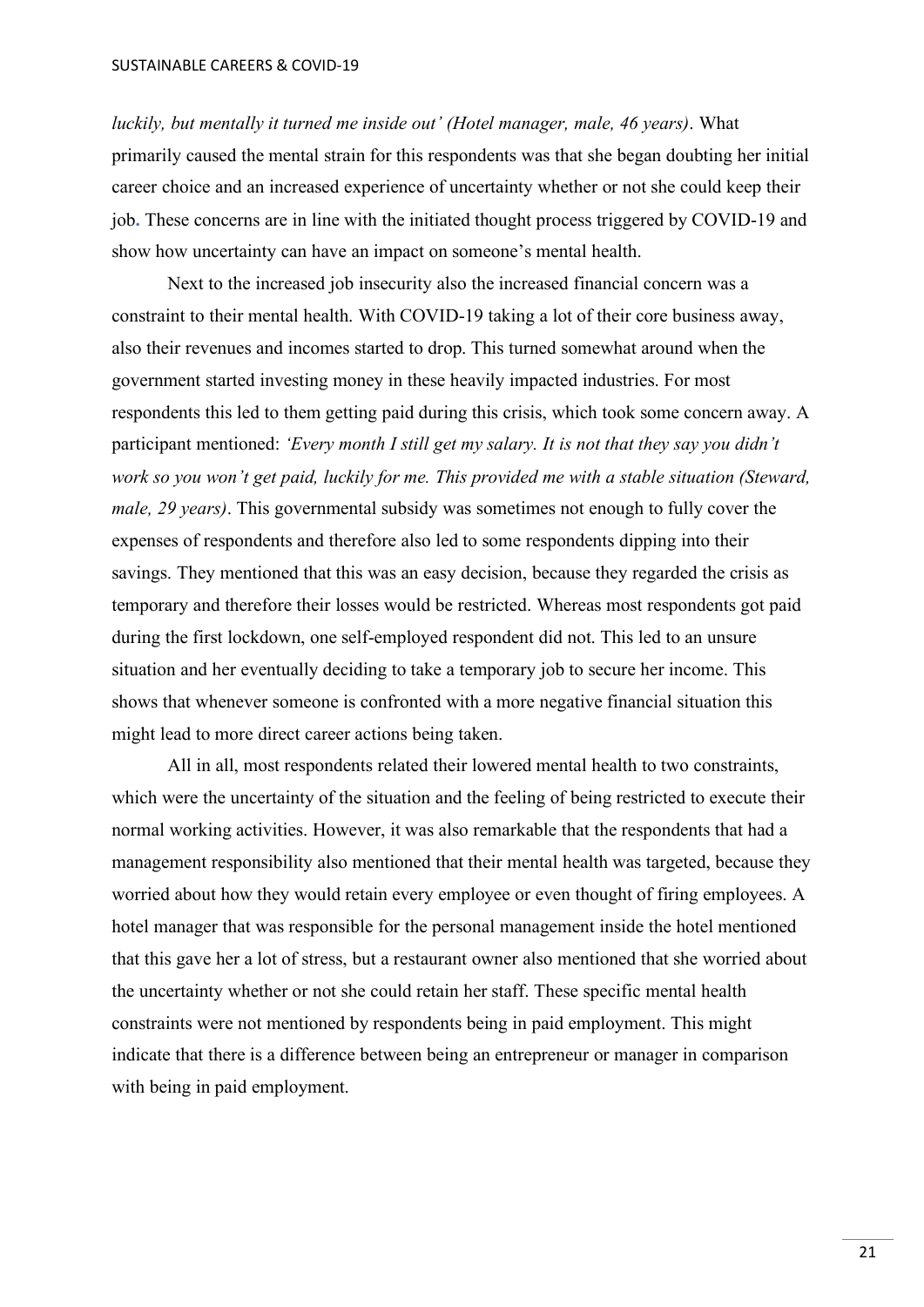#### <span id="page-21-0"></span>**Happiness during the first lockdown.**

Just as mental health, almost all respondents showed a loss of happiness and motivation to work. This was again mostly related to the restrictions and measures they had to deal with regarding their job. A waitress explained it as following: '*Yes, the restrictions made it really less fun to work, because you could just not do it how you would want to do it. [..] It is out of your control, that makes it even more difficult' (Waitress, female, 25 years).* Herein, it is also shown that the attribute of uncontrollability of the career shock directly influences the happiness to work. Another respondent mentioned when asked if her motivation to work completely was taken away with: *'No, it doesn't. It doesn't disappear completely, but you get a bit discouraged or something. You have the idea that you can't do anything about it on your own, and of course that's it' (Dancer, female, 24 years*). A respondent also mentioned that his intrinsic motivation to work was just as high as before, but that the way he was limited in doing their job just made their job harder to execute and therefore stay motivated and happy to work. The restrictions to do their normal job and working activities were the most mentioned constraints in the first lockdown considering their happiness.

### <span id="page-21-1"></span>**Productivity during the first lockdown.**

Lastly, almost all participants experienced a loss in productivity when confronted with COVID-19. They completely lost the ability to work or do their normal job (e.g. catering industry/entertainment industry) or were confronted with a lowered demand for their products (e.g. emptied hotels or minimal travel opportunities). A few respondents experienced no change in their productivity. When asked why a respondent explained this as follows: *'Where I normally was busy with arranging trips and vacations, I am now busy with arranging the vouchers for customers. So in that case I am still productive, but in a different way' (Travel organiser, female, 55 years).* They were sometimes practically forced to start new activities to survive the crisis and safeguard their productivity, for example taking up new administrative tasks. Another respondent was busy with his internal training for a new position inside the organisation, which he perceived as a productive period.

The other participants confronted with a lowered productivity mentioned that they tried to quickly adapt to their new working situation to stay somewhat productive. They mentioned going into some form of 'survivor mode'. They started looking for activities they could do instead of which they cannot. The COVID-19 crisis primarily targeted the core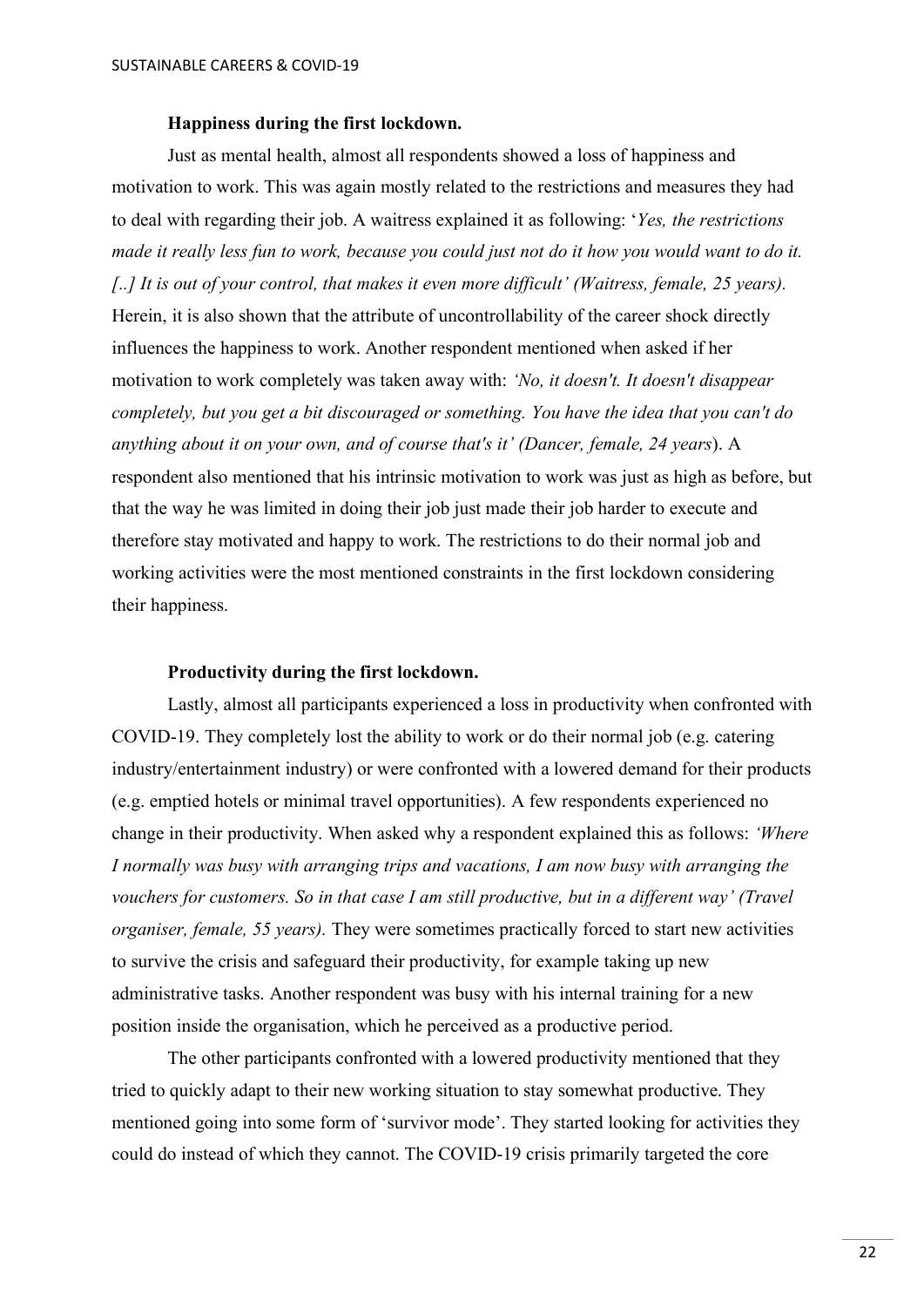#### SUSTAINABLE CAREERS & COVID-19

business of the respondents' industries. Hotels were emptied due to travel restrictions and bars were closed in fear of contaminations. Whereas most respondents, therefore, experienced some form of unproductivity during the first lockdown, they mostly did invest time and effort in other ways to stay productive. By adapting to their new working situation they enabled themselves to keep working in their normal job. For example, a hotel invested in more local target groups, whereas they normally focussed on foreign groups, and restaurants started takeaways to keep in touch with their customers. However, whereas these actions eventually made them feel more satisfied and productive with what they had done over the day, it initially did not make them happier. This was mainly since it was not their normal day-to-day job. A restaurant owner, who started doing take-ways, explained this as follows: '*I found it mentally quite heave though [doing take away], because you are doing all sort of things that are not part of your normal routine. It may sound strange, but I'd rather have a group of 40 that I serve on the terrace, which is my daily thing, than to make take-aways for 10 people and have to remember all the things I do. Oh man, I had to think about everything. I was broken in the evening and I had only worked 2 hours' (Restaurant owner, female, 51 years).* Most respondents tried adapting to their new working situation to also adhere to their current job and survive the first lockdown, so that they could return to their normal work as soon as the restrictions were lifted. They mentioned that this was also because that they mostly perceived it as temporary and something they would, and could, survive.

#### **Career actions during the first lockdown.**

<span id="page-22-0"></span>With most respondents trying to adapt and survive the first lockdown other career actions during the first lockdown were limited. The perceived constraints played a big role in the initiation of the thought process, but this did for most respondents not lead to any career actions being taken. Due to the uncertainty of the severity and duration of the crisis respondents began asking themselves if they would still be able to keep their job if this crisis prolonged much longer, but during the first lockdown most respondents tried to adapt to their new working situation or dipped into their savings to get by financially.

The respondents that did take action either willingly resigned from a job or had sought a temporary job to stay productive. The first mentioned that he already felt a decreased motivation to work in his current job before COVID-19. The COVID-19 crisis sped up his decision-making to resign from his job. The other respondent started doing temporary work during the first lockdown primarily to get by financially. This was mostly because she was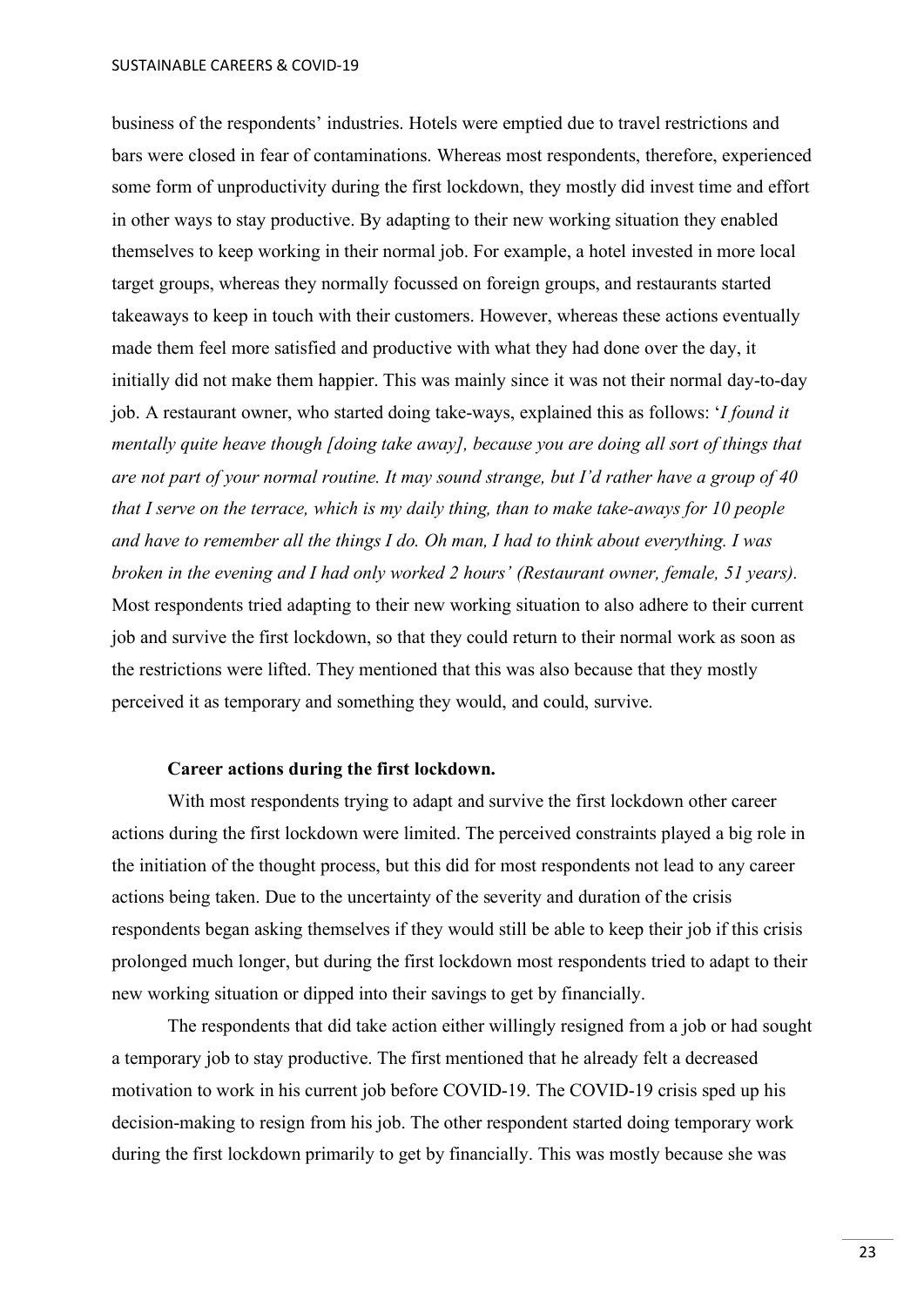self-employed and her assignments completely disappeared. When asked why she decided to start a temporary job she mentioned: '*Some days I was just staring at the wall, which is not good for your mental health and motivation. I just need to go out of the door and do something' (Dancer, female, 24 years).* This shows that the perceived change in her productivity and mental health led to her deciding to seek temporary work, but it also shows that the characteristics are intertwined.

This intertwining of the characteristics also was mentioned by other respondents. For example, they mentioned that when their productivity decreased, this also had consequences for their mental health which then also showed a drop or decrease. Also, the characteristics of productivity and happiness were found to be closely related, illustrated by this next quote: *I just could not perform. I really thought of doing something online, but that is just not the same. Then you don't get motivated, which also not helps your productivity. And then your productivity declines even more and you get in a downward spiral. That just does not help (DJ, male, 41 years).* With the characteristics intertwining with each other, this might lead to a different decision-making process.

#### <span id="page-23-0"></span>*Summer period*

After the first lockdown, the summer period started. During this period most restrictions were lifted, which meant that most respondents could return to their normal jobs. In doing so, they also perceived changes in their health, happiness, and productivity.

#### **Health during the summer period.**

<span id="page-23-1"></span>When the most impactful restrictions were lifted during the summer period most respondents perceived a direct increase in their mental health, also mentioned by the following interviewee: *Yes, towards the summer period we could fly again and then your health just really goes up. That you can go to work again and think like.. it's over. The whole summer we could work reasonably normal. That just really helps (Pilot, male, 40 years).* Other participants also thought, in line with this quote, that they had survived the crisis and everything was going back to normal as soon as possible. It showed respondents that this shock was something temporary and could be completely over very soon. Only two respondents did not perceive increased health. For one this was because he was in between jobs and this led to some stress concerning his new job decisions. The other respondent mentioned the following when asked why her health did not increase: '*Our target group changed at once, and that's why I knew it was temporary, because normally we are on the American and English market and now the Dutch, Germans and Belgians. So I knew that the*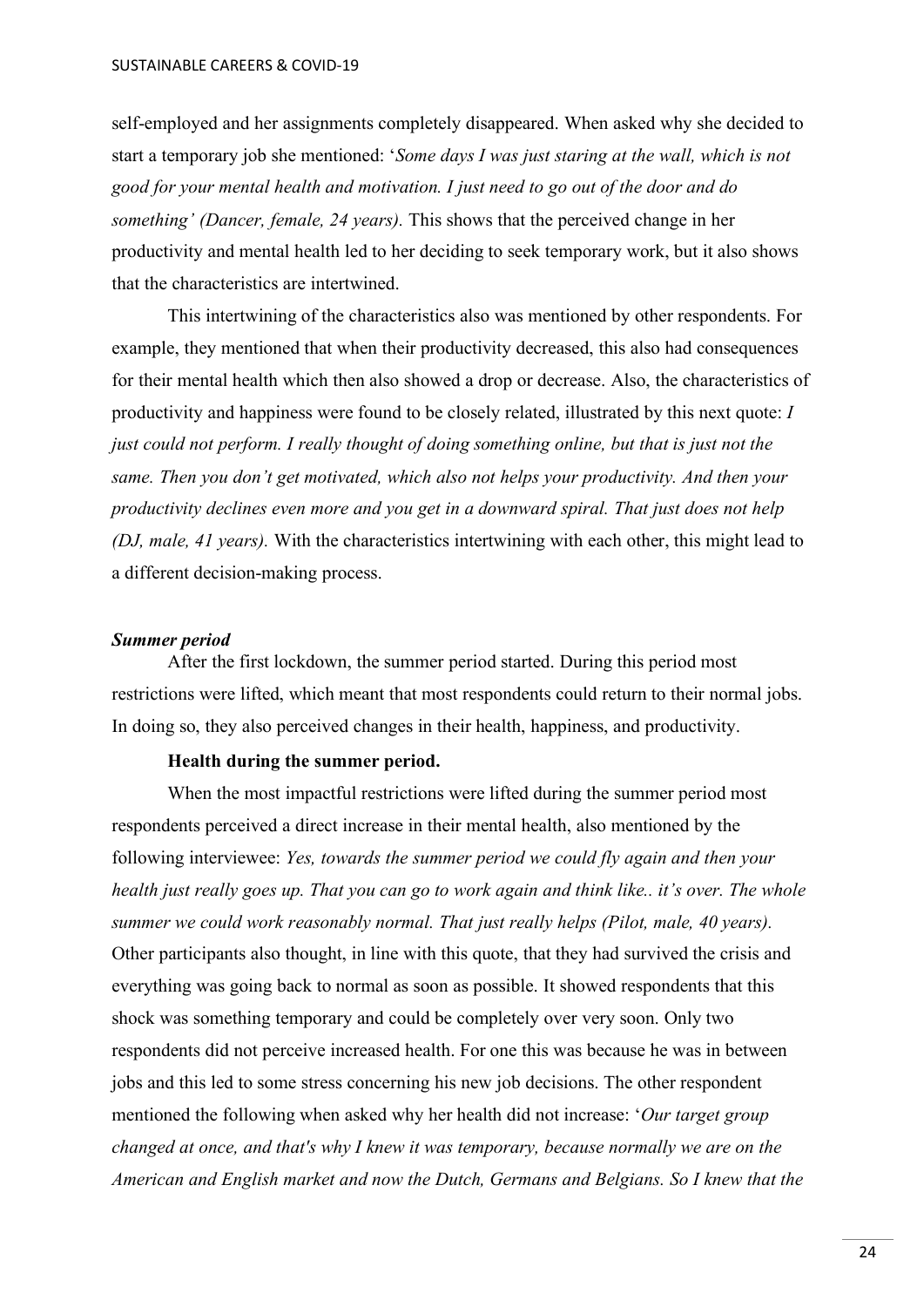*summer was short-lived. And of course it was very nice for a while, but I also knew that when the summer holidays were over, we would fall into a hole again. Yes, we did realise that' (Hotel manager, female, 43 years).* This standpoint is opposite from other respondents mentioning that they thought they had survived the crisis, because this respondent mentioned that she saw the second lockdown coming.

#### **Happiness during the summer period.**

<span id="page-24-0"></span>Next to health, the lifting of the restrictions also helped increase the respondent's happiness to work again. During this summer period, most respondents could get back to their normal work. Sometimes this was with a few adaptations, but most respondents mentioned that they were already happy that they could work. A respondent mentioned: *'Then in the summer period we reopened and then I was actually quite happy again. I really like it a lot. [..] It was back to full duty*. *It was back to normal, everyone on the terrace. Just super nice seeing my colleagues again as well. Just like it had always been and we hadn't closed down. Everybody thought: 'It's is over' (Waitress, female, 25 years).* This quote also shows the thought of survival of the crisis and the belief that everything was over. The lifting of the restrictions enabled them to mainly work as they were used to do and this led to an overall increase of happiness to work.

#### **Productivity during the summer period.**

<span id="page-24-1"></span>This increased happiness to work, as illustrated above, was closely related to increased productivity. People were enabled to do their normal work again, which also increased their perception of being productive. A respondent mentioned this as: '*And then in the summer, we caught up on some performances in the theatre. There were only 100 people allowed in the audience. [..] Whereas you normally had 500 people in the audience for one show, you now had 300 people maximum on one day. This did gave some weak applause, but it was something. So we did that for a couple of weekends (Dancer, female, 24 years).* Other respondents also mentioned similar stories. They could do their job, sometimes with a few adaptations, but this enabled them to feel productive again.

#### **Career actions during the summer period.**

<span id="page-24-2"></span>With the increase in all of their sustainable career characteristics, indicating them perceiving their career as sustainable, fewer respondents mentioned a thought process being initiated during this period. Considering this, for most respondents this also meant that they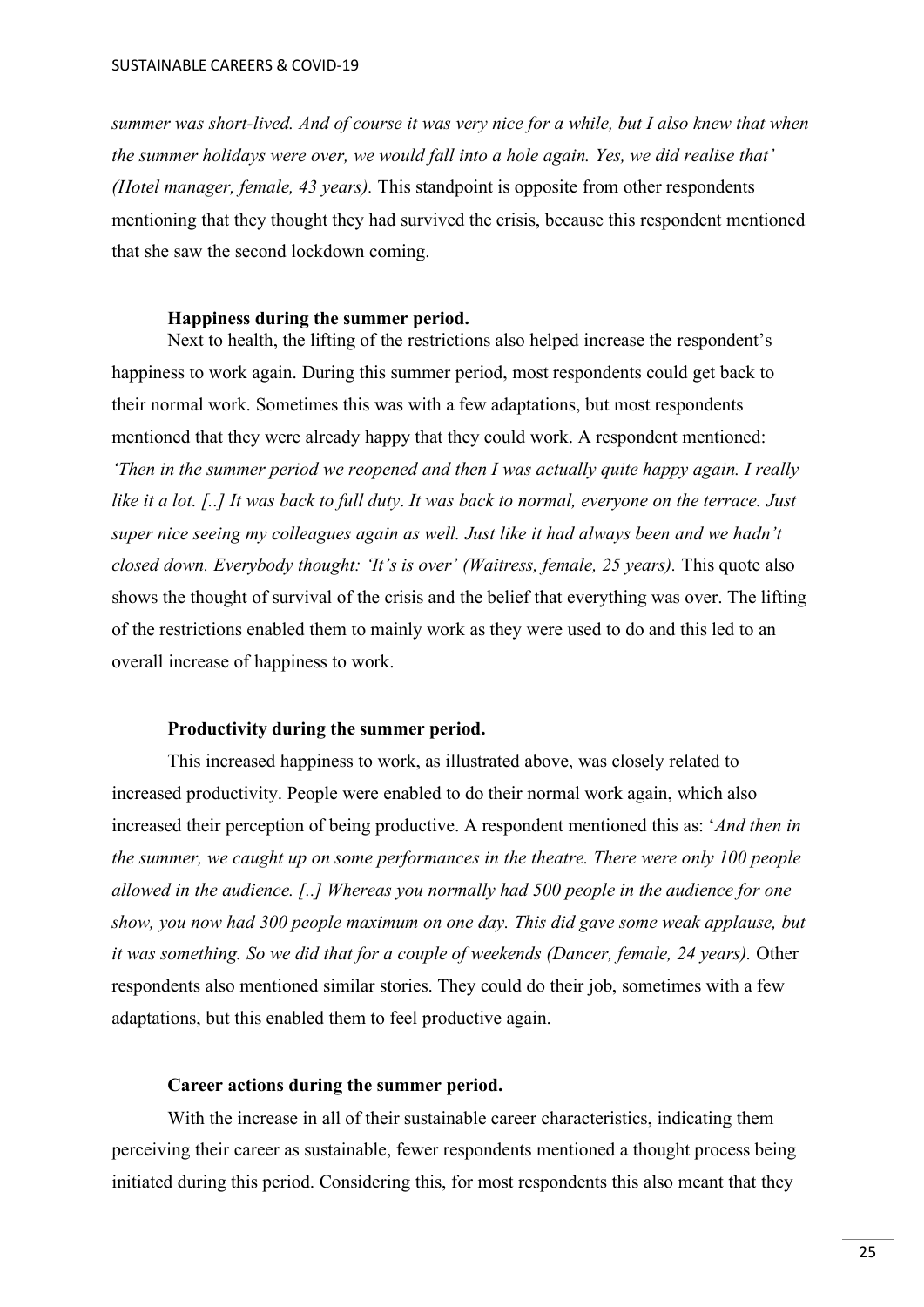did not take any actions to safeguard their health, happiness, and productivity, but not for all.

One respondent mentioned that she had invested time and energy in investigating new and different career opportunities. She mentioned that these actions improved her current career moreover and to better handle the insecurities inside her job. A decision she made was that she made her own website to better market herself as a freelancer. These (career) decisions gained momentum during the time of COVID-19, according to the respondent. She mentioned it as follows: '*I also started looking at new opportunities and it opened doors for me. I started looking more on the commercial side of my job, which I normally didn't do when I was working. You start to look further, that's something that really changed for me (Dancer, female, 24 years).* She mentioned that the entertainment industry always has some form of insecurities inside them and that COVID-19 has brought this to light. To better handle these insecurities in the future and to safeguard her health, happiness, and productivity she took these decisions.

For most other respondents these perceived increases of vulnerabilities in their careers and industries faded away during the summer. There was no need to make decisions to safeguard their health, happiness, and productivity, because the lifting of the restrictions enabled them to work again. This might have pushed the career decision-making to the background. This led to them possibly regarding their careers as sustainable, future proof and resistant to perceived vulnerabilities. In summary, during the summer respondents either were trying to protect their current career path or invest in new opportunities within their current career. The lifting of the restrictions and the possibility to return to their normal jobs was the biggest enabler in all of this.

#### <span id="page-25-0"></span>*Second lockdown*

Quickly after the summer the second lockdown slowly started. This had again a significant impact on the respondents characteristics of a sustainable career.

#### **Health during the second lockdown.**

<span id="page-25-1"></span>This lockdown divided the respondents almost into two even groups when it came to their mental health. One group of participants perceived a decrease in their mental health, it sometimes even being a bigger one than the first lockdown. A participant mentioned: *'Then the second lockdown started, I really didn't see that one coming. I really thought that they're not going to do that to us. That really came as a surprise. But I was like, you know, three*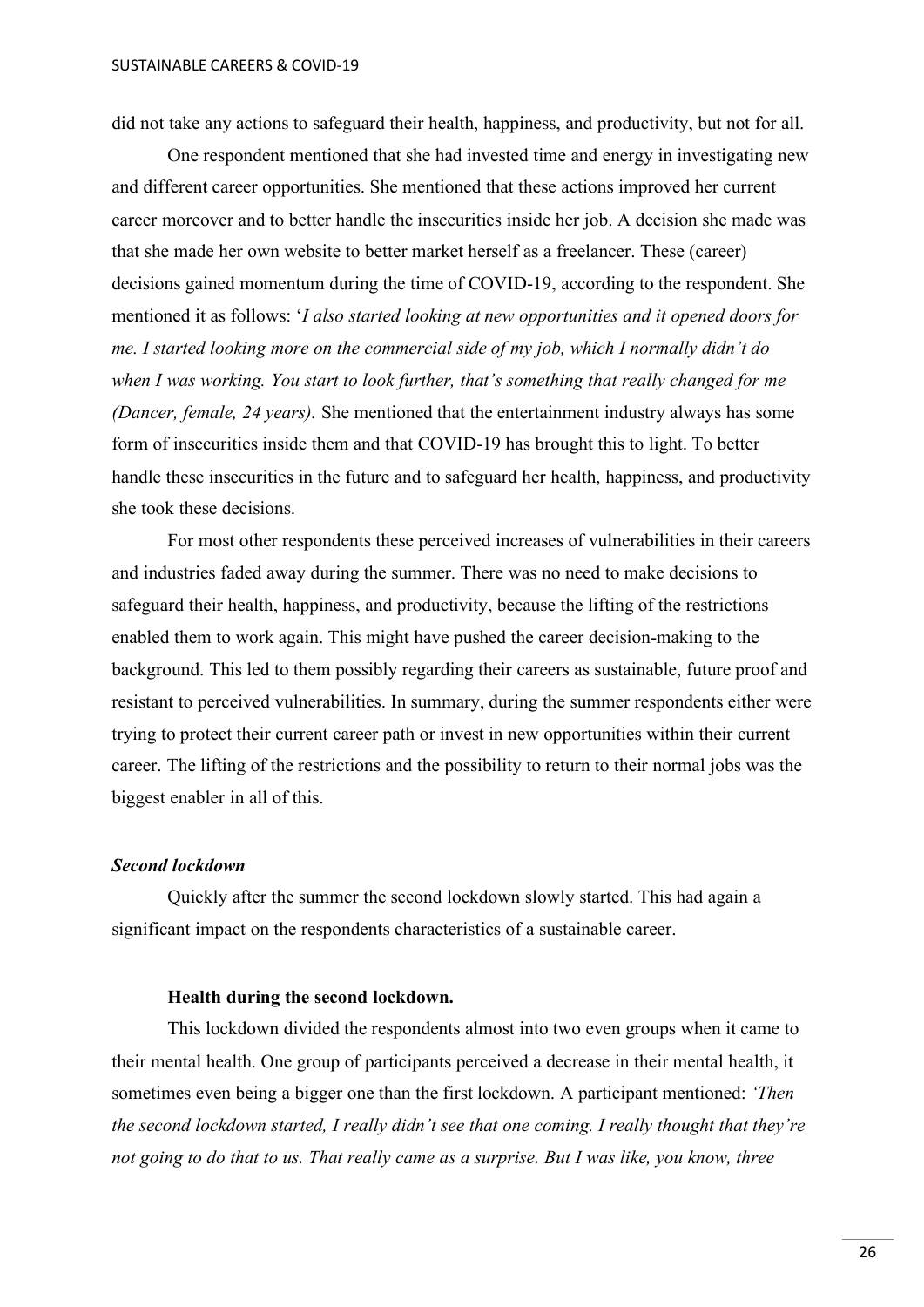*more months and then we'll be done with it (Restaurant owner, female, 51 years).* The reinstituted uncertainty, the unexpectedness of the second lockdown, and even the weather were all mentioned as health constraints. This period was regarded as very difficult and tough by this group of respondents, because of the complete lack of perspective. The other group of respondents adapted to the new working situation again, as was also discussed in the first lockdown. The experiences from the first lockdown helped them to quickly adapt to the new situation and therefore also limited the perception of health losses. Another enabler that helped respondents to keep their mental health high was the acceptation of the whole situation. When asked why the second lockdown did not influence his mental health a respondent answered: *'I was just not constantly watching the news and press conference anymore. If something important was said I would hear it anyway. I still followed the rules of course, but I really made a choice in that for myself. Yes that second lockdown was completely shit, we can't perform we can't do nothing, but you just need to adapt to it (DJ, male, 41 years).* By not focusing on what he could not do but on what he could, he adapted to the new situation during the second lockdown. He, for example, invested more time in his new career path as a youth worker. In line with this respondent, another one also mentioned: '*Then there does come a bit of acceptance, that you do start to think that it's not personally*. *It's not only our hotel that has to deal with this, but the whole world. A lot of hotels also decided to close, but we stayed open and continued. And then, oddly enough, you start making the best of it. Strangely enough, you also become more and more creative how you can sell the rooms. So that also gives some kind of boost. [..] And because it took so long, at a certain point you realise this will still take a while. So you kind of make peace with it (Hotel manager, female, 43 years).* On the contrary, a younger respondent described this period as: '*Then second lockdown really started in October. Yeah, I just didn't expect that we'd have to stay inside again, and lose my job again. Then I had to find another [temporary] job. I still feel that there is no real future in it or anything' (Waitress, female, 25 years*). For her, the lockdown still very much impacted her view on the situation, for which she also sought mental aid to help her out. This might indicate that there is a difference in the acceptance when it comes to career shocks regarding someone's age. The enablers mentioned by respondents from this group were the acceptation of the severity of the situation, an already generated adaptability to cope with the situation, and the mental aid that was sought. Next to this, two respondents also changed professions, which helped them safeguard their mental health better. Their new working environment allowed them to fully focus on this and to not led COVID-19 influence them as much mentally.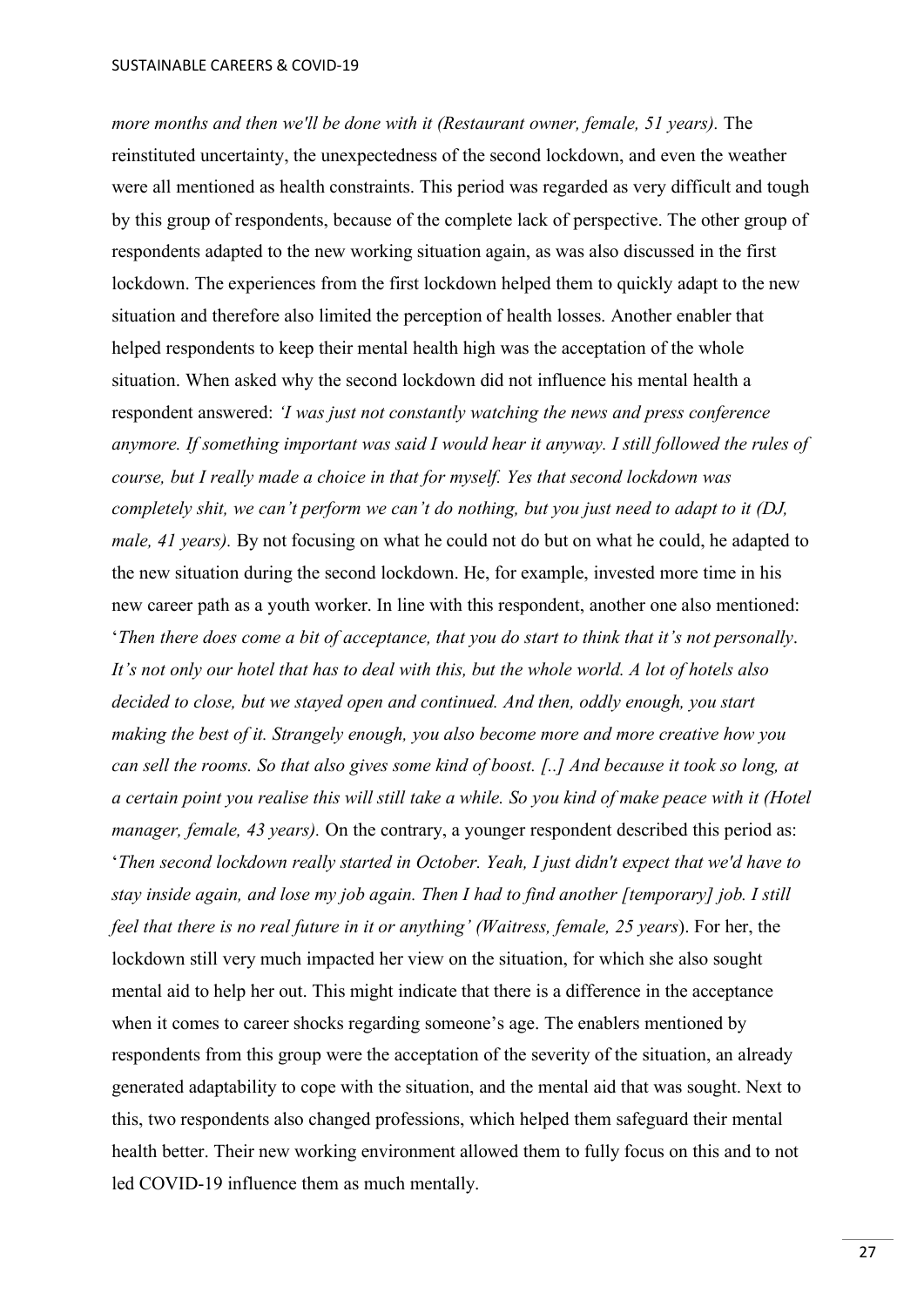#### **Happiness during the second lockdown.**

<span id="page-27-0"></span>During the second lockdown, the happiness to work declined again in most participants, mostly because of the restrictions. Just as with health, the respondents could be divided into two groups. A large group of eight respondents showed a loss in their motivation to work and another smaller group of four respondents showed no changes or even an increase.

The first group mentioned constraints such as the loss of contact with colleagues and the unexpected renewed confrontation with restrictions and measures. A respondent mentioned this as: '*In October I really thought, well, now they're not going to close everything again even the hotels. [..] They just didn't allow anything anymore. Yes, then my motivation was really down again. Especially at the restaurant, I thought, forget it' (Restaurant owner, female, 51 years).* The motivation to work really declined now that the restrictions again prohibited the respondents to do their normal job. This really targeted their happiness to work and sometimes led to them taking career decisions to safeguard their happiness.

The second group, which showed no change in their happiness or even an increase, related this to different things. Two respondents did change careers after the summer and experienced a lot of motivation and engagement to work. Another respondent had already adapted to the new working environment by searching for activities that motivated her. The last respondent had accepted his new working situation. He mentioned: '*Sometimes I had to wait 2 weeks before I could fly again, but I actually started looking forward to it so much. During these times I often called my parents and sister just to have a little chat, that just really got me through that period. The day before I would fly again I really had to be up to date considering COVID regulations and stuff. And once you arrive and you see the planes then you really feel like yes I can work again and look I'm looking forward to it. Sounds dull, but that's really my experience now (Steward, male, 29 years).* This respondent was still happy to work even when his work was starting to decline. He looked forward to start working even when the intervals he could work were longer. This respondent also mentioned that his personal situation helped him through this period. He just got married and was happy to be at home and be able to talk to someone close about his experiences. He mentioned that this situation enabled him to stay motivated to work. In line with this, other respondents also mentioned similar experiences, for example, talking to family and friends and spending more time on hobbies. One respondent mentioned: '*I just pushed myself to for example exercise more and gain some more energy out of other things. Also more outside my normal job. I*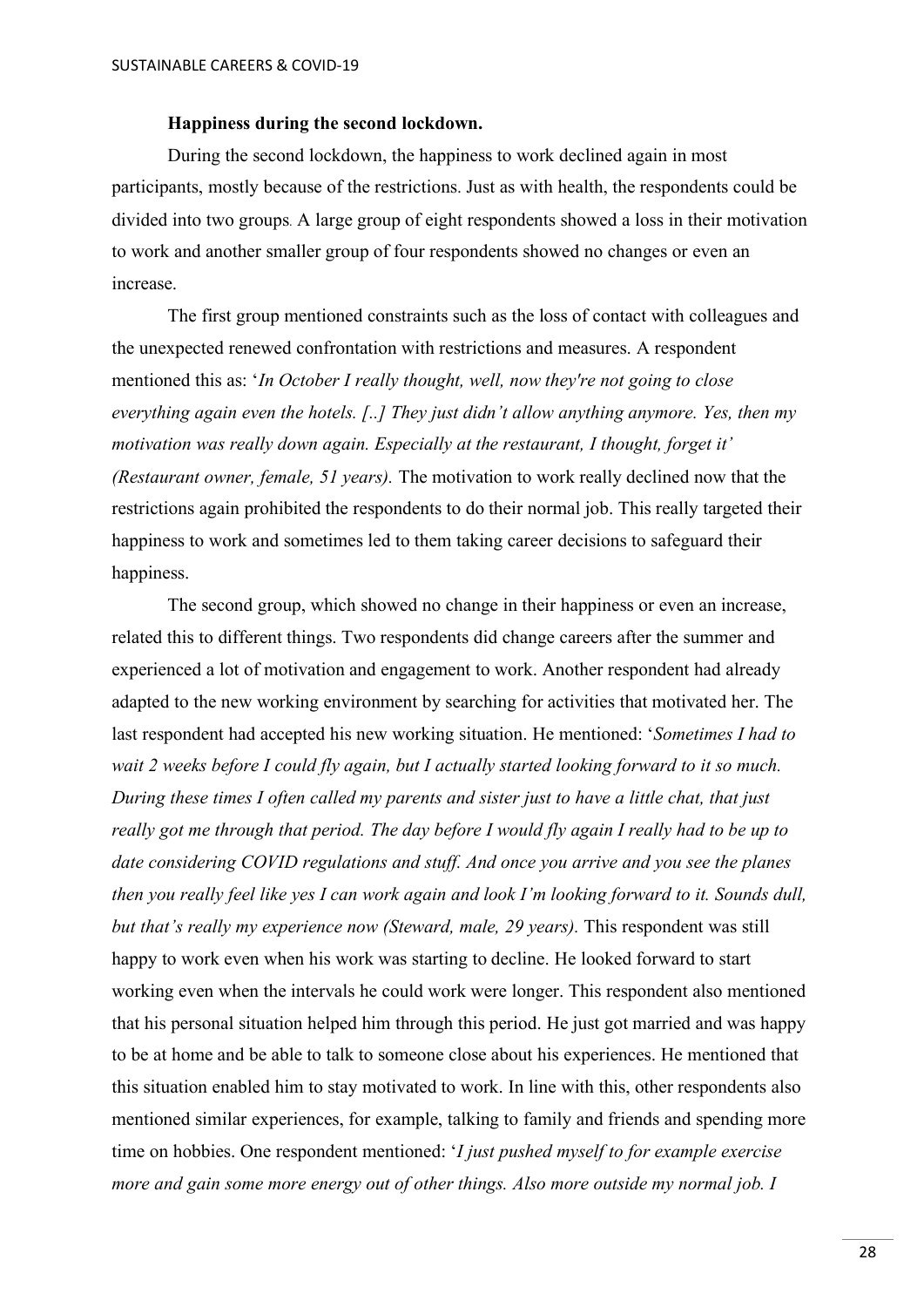*moreover pursued my hobbies to just also feel like doing other things. That also gave me more energy and motivation to start working again. (Legal worker, female, 22 years).* These activities provided her with new energy to do his job during uncertain times.

## **Productivity during the second lockdown.**

<span id="page-28-0"></span>When the second lockdown started, also the productivity of participants was again targeted. Again they were confronted with restrictions being slowly introduced, which prohibited or partly restricted them in their working activities. Bars closed down, flights were cancelled and hotels were emptied. A respondent mentioned this as: '*Generally speaking [outside COVID-19], we'd also get an email saying that the last room has been sold. And that feeling was just not there anymore and I find it really difficult to therefore say that I am productive enough. It's a bit of a mental thing. Of course, it's all connected. You can't see it completely separately'* (*Hotel manager, male, 46 years).* Other respondents also mentioned that the decrease in their health and happiness to work also was connected with the feeling of unproductivity. For most respondents, the reintroduction of the restriction was mentioned as a constraint to their productivity.

Some respondents mentioned that their productivity did not change during the second lockdown. Reasons for this was that she already changed their working activities during the first lockdown and continued working so or again adapted to their new working situation guaranteeing some form of productivity. They mentioned that employers tried to enable them to stay productive and helped them find activities which they could do. In summary, respondents again perceived the second lockdown as constraining them from their normal working activities and leading to an increased feeling of unproductivity.

#### **Career actions during the second lockdown.**

<span id="page-28-1"></span>All in all, the second lockdown led to multiple respondents taking (career) actions to safeguard their health, happiness, and productivity during this period. Two respondents started new career opportunities, whereas one of these respondents began as a youth worker and the other started working in a new start-up business. Two other respondents started working in temporary jobs, like working in catering when this was still possible or working for the Area Health Authority. Lastly, one respondent started a secondary business with a friend alongside his normal work. He mentioned this decision as: *'I always had that [idea of starting a business]. We both had the idea that we would never want to do that as a full-time job, but just alongside our current work, but COVID really accelerated that. At some point*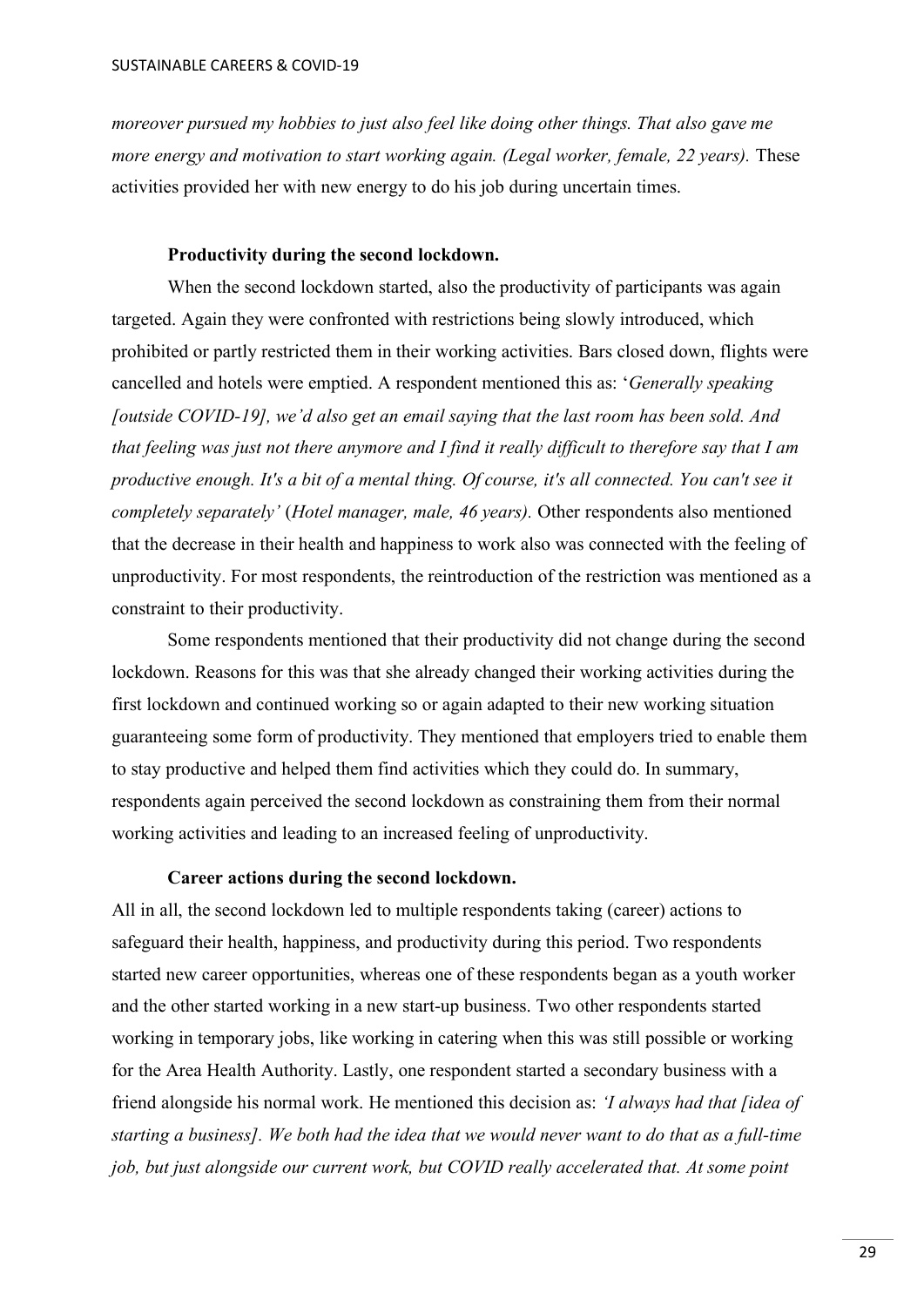*you just have your hands free. So we thought this was a good time to set it up and to start some acquisition (Pilot, male, 40 years).* The decision to start this business alongside his normal job was mainly because he perceived vulnerabilities in his current industry and career. COVID-19 has again shown, these vulnerabilities and has sped up his decision to start a secondary business.

Next to these respondents, other respondents again started to adapt to their new working situation and started investing time and money in activities that they still could do. This adaptability helped them to safeguard their health, happiness, and productivity, but also made it possible for them to adhere to their current jobs and careers. This could go from renovating the restaurant they worked in, starting takeaways, or selling hotel rooms to local customers. The last adaptation is clearly illustrated by the next quote. When the owner of the hotel wanted to close their doors temporarily during the second lockdown a hotel manager responded with the following: '*I said: 'No we are not closing, I need this mentally and the other employees do as well'. She agreed and we stayed open and I looked at different opportunities to fill our rooms. And Valentine's day we were full again, just because we stayed open and adapted to our new situation. That is something important to see, that we could even sell rooms in a lockdown (Hotel manager, participant 1).* This quote also shows that the intertwining of the characteristics of health and productivity plays an important role in decision-making.

When adapting to the new situation most participants again assumed that this second lockdown was temporary as well and that they just need to safeguard their health, happiness, and productivity for now and that their normal activities would return as soon as possible. A steward mentioned: *'For my feeling this is just temporary. I have a strong feeling that we will survive this and that we are going back to airplanes with 400 people in it. Then it's back to hard work and sweat and all. And we will think and laugh of this period where we only had 5 passengers' (Steward, participant 7).* In some cases also accepting the new uncertain situation just as it is helped them to safeguard their health, happiness, and productivity. It can be concluded that, contrary to the first lockdown, the second lockdown led to more participants taking (career) decisions. The experience with what a lockdown entails might have changed their perception of this.

In summary, the results show that the career shock COVID-19 is perceived as a shock with a big impact, but also a temporary one. In almost all respondents the COVID-19 crisis initiated a thought process regarding their career. This thought process was based upon the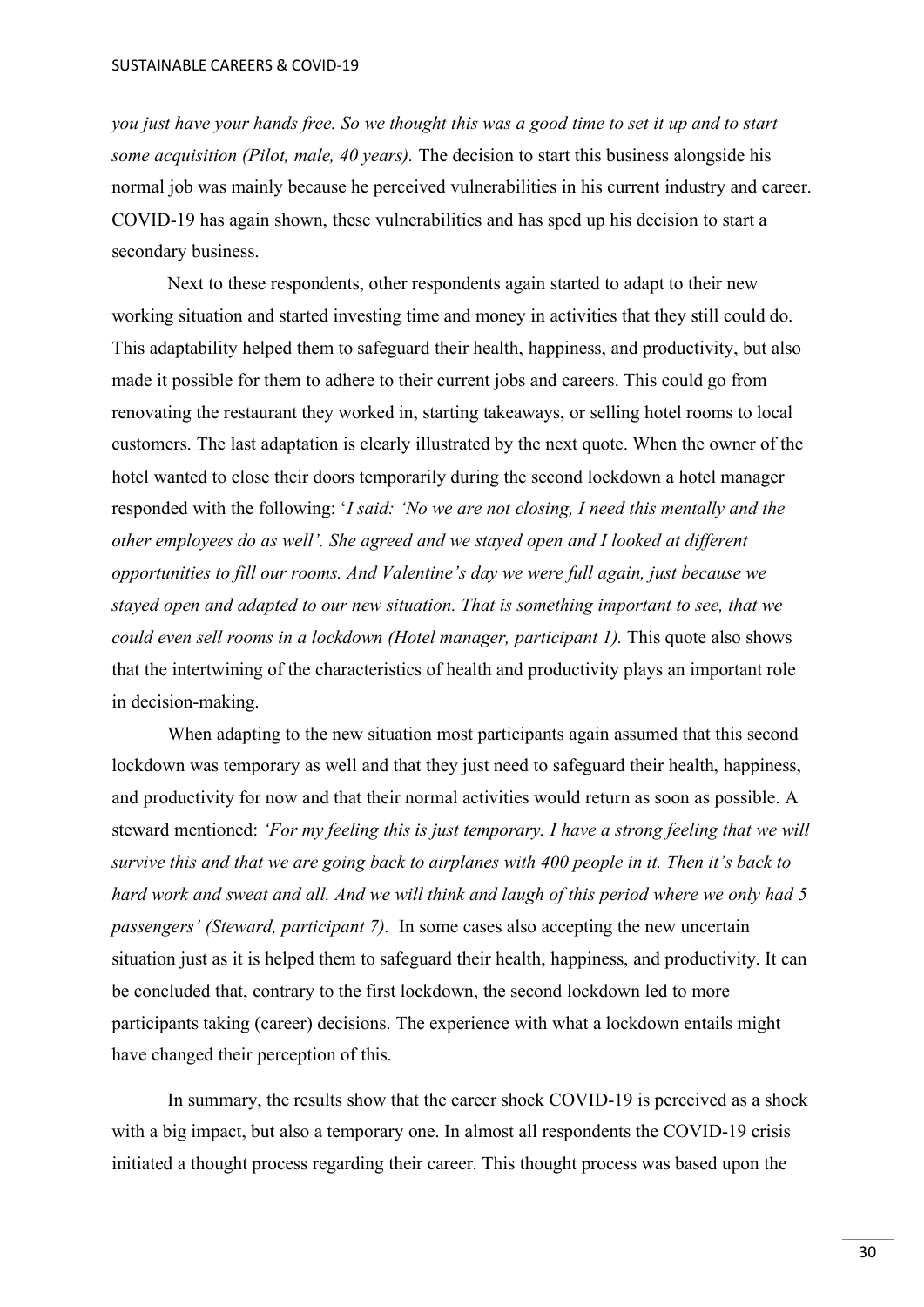perception of insecurity, vulnerability, and uncertainty inside their current career. Next to this, respondents also mentioned that lockdowns changed their perception of their sustainable career characteristics health, happiness, and productivity. During the summer period, this led to an increase of the characteristics, because the restrictions prohibiting them to do their normal job were lifted. Eventually, almost all respondents took action to safeguard their health, happiness, and productivity, which went from temporarily taking another job to adapting their working activities to the new situation. All in all, most respondents still believed that they could return to their normal careers as soon as possible. The career decision-making of respondents was also impacted by the financial situation and the adaptive skills of people to cope with the new situation.

## **Discussion**

<span id="page-30-0"></span>The findings show that COVID-19 can be classified as a career shock. Furthermore, it shows the career decisions people take to safeguard the sustainability of their careers when confronted with COVID-19. To safeguard their careers, some respondents immediately took career-altering decisions to safeguard the sustainability of their careers. For others, it led to them adhering to their careers and seeking actions and activities to survive and overcome this crisis situation. For many though, different factors played an important role in their career decision-making. In the following paragraphs, these factors, (1) the attributes of COVID-19 as a career shock, (2) the changing characteristics of a sustainable career, and (3) the job crafting abilities of respondents will be discussed in terms of their contribution to the existing theory or their relations with previous research.

#### <span id="page-30-1"></span>**Implications of the career shock COVID-19**

A career shock is defined by its extraordinary character, outside someone's locus of control and initiating a thought process. However, Akkermans et al. (2017) also stated that career shocks differentiate based upon attributes such as their duration and controllability. The following paragraph discusses these attributes further, by also discussing how these attributes impacted the career decision-making of respondents.

First, the attribute duration impacted the way respondents made decisions regarding their careers. COVID-19 is a career shock with an initial starting point, but with several little shocks (e.g. lifting of measurements) inside it. These findings are in line with research by Wordsworth and Nilakant (2021) who researched the career decision-making of people confronted with an earthquake. The temporary character of an earthquake, combined with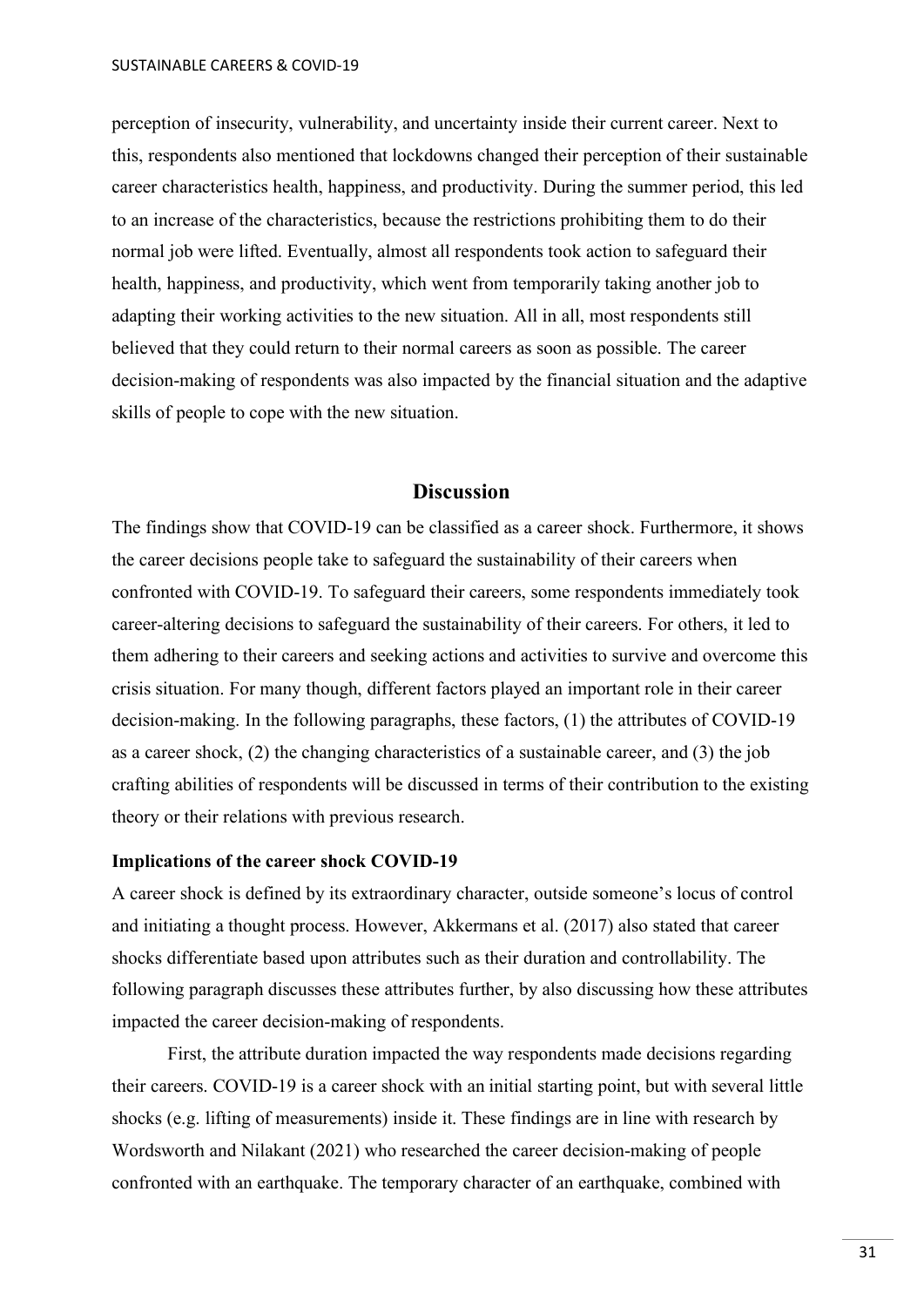SUSTAINABLE CAREERS & COVID-19

several aftershocks later in time, is similar to the situation of COVID-19. The findings by Wordsworth and Nilakant (2021) and this research both show that the duration of the career shock, with several 'aftershocks', might not lead to career decisions being made at the initial starting point of the shock, but that a tipping point being reached after some time. Career shocks like COVID-19 and earthquakes, which their specific duration attributes, can lead to different career actions being taken at different points in time after initially being confronted with the career shock.

Second, the findings of this research show that the attribute of controllability also plays a role in the decisions making of respondents. Individuals want to exert control over their careers by making use of their career competencies and therefore enhancing their employability (Forrier, Verbruggen & De Cuyper. 2015). Employability is the skill to get, keep and do well on a job (Robinson, 2000). This relationship between career competencies and employability can be negatively impacted by negative career shocks (Blokker, Akkermans, Tims, Jansen, & Khapova, 2019). Because COVID-19 in this research by most respondents is regarded as a negative and uncontrollable career shock this might indicate that their employability is impacted as well. The findings of this research add upon the theories above by also showing that this lowered employability might also lead to fewer career actions being taken, because respondents did not feel like they had the skills to get, keep or do well on a job. Therefore, different or even no career decisions might be taken by people confronted with negative career shocks.

Third, considering the initiated thought process triggered by COVID-19 it was discovered that not only the career was taken into consideration, but also the vulnerabilities of the industry wherein the career lies were assessed. Urbanaviciute, Bühlmann, and Rossier (2019) already discovered that building sustainable careers in industries formed by uncertainty, inequity and constant pressure is difficult. The findings in this research contribute to this research by also showing that in industries, where these vulnerabilities normally do not come to the surface, this is now taken into consideration when assessing the sustainability of one's career. Career shocks targeting whole industries at the same time, like COVID-19, can lead to vulnerabilities coming to the surface, which would not have happened when one individual is targeted by a shock (e.g. being fired). Thus, the findings showed that these vulnerabilities inside an industry are taken into consideration as well when assessing one's career, therefore indicating that this plays a role in the decisions making of individuals.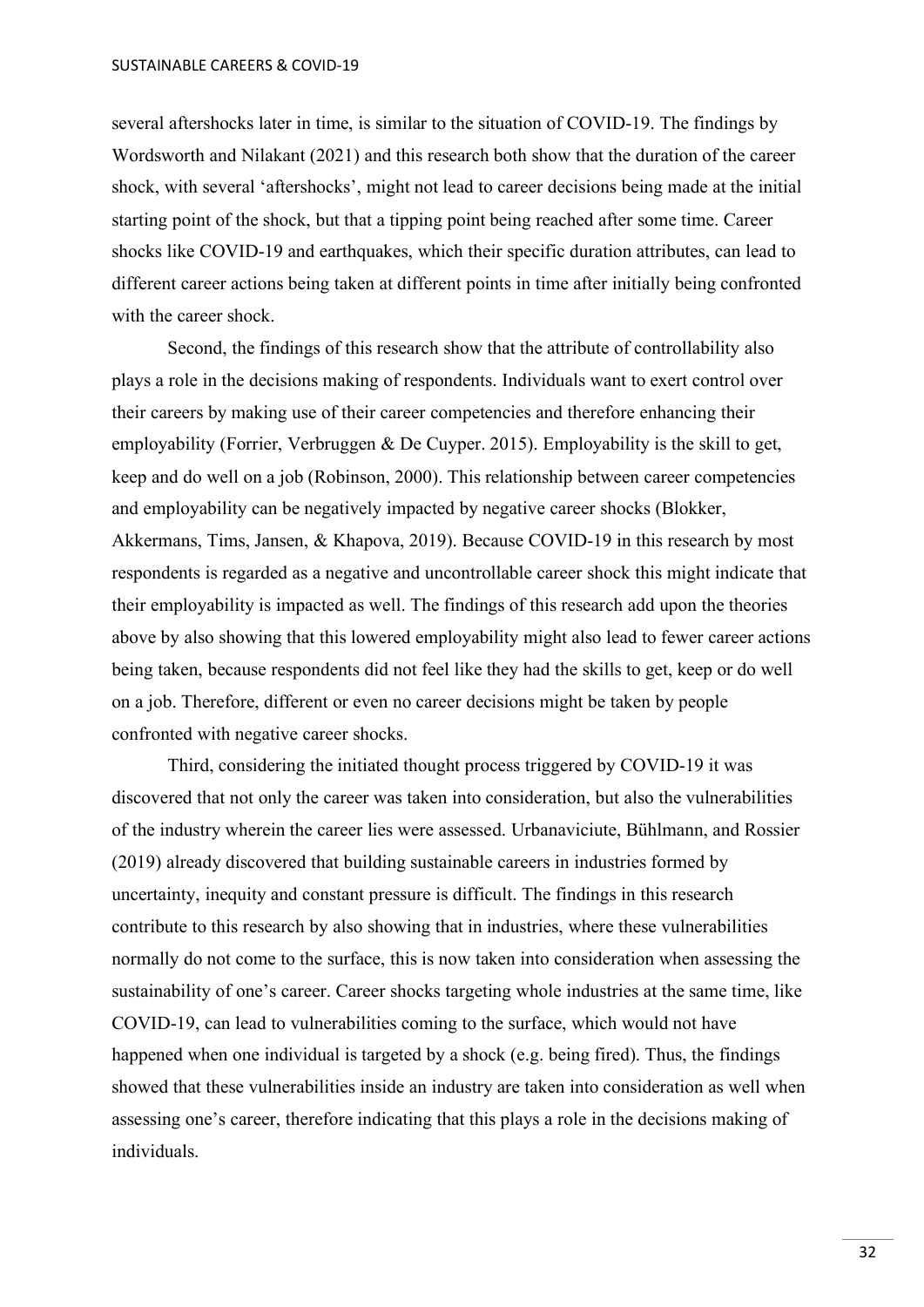#### <span id="page-32-0"></span>**Implications of the characteristics of a sustainable career**

Next, the specific actions taken to safeguard the sustainability of their career regarding the changes in the characteristics of a sustainable career by COVID-19 are discussed. Important topics in this are the negatively affected financial situation, the perceived person-career fit, and the intertwining of the characteristics of a sustainable career.

In this research, it was moreover mentioned that the financial situation of respondents played a role in the mental health, and therefore the decision-making, of respondents. The relationship between mental health issues concerning the financial situation in times of COVID-19 has been found before (Wilson, Lee, Fitzgerald, Oosterhoff, Sevi & Shook, 2020). In this research by Wilson et al. (2020) the increased job insecurity of people was also taken into consideration, with financial concern mediating the relationship between mental health consequences. This study elaborates further upon these relationships in a qualitative manner, by showing that this relationship is not only found by quantitative research but also by qualitative. Thus, showing that the financial situation impacts the decision-making of people when confronted with COVID-19. In this research, the financial concern of respondents was limited, mainly because the Dutch government introduced the Temporary Emergency Bridging Measure for Sustained Employment (Ministerie van Algemene Zaken, 2020). This governmental help might have taken some financial concern away and therefore some mental health issues considering increased job insecurity.

The next topic, that might have played an important role in the career decisionmaking of people, is the perceived person-career fit. Parasuraman, Greenhaus, and Linnehan (2000) stated that the person-career fit is strong when someone experiences their career compatible with their needs, values, interests, and talents. A career wherein someone experiences this might be perceived as more sustainable (Cha, Kim, & Kim, 2009). This research expands the current knowledge surrounding this topic. In this research, respondents mentioning a decrease in the motivation or happiness to work in their current career also made career-altering decisions during COVID-19. Other respondents not mentioning such a decrease might not regard their career as unsustainable as these respondents. Their health, happiness, and productivity might be temporarily decreased by the confrontation with COVID-19, but this did not change their overall view upon the sustainability of their career. Without the restrictions of COVID-19 they still perceive values, needs, and interests inside their career in their career, which defines a strong person-career fit. This might have led to them moreover choosing for career adhering decisions and trying to survive the crisis, then deciding to take more career-altering decisions. All in all, these findings may indicate that the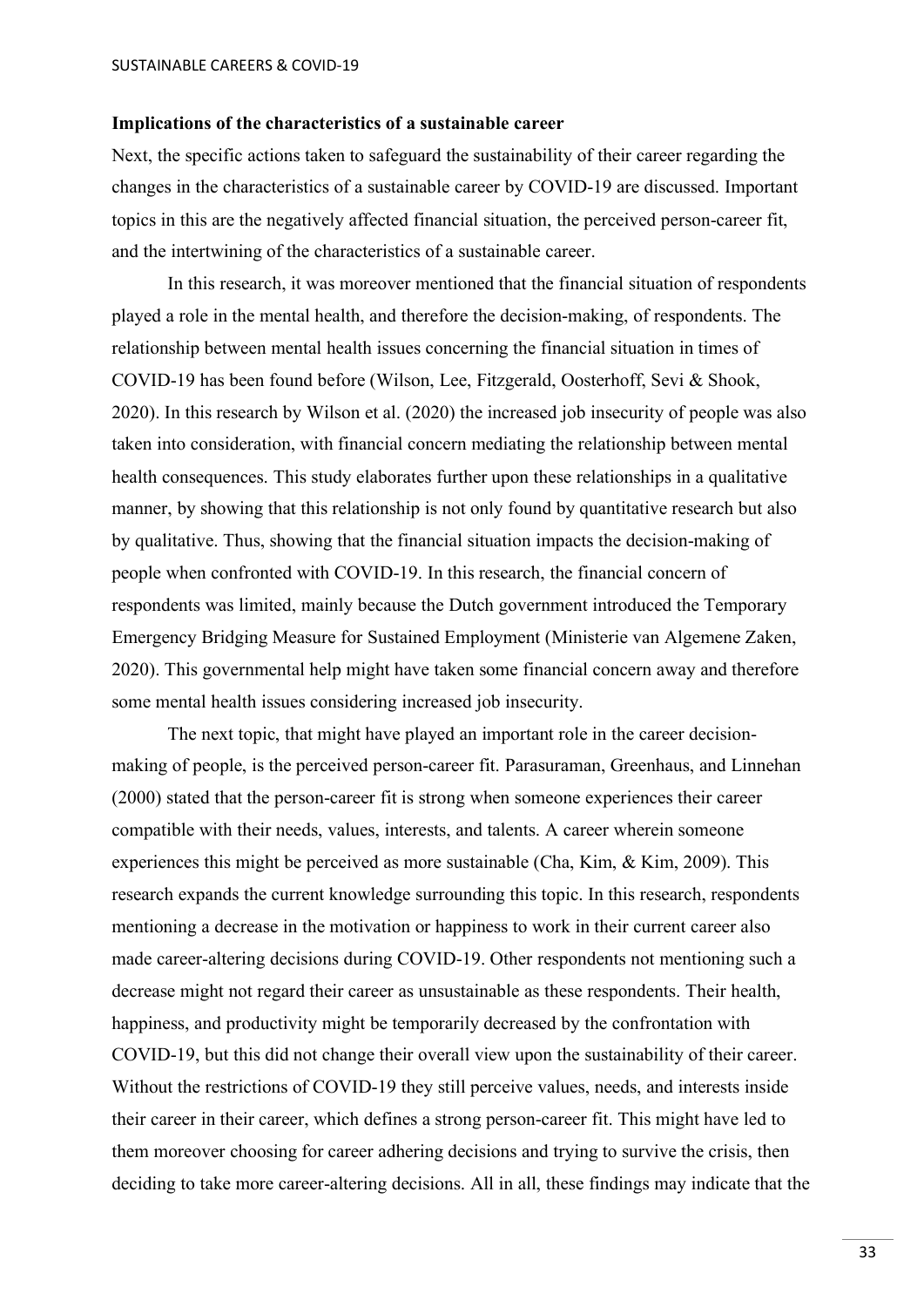person-career fit is more important than health, happiness, and productivity when it comes to making career decisions during a career shock.

Lastly, this study showed that health, happiness, and productivity are intertwining with each other. This aligns with the research of de Vos et al. (2020), in which they state that the characteristics are interrelated with each other and cannot be examined solo when regarding the sustainability of one's career. The findings of this research support these claims by multiple respondents mentioning that their health, happiness, and productivity at work are intertwining with each other. Whereas productivity decreased, happiness and mental health also showed a drop or decrease. This interrelation and interference found in this research confirm the assumptions made by de Vos et al. (2020) regarding this interrelationship of the characteristics. This might indicate that when one characteristic is targeted by a career shock the other also might change and therefore leading to someone regarding their career as unstable.

#### <span id="page-33-0"></span>**Adaptability & Job Crafting**

The last factor that impacted the career decision-making of people was the adaptive skills. These skills determine how respondents react and cope with the new uncertain situation. People even mentioned going into some form of 'survivor mode' or starting in developing entrepreneurial skills (e.g. starting takeaways/selling rooms to locals). Aligning with the above, the 'survivor mode' could be seen as an adaptive approach for some to cope with the new and uncertain situation. This adaptability to this new situation can be seen as a form of job crafting. Job crafting is defined as someone changing how their work is carried out, with whom it interacts, and how they gave meaning to it (Tims & Bakker, 2010). The findings of this research show that individuals are enabled to adapt and change their working environment themselves when being confronted with a career shock. This might suggest that job crafting is an action that can be used during career shocks to mitigate the negative consequences.

The findings of this research also confirm earlier made arguments by de Vos et al. (2020) arguing the relationship between Hobföll's COR theory (2001) and their characteristics of a sustainable career. They argued that people that proactively react to external forces by investing in conserving and acquiring new beneficial resources are better able to protect the sustainability of their careers (de Vos et al., 2020). The findings of this research support this argument by showing that respondents in this research were motivated to protect or acquire new resources, because their current resources (e.g. job security) were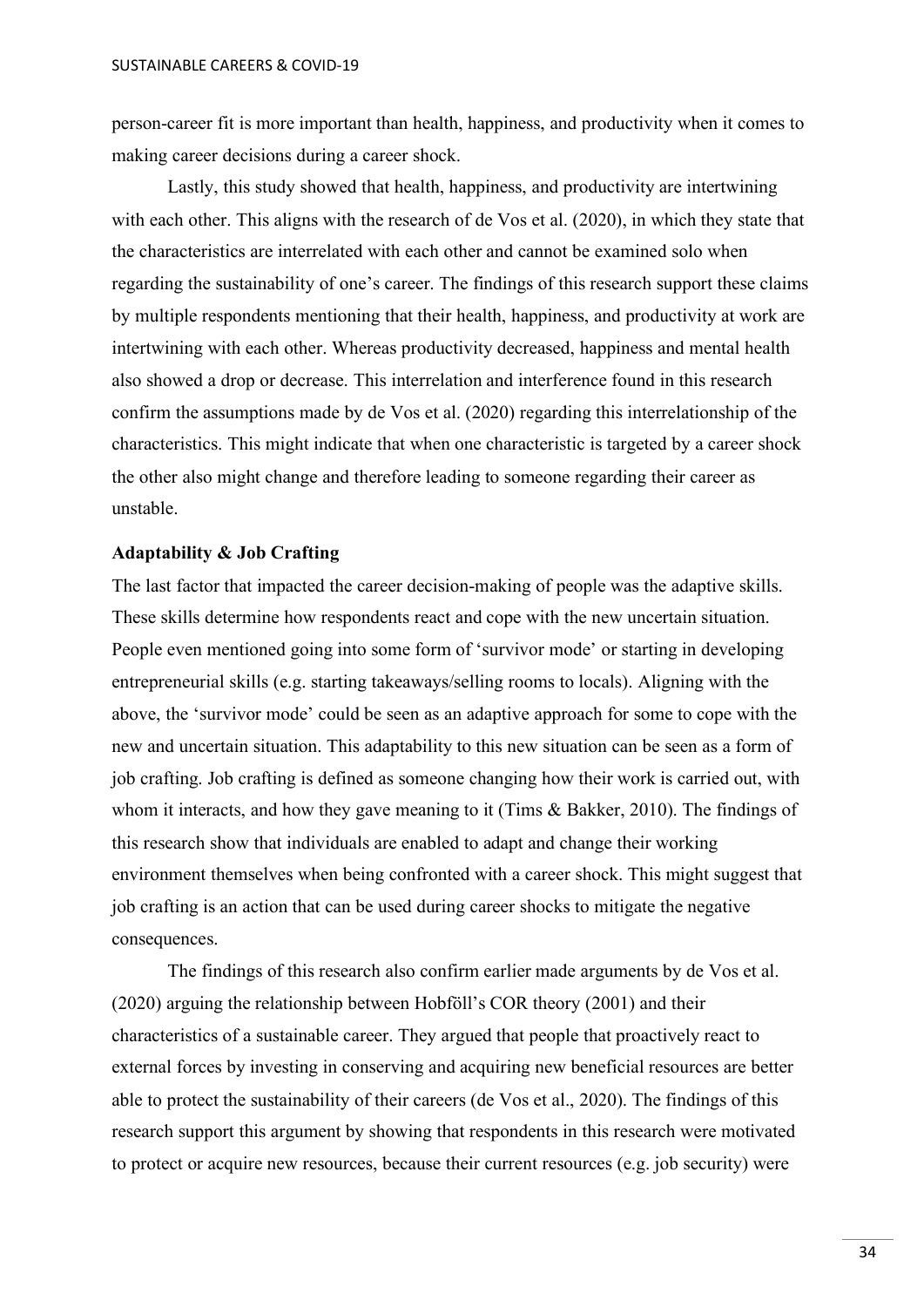targeted by COVID-19. By adapting to their new situation they were able to craft their job to make it a more sustainable job during this uncertain situation. Thus, developing entrepreneurial skills a during confrontation with a career shock and looking at what you can do instead of what you cannot, might help people to overcome and 'survive' the shock easier.

Next to this, some respondents also adapted to the new uncertain situation by choosing to start taking temporary jobs. These career decisions could also be linked to the COR theory (Höbfoll, 2001). These respondents might have perceived loss of resources (e.g. job security) in their current career, which might have led to them being motivated to acquire these resources in a (temporary) job. This way they could survive this current situation and return to their normal careers as soon as this was all over.

All in all, the adaptive skills of people experiencing a career shock first hand gives some new insights in how people craft their job and career. It also shows the effort people take to sustain the sustainability of their careers when confronted with a career shock. However, it was multiple times mentioned by respondents that this 'survivor mode' was only possible because they perceived the adaptations to their work as temporary. This 'survivor mode' might not be a sustainable state to be in for over a longer period of time.

#### <span id="page-34-0"></span>**Limitations and future research**

This study has four main limitations. The first limitation is that the COVID-19 crisis is still ongoing during the time this research was conducted. This means that not the entire crisis, and therefore all the career decisions that go with it, could be included in this study. Similar research by Worsdworth and Nilakant (2021), who also examined an extraorganizational event (earthquake), found that the event duration played a big role in the career decision-making of people affected by this earthquake. This shows that the ongoing career shock COVID-19 still can initiate career decisions in the future that could not be taken into consideration in this research. During this research, it was not sure how long and how intense this crisis was going to be. Career shocks like earthquakes (aftershocks) and COVID-19 are shocks with a longer duration and multiple smaller shocks inside them. Therefore, the initial shock might not directly lead to any consequences, but the smaller shocks eventually might lead to a threshold being reached (Andrus, Withers, Courtright, & Boivie, 2019). With COVID-19 being an ongoing shock with restrictions still being tightened and lifted to this date this threshold might not be reached yet in respondents in this research and therefore not leading to any (big) career decisions. In line with this, a similar limitation can be seen in the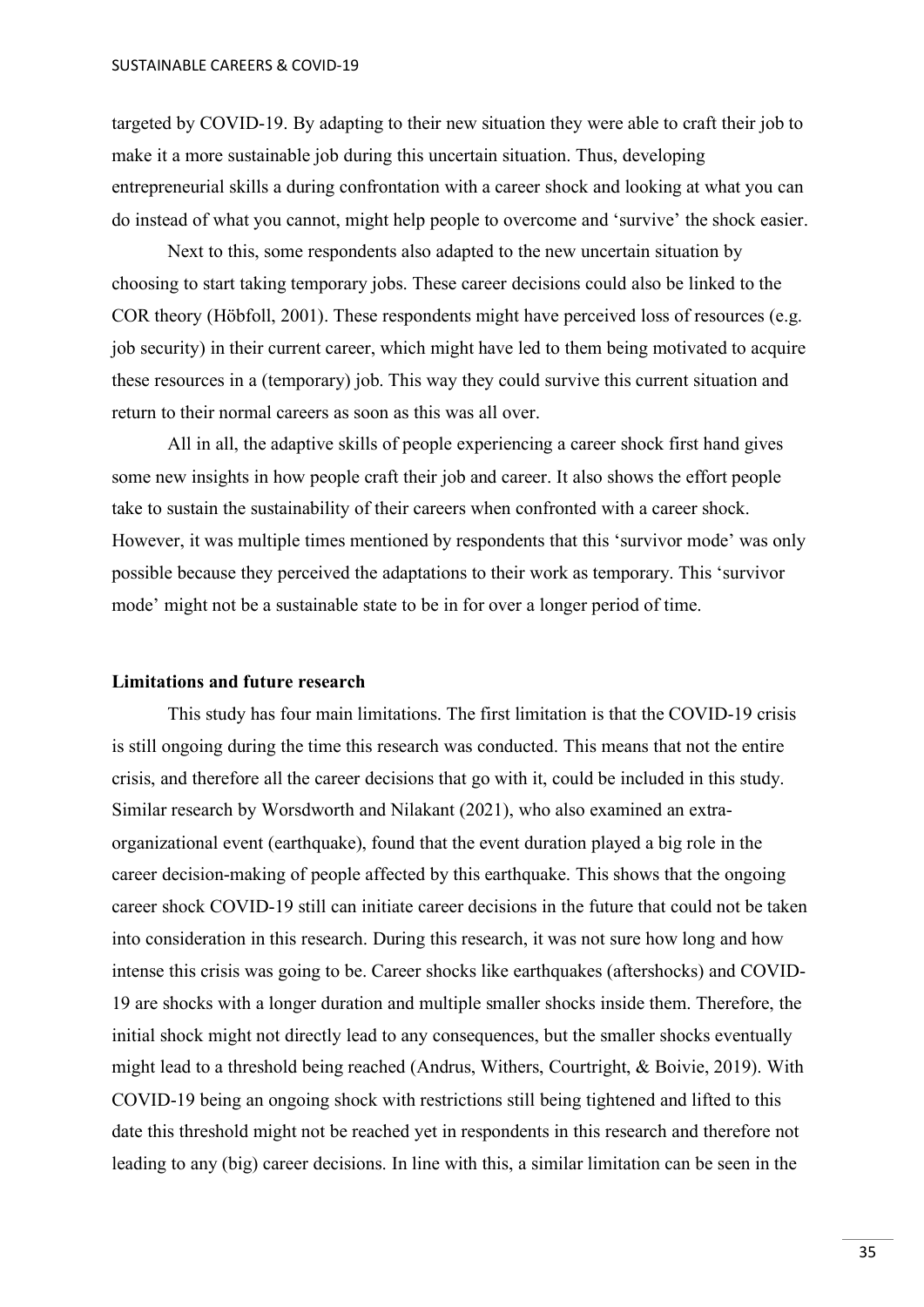difference in the short and long-term consequences of COVID-19 (Akkermans, Richardson & Kraimer, 2020). In this study, only the short-term consequences could be taken into consideration, because examining the long-term consequences was not feasible within the short period of this research. Future research can take a better look at the situation after COVID-19 and examine if more career decisions are taken in the long term.

Secondly, this research only consisted of twelve interviews with people confronted with COVID-19 as a career shock. This is a limited sample of people that are directly targeted by this crisis. In crises like this, it is very important to consider the contextual impact, because it also explains the human behaviour of the person (Johns, 2006). Therefore, this research provides a new perspective on how some people deal with the career shock, but is not generalizable to the whole population as every individual and context is different. More qualitative and quantitative research needs to be conducted to examine the overall effects of COVID-19 on the whole affected population.

Thirdly, a limitation is that this research has a qualitative design, from which no statistical conclusions can be drawn. During this research, it is found that the characteristics of a sustainable career are intertwined. In this research, it cannot be proved how these are related to each other and how the relation precisely works. Future research can focus on a more quantitative approach examining this intertwining more and create an in-depth understanding of the correlation and relationship between these characteristics.

The fourth and last limitation is that only the characteristics of a sustainable career and not the dimensions of a sustainable career are taken into consideration. In addition to the indicators of a sustainable career (health, happiness & productivity), personal, time, and contextual factors also play important role in regarding a career as sustainable (De Vos et al., 2020). In this research, it was found that the financial situation played an important role in the eventual career decision-making of people. Future research can focus more on how these contextual and personal factors played a role in the perception of a sustainable career during COVID-19 next to the characteristics.

Another suggestion for future research is further investigating the role of age in the way people are impacted by a career shock. Kraimer, Greco, Seibert, and Sargent (2019) already stated that different younger employees perceive different outcomes of a career shock than people who are in their late careers. Future research could further investigate whether or not age plays a significant role in the way COVID-19 impacts an individual.

The last suggestion for future research is the impact of having managing and HR responsibilities and the perceived impact of COVID-19. During this research, it was found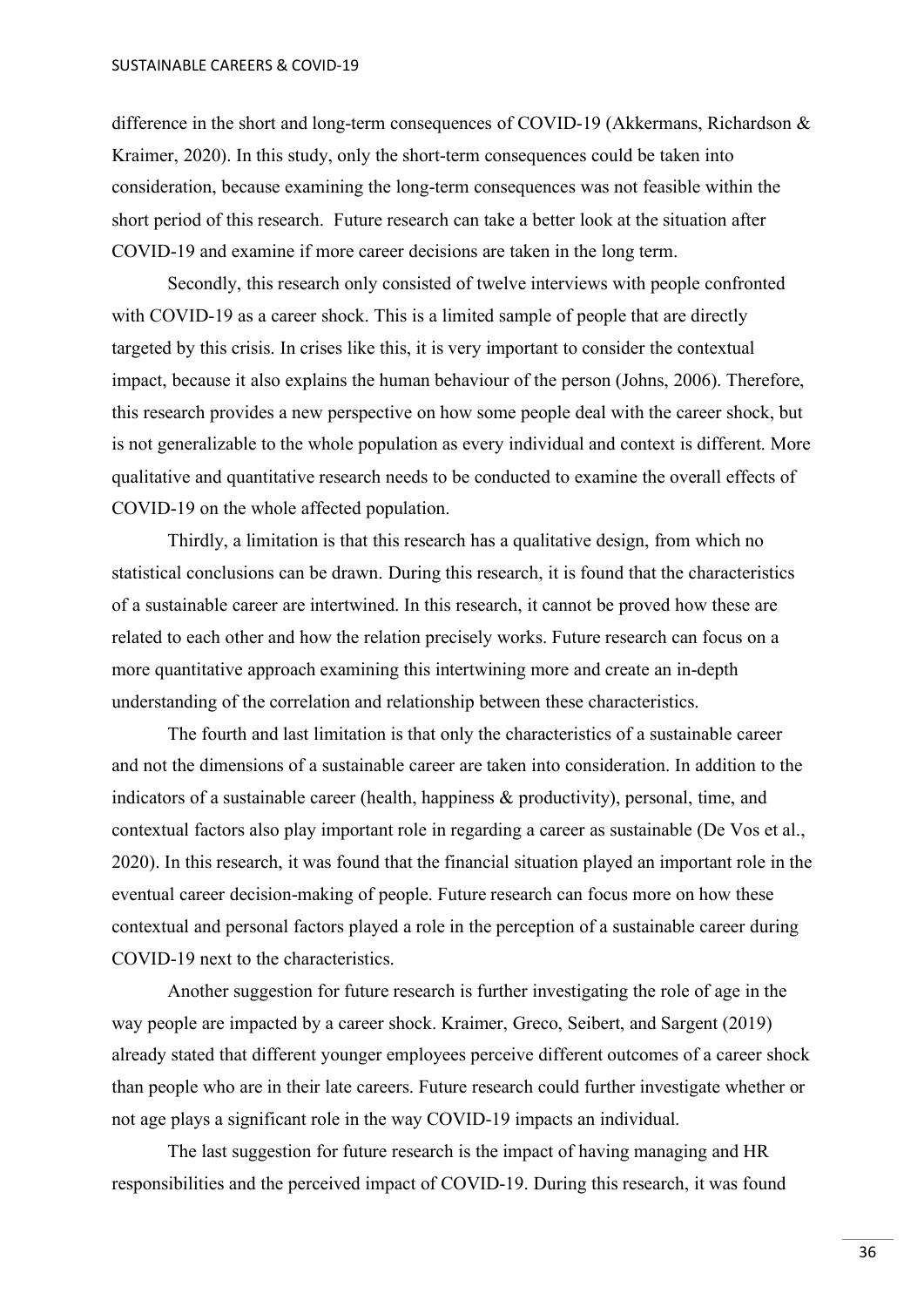that respondents with management responsibilities, such as being responsible for the hiring and firing of employees, and entrepreneurs experienced a high level of mental stress because of this. Future research can further investigate this by examining if the scope of control plays a part in the perception of a sustainable career.

#### <span id="page-36-0"></span>**Practical implications**

<span id="page-36-1"></span>This study adds to practice with several implications. First, this study shows that when people are confronted with a career shock they are capable of quickly adapting themselves and their working activities to the new situation when they perceive the crisis as temporary. Managers can learn from this, because it shows them how to deal with employees confronted with a career shock and that they can support them in adapting to their new situation. Furthermore, it shows that the uncontrollability and uncertainty of a career shock have big implications on the perception of a sustainable career. By helping employees to cope with this uncontrollability and to create some perspective in the uncertainty they can help employees to perceive their career as sustainable when confronted with a career shock. An enabler that helped to counteract the effects of uncertainty and uncontrollability was social support. Walen and Lachman (2000) also found that partner and family support predicted well-being. Managers can therefore focus on integrating the family and friends of someone when being confronted with a career shock, because this mitigates the negative effects. Also, transparent and active communication is often mentioned as good a way to manage uncertainty (Brashers, 2000). Lastly, it shows that the financial situation of employees plays a role in them assessing their career as sustainable or not. Managers and governments can help create a stable financial situation to keep people inside sustainable careers or to move away from an unstable career when necessary. Amundson et al. (2010) found that career decisions were prioritized upon financial needs over connectedness and meaningful engagement, which shows the importance of a positive financial situation when taking career decisions. All in all, these practical implications help to sustain health, happiness, and productivity inside an individual's career.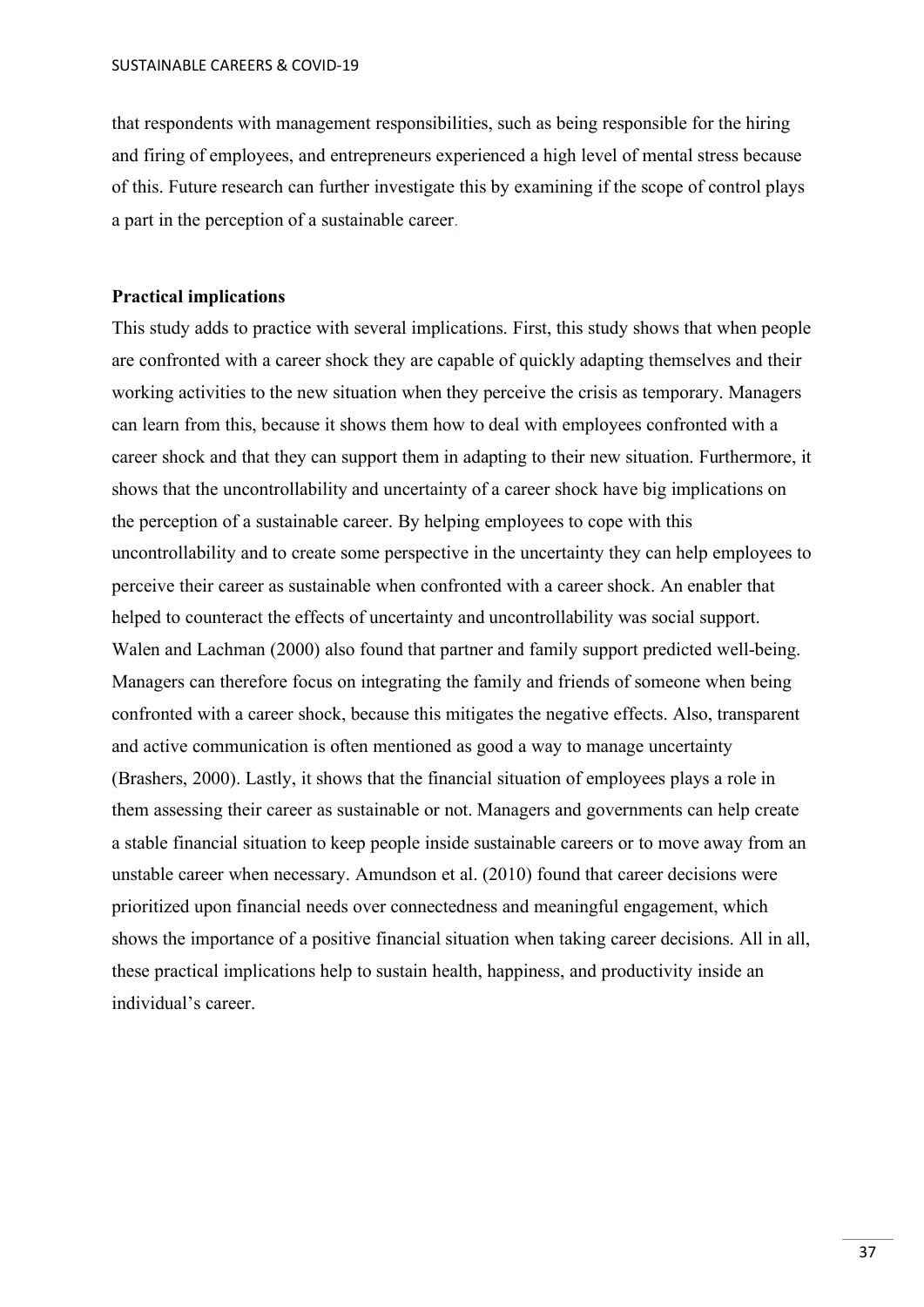## **Conclusion**

This study investigated the following research question: *What career decisions do (heavily) impacted employees take to safeguard the health, happiness, and productivity of their career during the COVID-19 crisis?* This study showed that COVID-19 can be regarded as a career shock directly targeting the characterises of a sustainable career. In some cases, this led to people taking action to safeguard their health, happiness, and productivity. They either adapted to the new working situation, searched for temporary jobs, or investigated new career opportunities. With most respondents perceiving a strong person-career fit and positive financial situation due to government subsidies (big) career actions were relatively limited. Herein, the perceived temporariness of the COVID-19 crisis also played a big part. In sum, this research contributes to the relatively new concepts of career shocks and sustainable careers, but more research is needed to fully grasp the concept of sustainable careers and career shocks.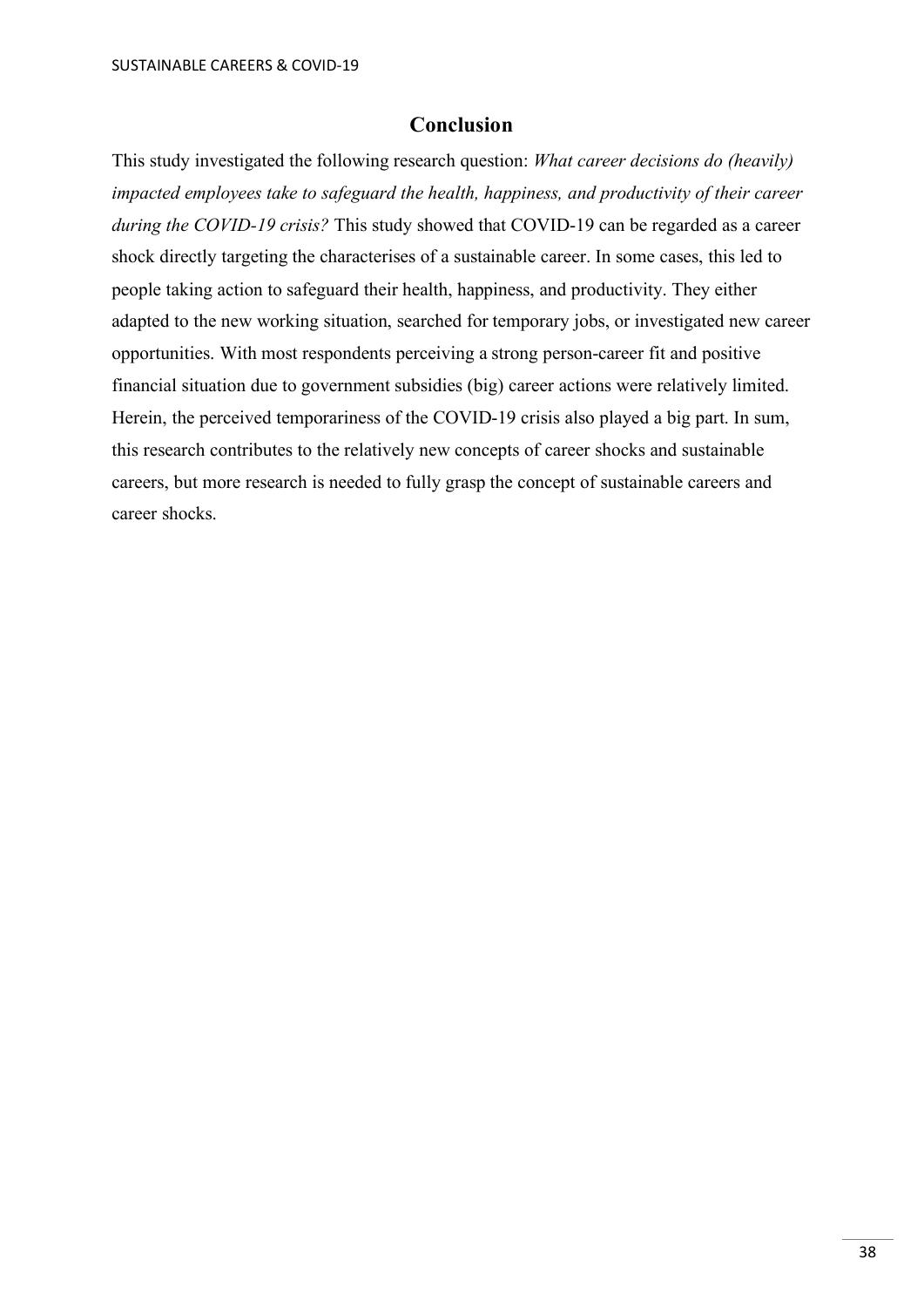## **References**

- <span id="page-38-0"></span>Adriansen, H. K. (2012). Timeline interviews: A tool for conducting life history research. *Qualitative Studies*, *3*(1), 40–55.<https://doi.org/10.7146/qs.v3i1.6272>
- Akkermans, J., & Kubasch, S. (2017). #Trending topics in careers: a review and future research agenda. *Career Development International*, *22*(6), 586–627. <https://doi.org/10.1108/cdi-08-2017-0143>
- Akkermans, J., Richardson, J., & Kraimer, M. L. (2020). The Covid-19 crisis as a career shock: Implications for careers and vocational behavior. *Journal of Vocational Behavior*, *119*, 103434.<https://doi.org/10.1016/j.jvb.2020.103434>
- Akkermans, J., Seibert, S. E., & Mol, S. T. (2018). Tales of the unexpected: Integrating career shocks in the contemporary careers literature. *SA Journal of Industrial Psychology*, *44*.<https://doi.org/10.4102/sajip.v44i0.1503>
- Amundson, N. E., Borgen, W. A., Iaquinta, M., Butterfield, L. D., & Koert, E. (2010). Career Decisions From the Decider's Perspective. *The Career Development Quarterly*, *58*(4), 336–351.<https://doi.org/10.1002/j.2161-0045.2010.tb00182.x>
- Andrus, J. L., Withers, M. C., Courtright, S. H., & Boivie, S. (2019). Go your own way: Exploring the causes of top executive turnover. *Strategic Management Journal*, *40*(7), 1151–1168.<https://doi.org/10.1002/smj.3020>
- Bakker, A. B., & Demerouti, E. (2008). Towards a model of work engagement. *Career Development International*, *13*(3), 209–223. <https://doi.org/10.1108/13620430810870476>
- Banerjee, D. (2020). The COVID-19 outbreak: Crucial role the psychiatrists can play. *Asian Journal of Psychiatry*, *50*, 102014.<https://doi.org/10.1016/j.ajp.2020.102014>
- Berube, A., & Bateman, N. (2020, April 3). *Who are the workers already impacted by the Covid-19 recession?* Retrieved from https://www.brookings.edu/research/who-arethe-workers-already-impacted-by-the-covid-19-recession/.
- Blokker, R., Akkermans, J., Tims, M., Jansen, P., & Khapova, S. (2019). Building a sustainable start: The role of career competencies, career success, and career shocks in young professionals' employability. *Journal of Vocational Behavior*, *112*, 172–184. <https://doi.org/10.1016/j.jvb.2019.02.013>
- Bouwens, L., Zoomer, T., Hooftman, W., & Hengel, K. O. (2020). *Leeswijzer Nationale Enquête Arbeidsomstandigheden Covid-19.* Leiden: TNO
- Brashers, D. E. (2001). Communication and Uncertainty Management. *Journal of Communication*, *51*(3), 477–497.<https://doi.org/10.1111/j.1460-2466.2001.tb02892.x>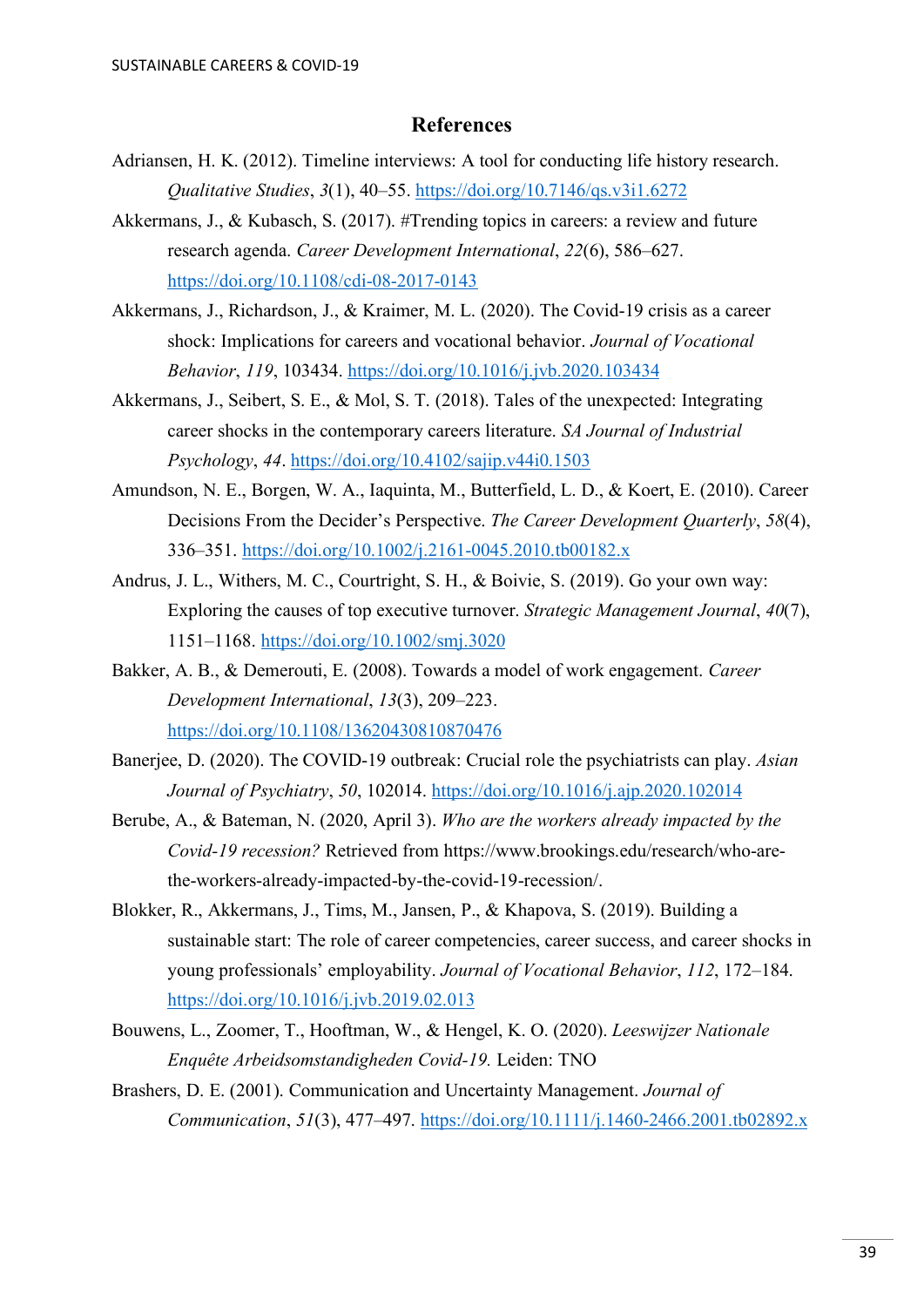- Bright, J. E., Pryor, R. G., & Harpham, L. (2005). The role of chance events in career decision making. *Journal of Vocational Behavior*, *66*(3), 561–576. <https://doi.org/10.1016/j.jvb.2004.05.001>
- Brooks, S. K., Webster, R. K., Smith, L. E., Woodland, L., Wessely, S., Greenberg, N., & Rubin, G. J. (2020). The Psychological Impact of Quarantine and How to Reduce It: Rapid Review of the Evidence. *SSRN Electronic Journal*. Published. <https://doi.org/10.2139/ssrn.3532534>
- Carfì, A., Bernabei, R., & Landi, F. (2020). Persistent Symptoms in Patients After Acute COVID-19. *JAMA*, *324*(6), 603.<https://doi.org/10.1001/jama.2020.12603>
- Carnevale, J. B., & Hatak, I. (2020). Employee adjustment and well-being in the era of COVID-19: Implications for human resource management. *Journal of Business Research*, *116*, 183-187. <https://doi.org/10.1016/j.jbusres.2020.05.037>
- Cha, J., Kim, Y., & Kim, T. Y. (2009). Person-career fit and employee outcomes among research and development professionals. *Human Relations*, *62*(12), 1857–1886. <https://doi.org/10.1177/0018726709338638>
- De Lange, A. H., Kooij, D. T. A. M., & Van der Heijden, B. I. J. M. (2015). Human resource management and sustainability at work across the lifespan: An integrative perspective. In L. Finkelstein, D. Truxillo, F. Fraccaroli, R. Kanfer. (Eds.) *Facing the challenges of a multi-age workforce: A use-inspired approach* (pp. 50-79). New York: Routledge
- De Simone, S. (2014). Conceptualizing wellbeing in the workplace. *International journal of business and social science*, *5*(12).
- De Vos, A., Van der Heijden, B. I., & Akkermans, J. (2020). Sustainable careers: Towards a conceptual model. *Journal of Vocational Behavior*, *117*, 103196. <https://doi.org/10.1016/j.jvb.2018.06.011>
- Fisher, C. D. (2010). Happiness at work. *International journal of management reviews*, *12*(4), 384-412. **<https://doi.org/10.1111/j.1468-2370.2009.00270.x>**
- Forrier, A., Verbruggen, M., & De Cuyper, N. (2015). Integrating different notions of employability in a dynamic chain: The relationship between job transitions, movement capital and perceived employability. *Journal of Vocational Behavior*, *89*, 56–64.<https://doi.org/10.1016/j.jvb.2015.04.007>
- Fylan, F. (2005). Semi-structured interviewing. *A handbook of research methods for clinical and health psychology*, *5*(2), 65-78.
- Guan, W. J., Ni, Z. Y., Hu, Y., Liang, W. H., Ou, C. Q., He, J. X., ... & Zhong, N. S. (2020). Clinical characteristics of coronavirus disease 2019 in China. *New England journal of medicine*, *382*(18), 1708-1720. doi.10.1056/NEJMoa2002032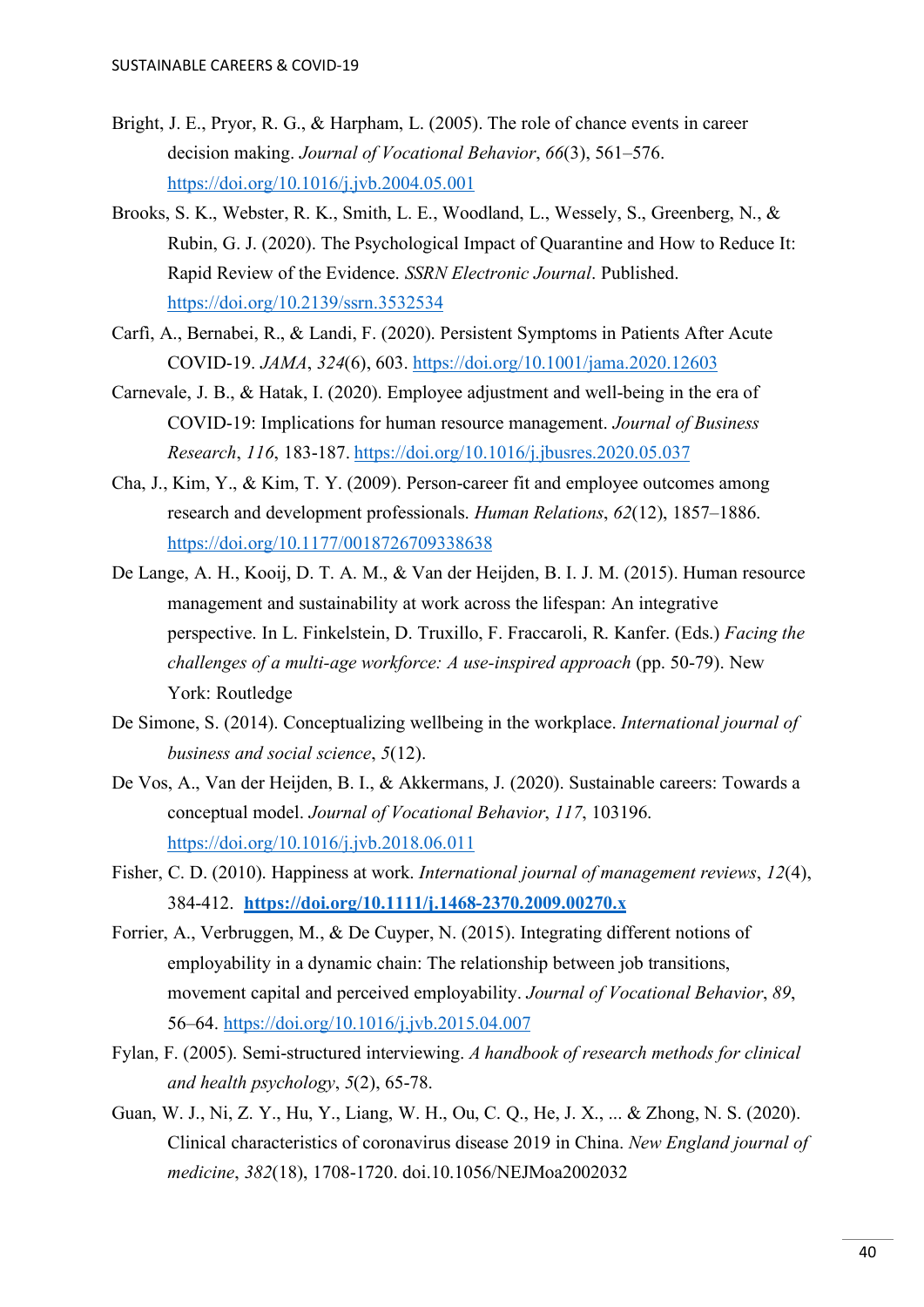- Hite, L. M., & McDonald, K. S. (2020). Careers after COVID-19: challenges and changes. *Human Resource Development International*, *23*(4), 427–437. <https://doi.org/10.1080/13678868.2020.1779576>
- Hobfoll, S. E. (1989). Conservation of resources: A new attempt at conceptualizing stress. *American Psychologist*, *44*(3), 513–524.<https://doi.org/10.1037/0003-066x.44.3.513>
- Hobfoll, S. E. (2001). The Influence of Culture, Community, and the Nested‐Self in the
- Stress Process: Advancing Conservation of Resources Theory. *Applied Psychology*, *50*(3), 337–421.<https://doi.org/10.1111/1464-0597.00062>
- Johns, G. (2006). The essential impact of context on organizational behavior. *Academy of management review*, *31*(2), 386-408.
- King, N. (2012). Doing template analysis. *Qualitative organizational research: Core methods and current challenges*, *426*, 77-101.
- Kraimer, M. L., Greco, L., Seibert, S. E., & Sargent, L. D. (2019). An Investigation of Academic Career Success: The New Tempo of Academic Life. *Academy of Management Learning & Education*, *18*(2), 128–152. <https://doi.org/10.5465/amle.2017.0391>
- Ministerie van Algemene Zaken. (2021, 1 juni). *Tijdelijke Noodmaatregel Overbrugging voor Werkgelegenheid (NOW)*. Coronavirus: financiële regelingen | Rijksoverheid.nl. [https://www.rijksoverheid.nl/onderwerpen/coronavirus-financiele](https://www.rijksoverheid.nl/onderwerpen/coronavirus-financiele-regelingen/overzicht-financiele-regelingen/now)[regelingen/overzicht-financiele-regelingen/now](https://www.rijksoverheid.nl/onderwerpen/coronavirus-financiele-regelingen/overzicht-financiele-regelingen/now)
- Motowidlo, S.J. and Kell, H.J. (2012). Job Performance. In I. Weiner, N.W. Schmitt and S. Highhouse (eds) *Handbook of Psychology, Second Edition* (pp. 82-100) <https://doi.org/10.1002/9781118133880.hop212005>
- Pak, K., Kooij, D., De Lange, A. H., Meyers, M. C., & van Veldhoven, M. (2020). Unravelling the process between career shock and career (un) sustainability: exploring the role of perceived human resource management. *Career Development International*. <https://doi.org/10.1108/CDI-10-2018-0271>
- Parasuraman, S., Greenhaus, J. H., & Linnehan, F. (2000). Time, person-career fit, and the boundaryless career. *Trends in organizational behavior*, *7*, 63-78.
- Richardson, J., & McKenna, S. (2020). An exploration of career sustainability in and after professional sport. *Journal of Vocational Behavior*, *117*, 103314. <https://doi.org/10.1016/j.jvb.2019.06.002>
- Ritchie, J., Lewis, J., Nicholls, M. C., & Ormston, R. (2013). *Qualitative Research Practice: A Guide for Social Science Students and Researchers* (Second ed.). SAGE Publications Ltd.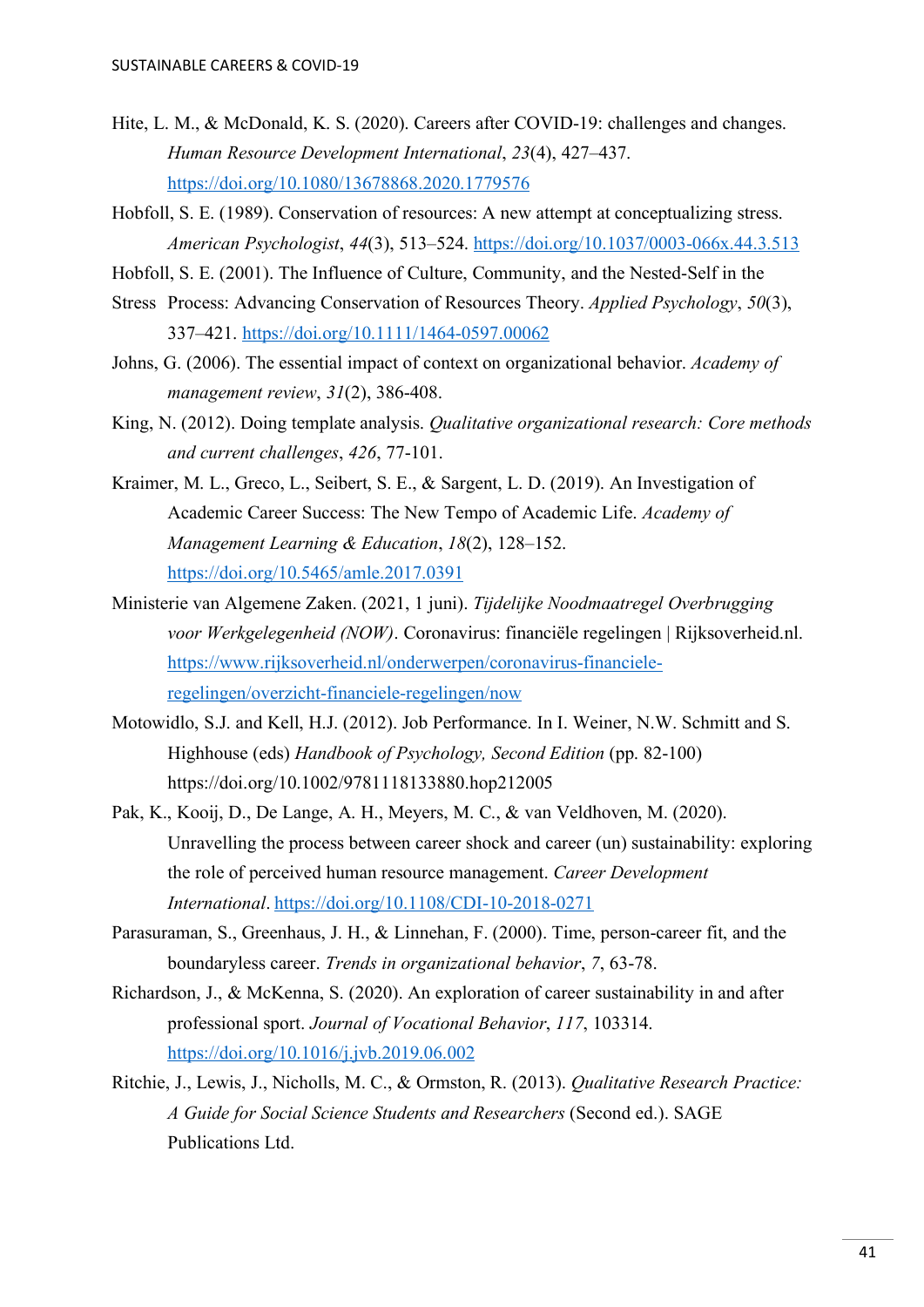- Seibert, S. E., Kraimer, M. L., Holtom, B. C., & Pierotti, A. J. (2013). Even the best laid plans sometimes go askew: Career self-management processes, career shocks, and the decision to pursue graduate education. *Journal of Applied Psychology*, *98*(1), 169– 182.<https://doi.org/10.1037/a0030882>
- Symon, G., & Cassell, C. (2012a). *Qualitative Organizational Research: Core Methods and Current Challenges* (1ste ed.). SAGE Publications Ltd.
- Tims, M., & Bakker, A. B. (2010). Job crafting: Towards a new model of individual job redesign. *SA Journal of Industrial Psychology*, *36*(2). <https://doi.org/10.4102/sajip.v36i2.841>
- Urbanaviciute I., Bühlmann F., Rossier J. (2019) Sustainable Careers, Vulnerability, and Well-Being: Towards an Integrative Approach. In: Maree J. (eds) *Handbook of Innovative Career Counselling* (pp. 53-70). Springer, Cham. [https://doi.org/10.1007/978-3-030-22799-9\\_4](https://doi.org/10.1007/978-3-030-22799-9_4)
- Van der Heijden, B..M., & De Vos, A. (2015). "Sustainable careers: introductory chapter". In *Handbook of Research on Sustainable Careers* (pp 1-19). Cheltenham, UK: Edward Elgar Publishing.<https://doi.org/10.4337/9781782547037.00006>
- Vough, H. C., Bataille, C. D., Noh, S. C., & Lee, M. D. (2015). Going Off Script: How Managers Make Sense of the Ending of Their Careers. *Journal of Management Studies*, *52*(3), 414–440.<https://doi.org/10.1111/joms.12126>
- Walen, H. R., & Lachman, M. E. (2000). Social support and strain from partner, family, and friends: Costs and benefits for men and women in adulthood. *Journal of social and personal relationships*, *17*(1), 5-30. [https://doi.org/10.1177/0265407500171001](https://doi.org/10.1177%2F0265407500171001)
- Wilson, J. M., Lee, J., Fitzgerald, H. N., Oosterhoff, B., Sevi, B., & Shook, N. J. (2020). Job Insecurity and Financial Concern During the COVID-19 Pandemic Are Associated With Worse Mental Health. *Journal of Occupational & Environmental Medicine*, *62*(9), 686–691.<https://doi.org/10.1097/jom.0000000000001962>
- Wordsworth, R., & Nilakant, V. (2021). Unexpected change: Career transitions following a significant extra-organizational shock. *Journal of Vocational Behavior*, *127*, 103555. <https://doi.org/10.1016/j.jvb.2021.103555>
- Zhang, Y., Jiang, B., Yuan, J., & Tao, Y. (2020). The impact of social distancing and epicenter lockdown on the COVID-19 epidemic in mainland China: A data-driven SEIQR model study. *MedRxiv*. https://doi.org/10.1101/2020.03.04.20031187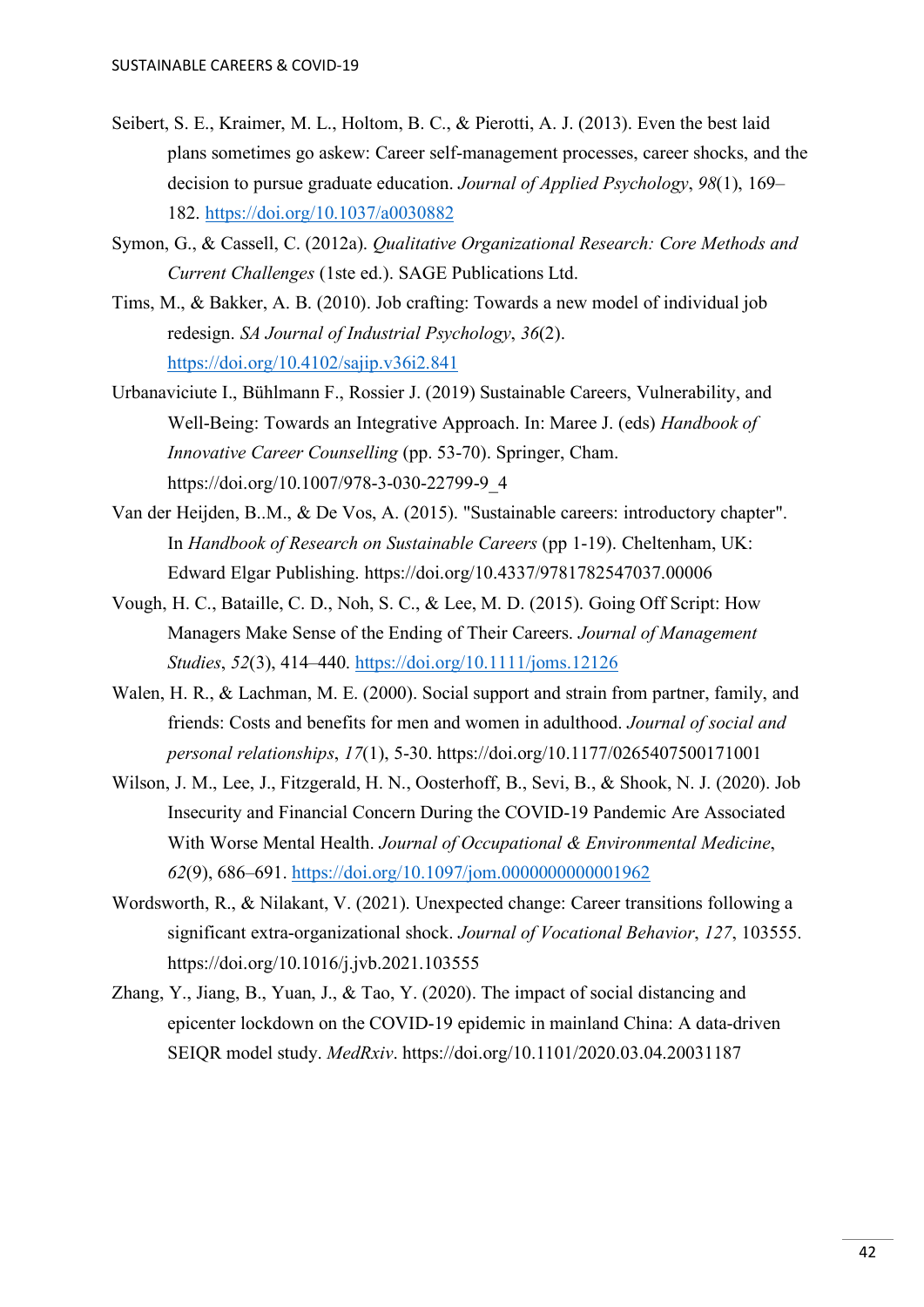## <span id="page-42-0"></span>**Appendices**

## <span id="page-42-1"></span>**Appendix 1 – Interview guide**

## **Introductie**

Goedemiddag, ik heb u hier vandaag uitgenodigd voor een interview over de impact die corona heeft gehad op uw carrière en de keuzes die u heeft gemaakt aan de hand daarvan. Ik verwacht dat dit interview ongeveer 60 tot 75 minuten zal duren. Ik zal u eerst wat over mezelf vertellen en mijn achtergrond. [INTRODUCTIE MATHIJS] Om dit interview goed te kunnen verwerken zou ik het graag op willen nemen, heeft u daar bezwaar tegen? Daarnaast zal dit interview anoniem zijn en zal er niks rechtstreeks naar u herleidbaar zijn. Wanneer het interview voor u ongemakkelijk aanvoelt, kun u vanzelf sprekend aangeven te willen stoppen. Als laatste zou ik u willen vragen een consent formulier te tekenen ter bevestiging.

Allemaal akkoord, dan gaan ik beginnen! [Start opname]

Het onderzoek gaat hoe over iemand zijn carrière inricht en hoe diegene ervoor zorgt dat hij/zij het werk lang kan blijven doen. Een mogelijkheid is dat de carrière onder druk komt te staan van een schok, zoals bijvoorbeeld een ontslag, promotie of het krijgen van een kind. Dit kan ervoor zorgen dat iemand anders gaat kijken naar zijn/haar carrière en ook andere keuzes gaat maken. Ik doe een onderzoek naar hoe corona invloed heeft op iemand carrière. Dit doe ik aan de hand van drie kenmerken van een goede carrière: dat zijn gezondheid, bevlogenheid en productiviteit. Per kenmerk krijgt u een blaadje met daarop een tijdlijn en ik zou u willen vragen de ontwikkeling van de karakteristiek over vorig jaar en dit jaar in te vullen, maar daarover straks meer.

Voordat we daarmee beginnen zou ik u eerst wat algemene vragen willen stellen als dat mag.

- 1. Wat is uw leeftijd?
- 2. Heeft u op dit moment een baan? Zo ja, wat is uw functie?
- 3. Is dit veranderd het afgelopen jaar? Zo ja, wat deed u daarvoor?
- 4. Wat zijn uw werkzaamheden nu?

## **COVID-19**

Ik zou u allereerst wat vragen willen stellen omtrent corona.

- 1. Op een schaal van 1 tot 10, hoe groot was de impact van corona op uw (werk)leven?
- 2. Zou u mij wat kunnen vertellen over hoe corona uw leven precies heeft veranderd? Of is er niks veranderd?

Dan gaan we nu over naar het eerste kenmerk en het daarbij behorende vel.

## **Sustainable Careers**

Het eerste onderdeel is de karakteristiek gezondheid, oftewel: *welzijn.* Dit gaat over hoe u, u lichamelijk en geestelijk voelt. Ik zou u willen vragen om vanaf begin 2020 tot eind 2021 een lijn te tekenen met hoe uw mentale- en fysieke gezondheid mogelijk is veranderd. Neem hierbij rustig de tijd om na te denken hoe dit is veranderd over afgelopen jaren. *\*Vraag naar verdere toelichting op de getekende lijn en opvallendheden\**

*!Follow-up questions!*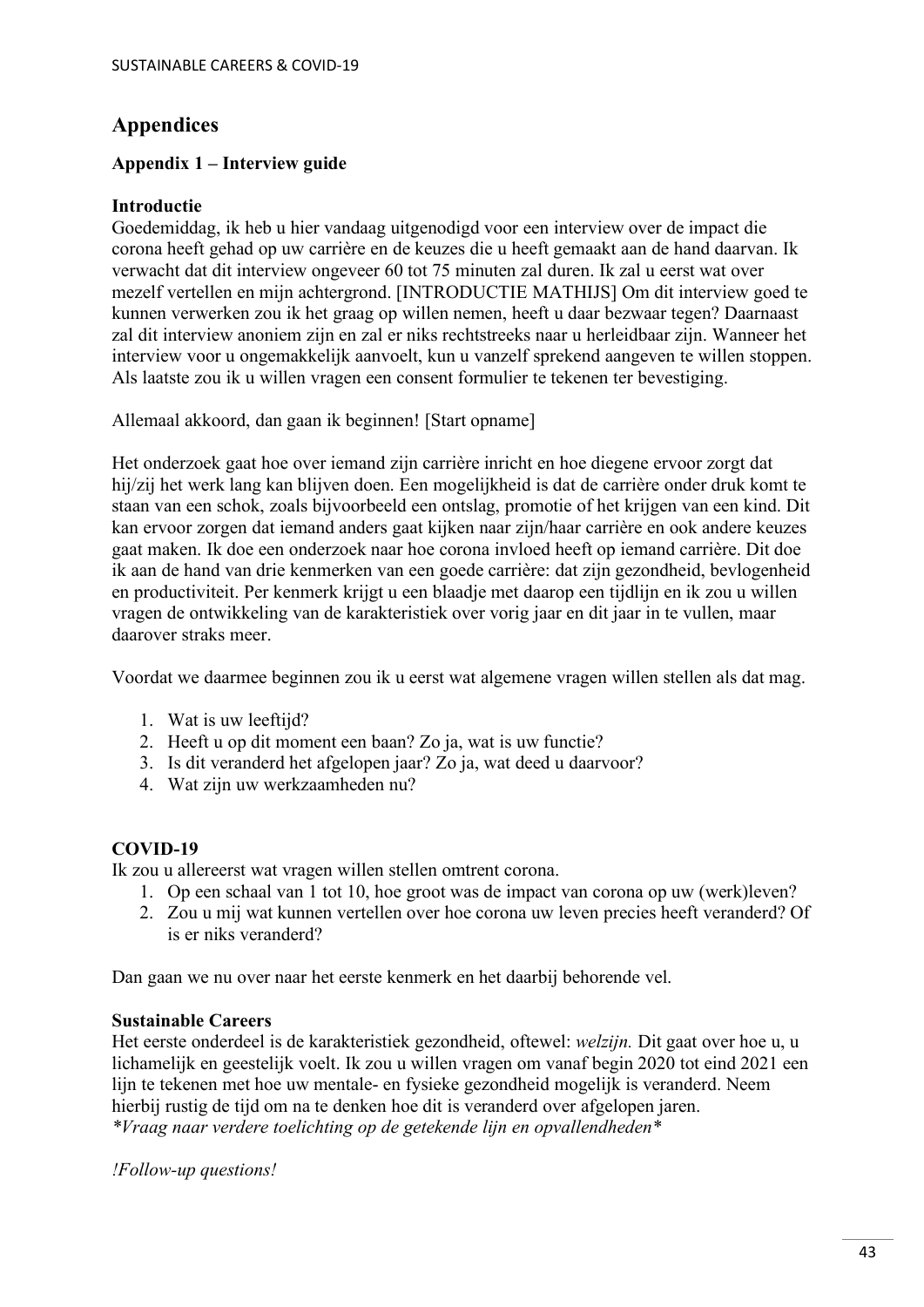- Welke veranderingen heeft u gemerkt tijdens corona in uw mentale- en fysieke gezondheid? En waarom?
- Heeft uw (veranderde) gezondheid uw perceptie ten opzichte van uw carrière veranderd?
	- o Zo ja, zou u dit verder uit kunnen leggen?
	- o Zo nee, waarom niet?
- Zou u als u terugkijkt andere keuzes hebben gemaakt ten opzichte van uw carriere op basis van uw gezondheid?

Het tweede onderdeel is de karakteristiek geluk, oftewel: *bevlogenheid*, dit gaat over de hoeveelheid energie u krijgt van uw werk en of u voldoening eruit haalt*.* Ik zou u willen vragen om vanaf begin 2020 tot eind 2021 een lijn te tekenen met hoe uw bevlogenheid richting uw werk mogelijk is veranderd. Neem hierbij rustig de tijd om na te denken hoe dit is veranderd over afgelopen jaren.

*\*Vraag naar verdere toelichting op de getekende lijn en opvallendheden\**

## *!Follow-up questions!*

- Krijgt u energie van uw werk? En waaruit haalt u dan die energie?
- Is dit veranderd sinds de afgelopen tijd?
	- o Zo ja, waaraan merkt u dat dan?
	- o Zo nee, waarom niet?
- Heeft u beslissingen genomen om energie uit uw werk te halen?
- Bent u enthousiast over uw werk? Waaraan merkt u dat?
- Is dit veranderd over de tijd?
	- o Zo ja, waaraan merkt u dat dan?
	- o Zo nee, waarom niet?
- Zou u uzelf omschrijven als bevlogen richting uw werk?
- Welke acties hebt u ondernomen om dat ook te zijn en te blijven tijdens corona?

Het derde en tevens laatste onderdeel is de karakteristiek productiviteit, oftewel: *prestatie*, wat doet u op een dag en voldoet dit aan uw verwachtingen van uzelf of de organisatie*.* Ik zou u willen vragen om vanaf begin 2020 tot eind 2021 een lijn te tekenen met hoe uw performance op uw werk mogelijk is veranderd. Voor de maanden die nog komen wil ik u vragen een reële inschatting te maken van hoe u naar de toekomst kijkt. Neem hierbij rustig de tijd om na te denken hoe dit is veranderd over afgelopen jaren.

## *\*Vraag naar verdere toelichting op de getekende lijn en opvallendheden\* !Follow-up questions!*

- In hoeverre heeft u het gevoel dat corona uw prestatie op uw werk beinvloedde ?
	- o Zo ja, op welke manier?
	- o Zo nee, waarom niet?
- Welke acties hebt u ondernomen om toch te presteren tijdens de pandemie?
- Had u het gevoel dat u aan de verwachtingen van uwzelf/uw werkgever voldeed tijdens de pandemie qua prestatie?

Dan zijn we aan het einde gekomen van het interview. Ik wil u hartelijk bedanken voor uw tijd en energie. Heeft u verder nog wat aan te vullen of wilt u nog iets kwijt over het onderwerp? Mocht u interesse hebben in de resultaten dan hoor ik dat graag. Dankuwel!

Mailadres: …………………………..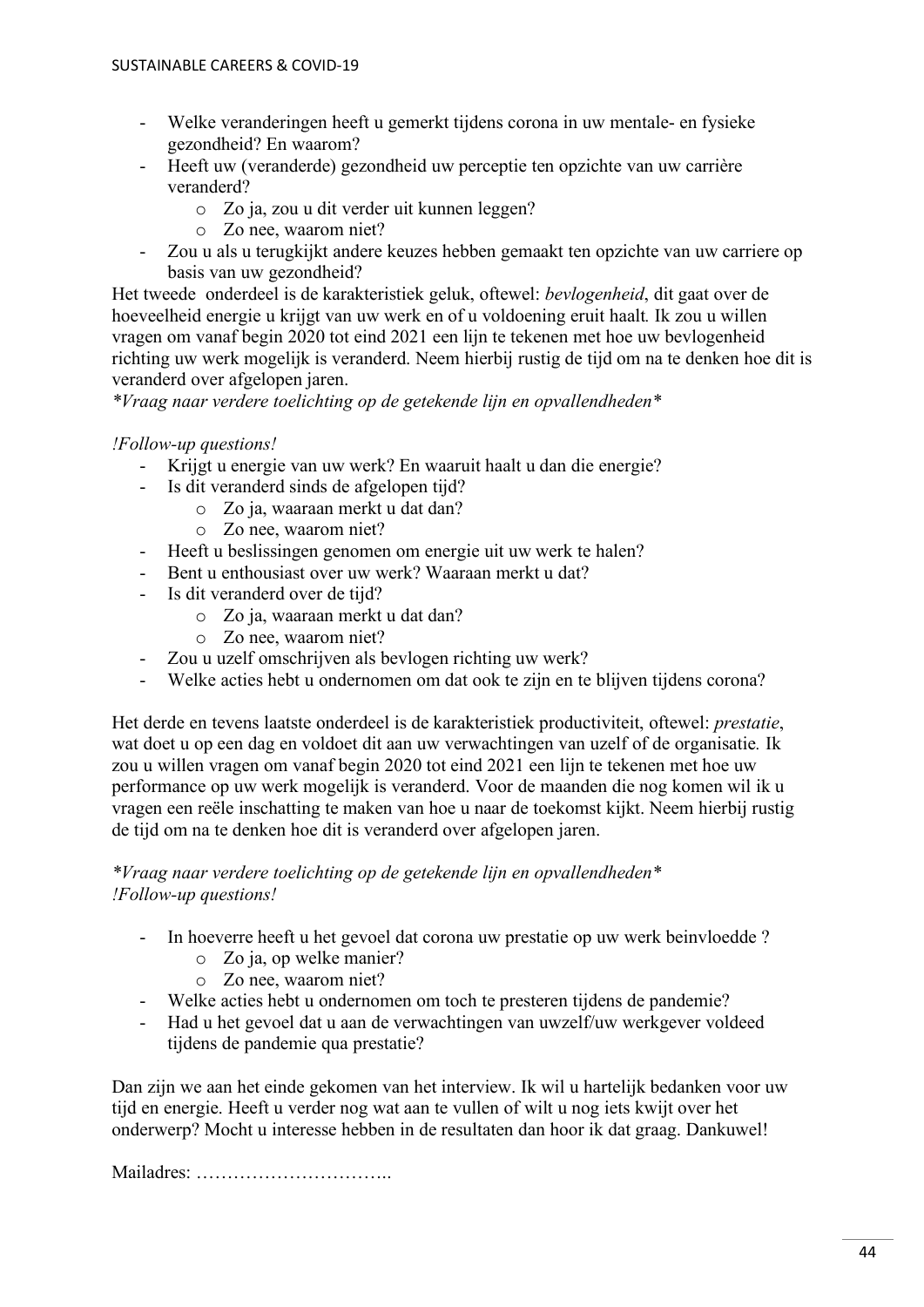## **Appendix 2 – Initial coding scheme**

## Coding scheme

<span id="page-44-0"></span>

| Code                                       | <b>Categories</b> | <b>Sub-categories</b>                                                                                                       | <b>Definition</b>                                                                                                                                                                                                                                                                                                                                                                 |
|--------------------------------------------|-------------------|-----------------------------------------------------------------------------------------------------------------------------|-----------------------------------------------------------------------------------------------------------------------------------------------------------------------------------------------------------------------------------------------------------------------------------------------------------------------------------------------------------------------------------|
| Characteristics of a<br>sustainable career |                   |                                                                                                                             | Sequences of career experiences reflected through a variety of patterns of<br>continuity over time, thereby crossing several social spaces, characterized by<br>individual agency, herewith providing meaning to the individual (De Vos and<br>van der Heijden, 2015)                                                                                                             |
|                                            | Well-being        | Physical wellbeing<br>$\bullet$<br>(decline, growth, no<br>change)<br>Mentally wellbeing<br>(decline, growth, no<br>change) | Someone's general health, but also their mental, psychological, and<br>emotional aspects (De Simone, 2014)                                                                                                                                                                                                                                                                        |
|                                            | Work-engagement   | Decline<br>$\bullet$<br>Growth<br>No change<br>$\bullet$                                                                    | The experience of high levels of energy and being enthusiastic at their job<br>(Bakker & Demerouti, 2008)                                                                                                                                                                                                                                                                         |
|                                            | Performance       | Decline<br>$\bullet$<br>Growth<br>No change                                                                                 | The expected value to an organization of what someone does for and can<br>bring to an organization over time (Motowidlo & Kell, 2012)                                                                                                                                                                                                                                             |
| Career shock                               |                   |                                                                                                                             | A disruptive and extraordinary event that is, at least to some degree, caused<br>by factors outside the focal individual's control and that triggers a deliberate<br>thought process concerning one's career. The occurrence of a career shock<br>can vary in terms of predictability and can be either positively or negatively<br>valenced. (Akkermans, Seibert and, Mol, 2018) |
|                                            | Negative shock    | Becoming unemployed                                                                                                         |                                                                                                                                                                                                                                                                                                                                                                                   |
|                                            | Positive shock    |                                                                                                                             |                                                                                                                                                                                                                                                                                                                                                                                   |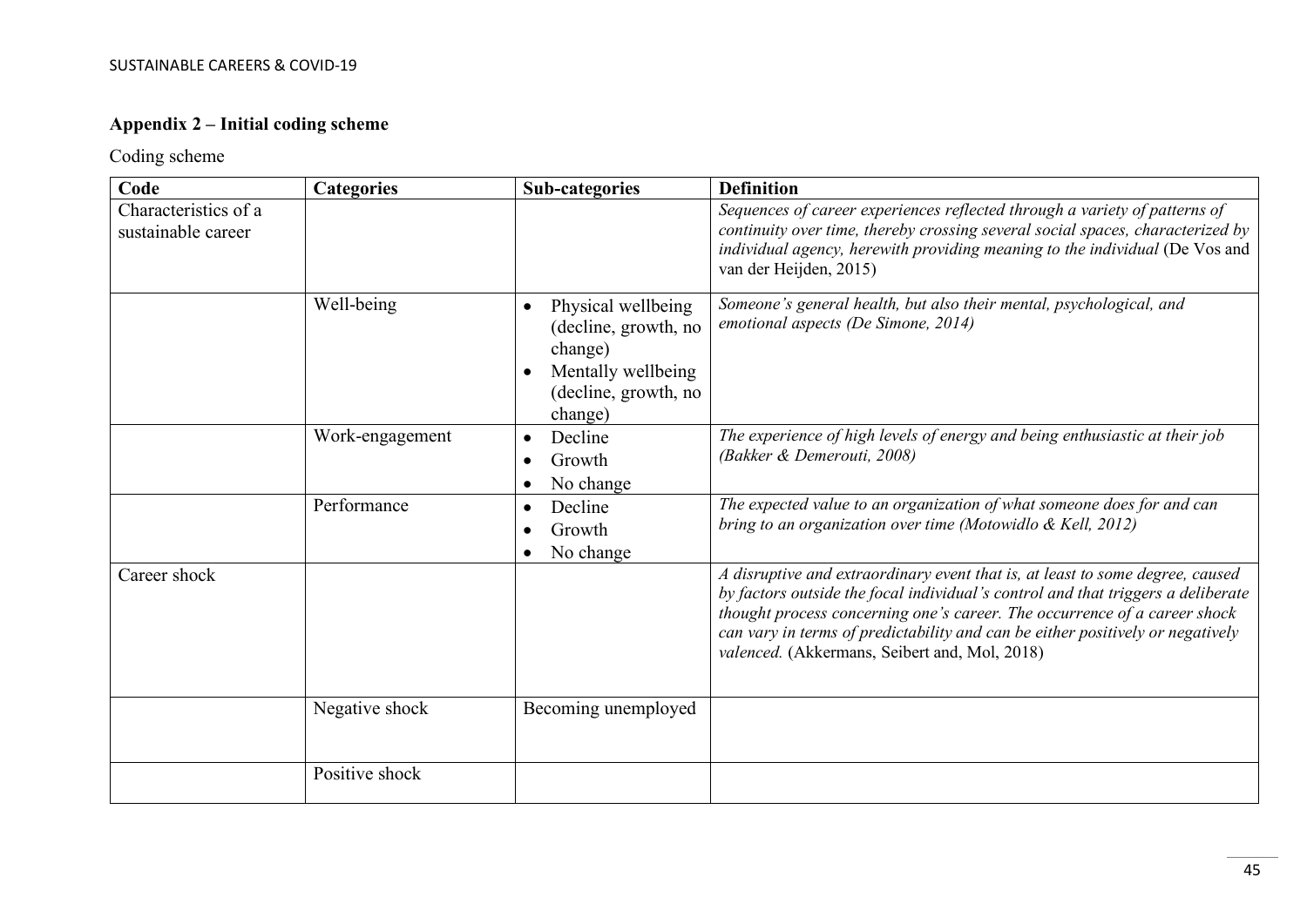#### SUSTAINABLE CAREERS & COVID-19

| Career development<br>decisions |                         |           | Career altering or adhering decisions that are impactful to the development<br>of the career. |
|---------------------------------|-------------------------|-----------|-----------------------------------------------------------------------------------------------|
|                                 | Negative decisions      |           |                                                                                               |
|                                 | Positive decisions      |           |                                                                                               |
|                                 | No decisions            |           |                                                                                               |
| Person-career fit               |                         | Decline   | The person-career fit is defined as the extent to which an individual's career                |
|                                 |                         | Growth    | experiences are compatible with his or her needs, values interests, and                       |
|                                 |                         | No change | talents (Parasuraman, Greenhaus & Linnehan, 2000)                                             |
| Resources                       | Protecting current      |           |                                                                                               |
|                                 | resources               |           |                                                                                               |
|                                 | Acquiring new resources |           |                                                                                               |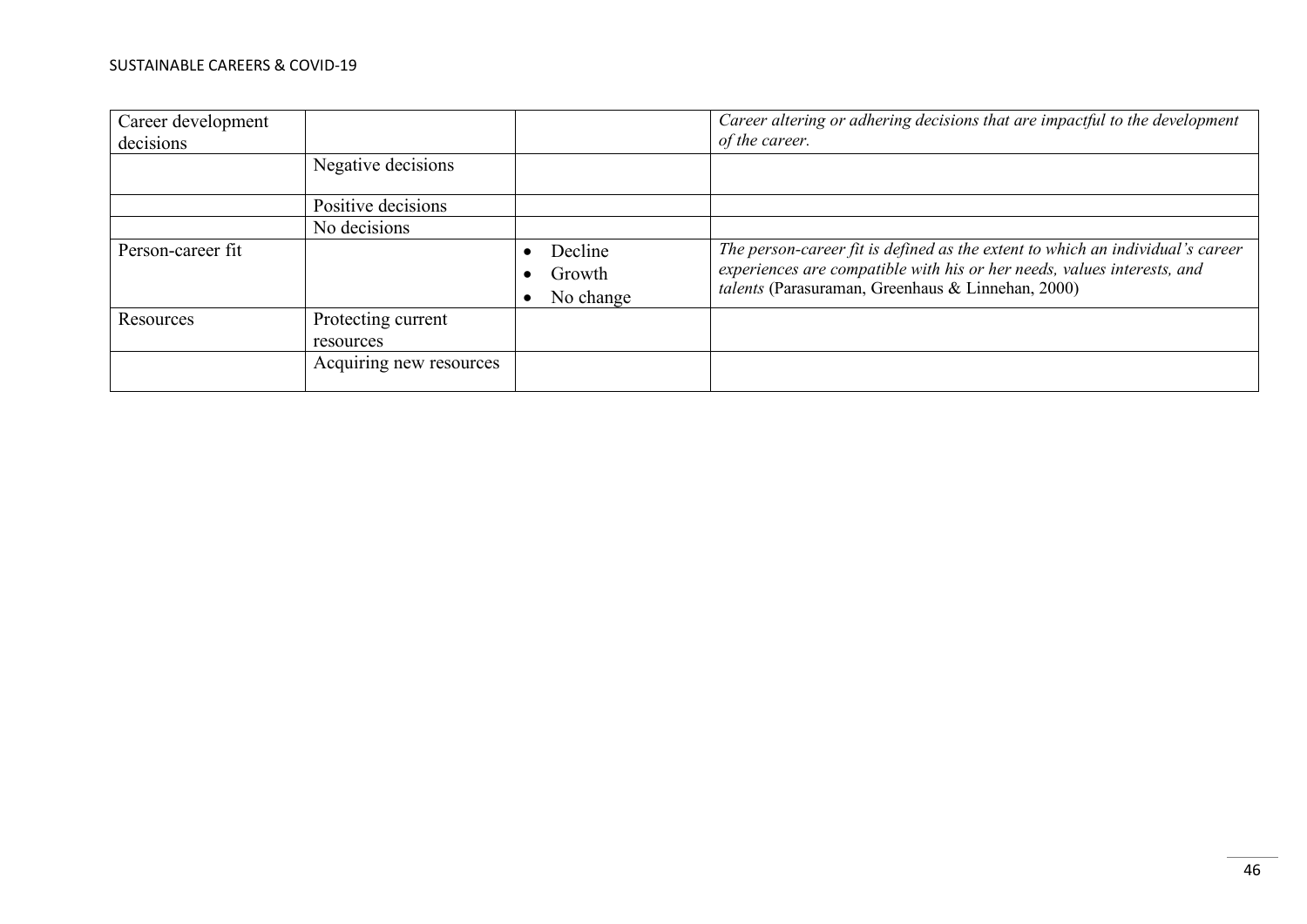#### SUSTAINABLE CAREERS & COVID-19

**Appendix 3 – Final coding scheme**

<span id="page-46-0"></span>

| Code                                                        | <b>Categories</b>               | <b>Sub-categories</b>                                                                                                                                   | <b>Definition</b>                                                                                                                                                                                                                                                         |
|-------------------------------------------------------------|---------------------------------|---------------------------------------------------------------------------------------------------------------------------------------------------------|---------------------------------------------------------------------------------------------------------------------------------------------------------------------------------------------------------------------------------------------------------------------------|
| Characteristics<br>of a sustainable<br>career               |                                 |                                                                                                                                                         | Sequences of career experiences reflected through a variety of patterns of continuity over time,<br>thereby crossing several social spaces, characterized by individual agency, herewith providing<br><i>meaning to the individual</i> (De Vos and van der Heijden, 2015) |
|                                                             | Well-being                      | Physical wellbeing (decline,<br>$\bullet$<br>growth, no change)<br>Mentally wellbeing (decline,<br>$\bullet$<br>growth, no change)                      | Someone's general health, but also their mental, psychological, and emotional aspects                                                                                                                                                                                     |
|                                                             | Work<br>engagement              | Decline<br>$\bullet$<br>Growth<br>$\bullet$<br>No change<br>$\bullet$                                                                                   | The experience of high levels of energy and being enthusiastic at their job                                                                                                                                                                                               |
|                                                             | Performance                     | Decline<br>$\bullet$<br>Growth<br>٠<br>No change<br>$\bullet$                                                                                           | The expected value to an organization of what someone does for and can bring to an<br>organization over time                                                                                                                                                              |
|                                                             | Intertwining<br>characteristics | Health intertwining with happiness<br>$\bullet$<br>Happiness intertwining with<br>$\bullet$<br>productivity<br>Productivity intertwining with<br>health |                                                                                                                                                                                                                                                                           |
| Changes in<br>characteristics<br>of a sustainable<br>career |                                 |                                                                                                                                                         |                                                                                                                                                                                                                                                                           |
|                                                             | Enablers                        | Support from<br>colleagues/friends<br>Perspective after COVID-19<br>More time on hobbies                                                                |                                                                                                                                                                                                                                                                           |
|                                                             | Constraints                     | Introduction restrictions<br>Colleagues being fired                                                                                                     |                                                                                                                                                                                                                                                                           |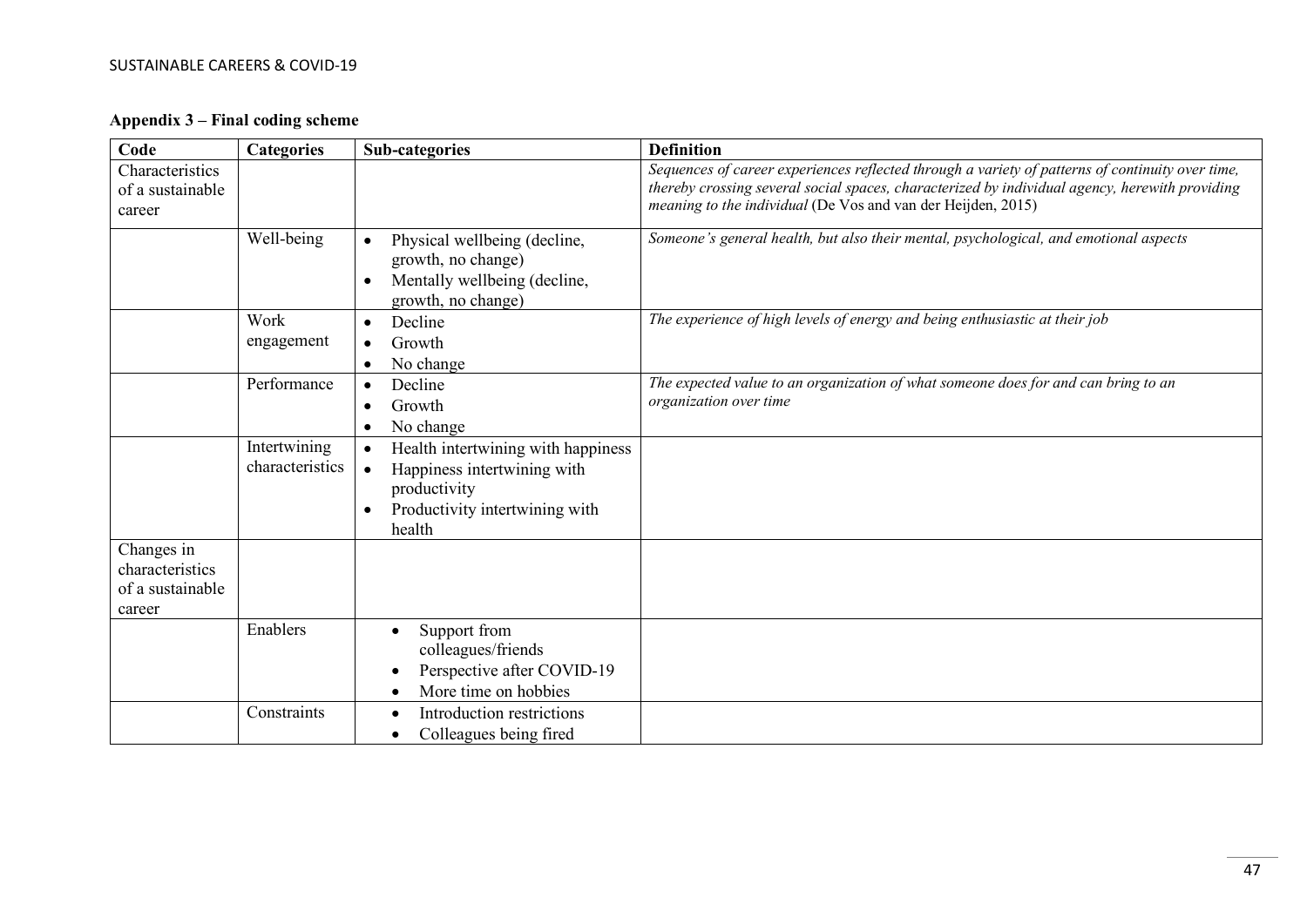| Career shock                       |                                                |                                                                       | A disruptive and extraordinary event that is, at least to some degree, caused by factors outside<br>the focal individual's control and that triggers a deliberate thought process concerning one's<br>career. The occurrence of a career shock can vary in terms of predictability and can be either<br>positively or negatively valenced. (Akkermans, Seibert and, Mol, 2018) |
|------------------------------------|------------------------------------------------|-----------------------------------------------------------------------|--------------------------------------------------------------------------------------------------------------------------------------------------------------------------------------------------------------------------------------------------------------------------------------------------------------------------------------------------------------------------------|
|                                    | Negative<br>shock                              | Becoming unemployed<br>$\bullet$<br>Firing employees                  |                                                                                                                                                                                                                                                                                                                                                                                |
|                                    | Positive shock                                 | Career switch<br>$\bullet$                                            |                                                                                                                                                                                                                                                                                                                                                                                |
|                                    | Attributes of<br>COVID-19 as<br>a career shock | Temporary<br>$\bullet$                                                |                                                                                                                                                                                                                                                                                                                                                                                |
|                                    |                                                | Uncertainty<br>$\bullet$<br>Lack of perspective                       |                                                                                                                                                                                                                                                                                                                                                                                |
|                                    |                                                | Uncontrollability<br>$\bullet$<br>Lack of influence<br>$\bullet$      |                                                                                                                                                                                                                                                                                                                                                                                |
| Career<br>development<br>decisions |                                                |                                                                       | Career altering or adhering decisions that are impactful to the development of the career.                                                                                                                                                                                                                                                                                     |
|                                    | Career<br>altering                             | Starting a new job<br>$\bullet$<br>Starting a new business            |                                                                                                                                                                                                                                                                                                                                                                                |
|                                    | Career<br>adhering                             | Starting temporary jobs<br>$\bullet$                                  |                                                                                                                                                                                                                                                                                                                                                                                |
|                                    | No decisions                                   | Doing nothing/waiting<br>$\bullet$                                    |                                                                                                                                                                                                                                                                                                                                                                                |
| Person-career<br>fit               |                                                | Decline<br>$\bullet$<br>Growth<br>No change<br>Reinforced<br>Weakened | The person-career fit is defined as the extent to which an individual's career experiences are<br>compatible with his or her needs, values interests, and talents (Parasuraman, Greenhaus &<br>Linnehan, 2000)                                                                                                                                                                 |